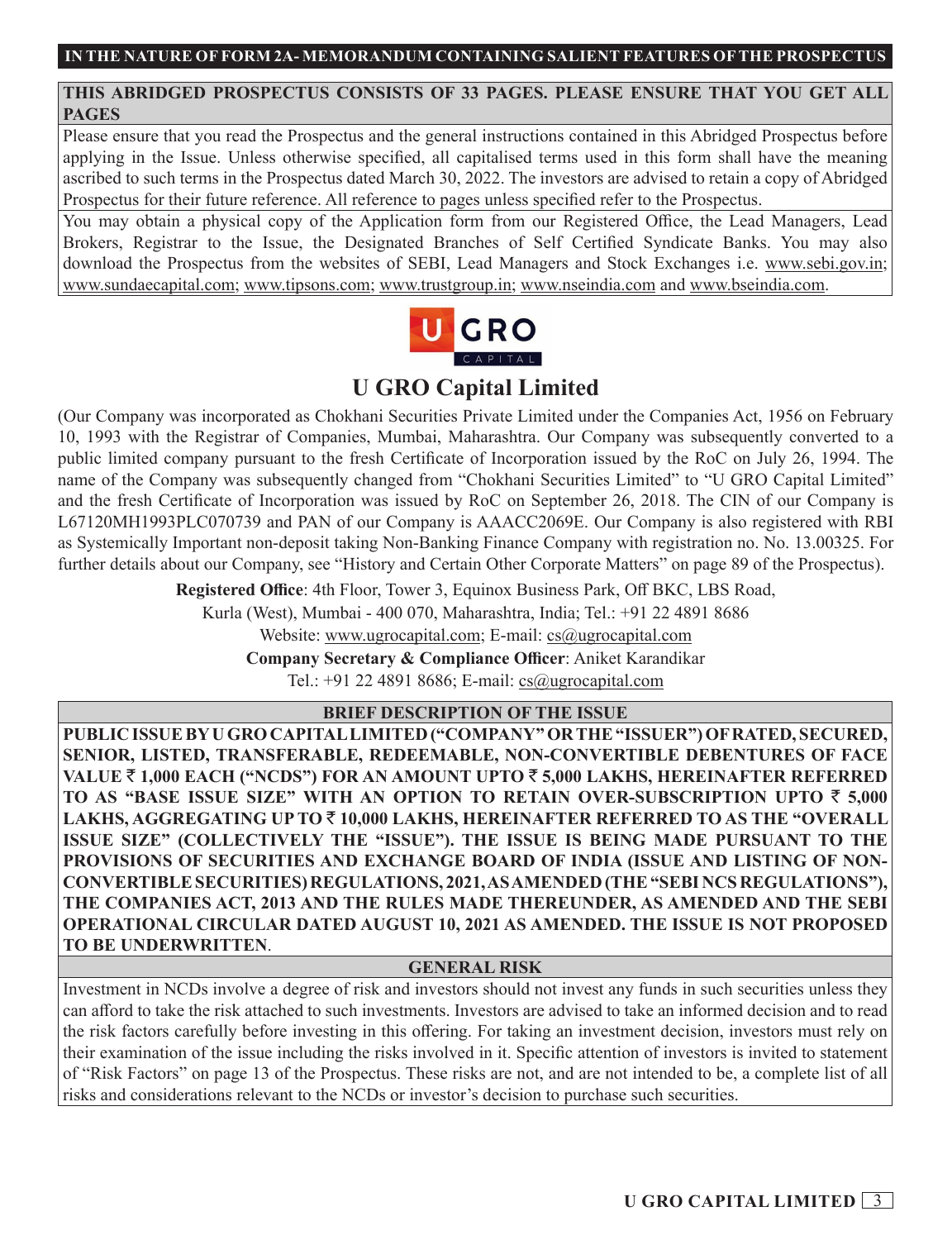## **ISSUER'S ABSOLUTE RESPONSIBILITY**

The Issuer, having made all reasonable inquiries, accepts responsibility for and confirms that the Prospectus contains all information with regard to the Issuer and the Issue, which is material in the context of the Issue, that the information contained in the Prospectus is true and correct in all material aspects and is not misleading, that the opinions and intentions expressed herein are honestly stated and that there are no other facts, the omission of which makes the Prospectus as a whole or any of such information or the expression of any such opinions or intentions misleading in any material respect at the time of the relevant issue.

## **COUPON RATE, COUPON PAYMENT FREQUENCY, REDEMPTION DATE, REDEMPTION AMOUNT & ELIGIBLE INVESTORS**

For details relating to coupon rate, coupon payment frequency, redemption date, redemption amount & eligible investors of the NCDs, please refer to "Issue Structure" on page 147 of the Prospectus.

## **CREDIT RATING**

The NCDs proposed to be issued under the Issue have been rated "ACUITE A+ (read as ACUITE A Plus) (Outlook: Stable)" for an amount of  $\bar{\tau}$  20,000 lakhs by Acuite Ratings and Research Limited vide their rating letter dated March 04, 2022 and was revalidated vide letter dated March 24, 2022. The rating is not a recommendation to buy, sell or hold securities and investors should take their own decision. The rating may be subject to revision or withdrawal at any time by the assigning rating agency and each rating should be evaluated independently of any other rating. The rating agency has a right to suspend or withdraw the rating at any time on the basis of factors such as new information. Please refer to Annexure II of the Prospectus for the rationale of the above rating.

### **LISTING**

The NCDs offered through Prospectus are proposed to be listed on BSE Limited ("BSE") and National Stock Exchange of India Limited ("NSE"). NSE shall be the Designated Stock Exchange. Our Company has received an 'in-principle' approval from BSE and NSE vide their letters dated March 25, 2022 and March 25, 2022 respectively.

## **PUBLIC COMMENTS**

The Draft Prospectus dated March 17, 2022 filed with the NSE and BSE on March 17, 2022, pursuant to the provisions of the SEBI NCS Regulations and was kept open for public comments for a period of seven Working Days (i.e., until 5 p.m.) on March 25, 2022.

| <b>ISSUE PROGRAMME **</b>                                                                                         |  |  |  |  |
|-------------------------------------------------------------------------------------------------------------------|--|--|--|--|
| <b>Thursday, April 07, 2022</b><br><b>Friday, May 06, 2022</b><br><b>Issue Opens on</b><br><b>Issue Closes on</b> |  |  |  |  |

*\*\*The Issue shall remain open for subscription on Working Days from 10 a.m. to 5 p.m. (Indian Standard Time) during the period indicated in the Prospectus, except that the Issue may close on such earlier date or extended date as may be decided by the Board of Directors of our Company or the Investment and Borrowing Committee, subject to relevant approvals. In the event of an early closure or extension of the Issue, our Company shall ensure that notice of the same is provided to the prospective investors through an advertisement in a daily national newspaper with wide circulation on or before such earlier or initial date of Issue closure. Applications through the UPI route will be accepted, subject to compliance by the investor with the eligibility criteria and due procedure for UPI applications prescribed by SEBI. On the Issue Closing Date, the Application Forms will be accepted only between 10 a.m. and 3 p.m. (Indian Standard Time) and uploaded until 5 p.m. or such extended time as may be permitted by the Stock Exchange. Further, pending mandate requests for bids placed on the last day of bidding will be validated by 5 PM on one Working Day post the Issue Closing Date. For further details please refer to "General Information" on page* 32 *of the Prospectus.*

## **OUR PROMOTER**

Poshika Advisory Services LLP; Tel.: +91 124 4091 777; E-mail: snath@poshika.com.

## **Poshika Advisory Services LLP**

Our Promoter is Poshika Advisory Services LLP. Our Promoter was incorporated on November 02, 2017 as a Limited Liability Partnership under Limited Liability Partnership Act, 2008 with Limited Liability Partnership Identification Number ("LLPIN") - AAL-0334. The Registered Office of our Promoter is situated at 301- A, 3rd Floor, Banni Address One Golf Course Road, Sector-56 Gurgaon, Haryana - 122 011. Permanent Account Number (PAN) of our Promoter is AAVFP0398R.

For details of our Promoter, see "Our Promoter" on page 117 of the Prospectus.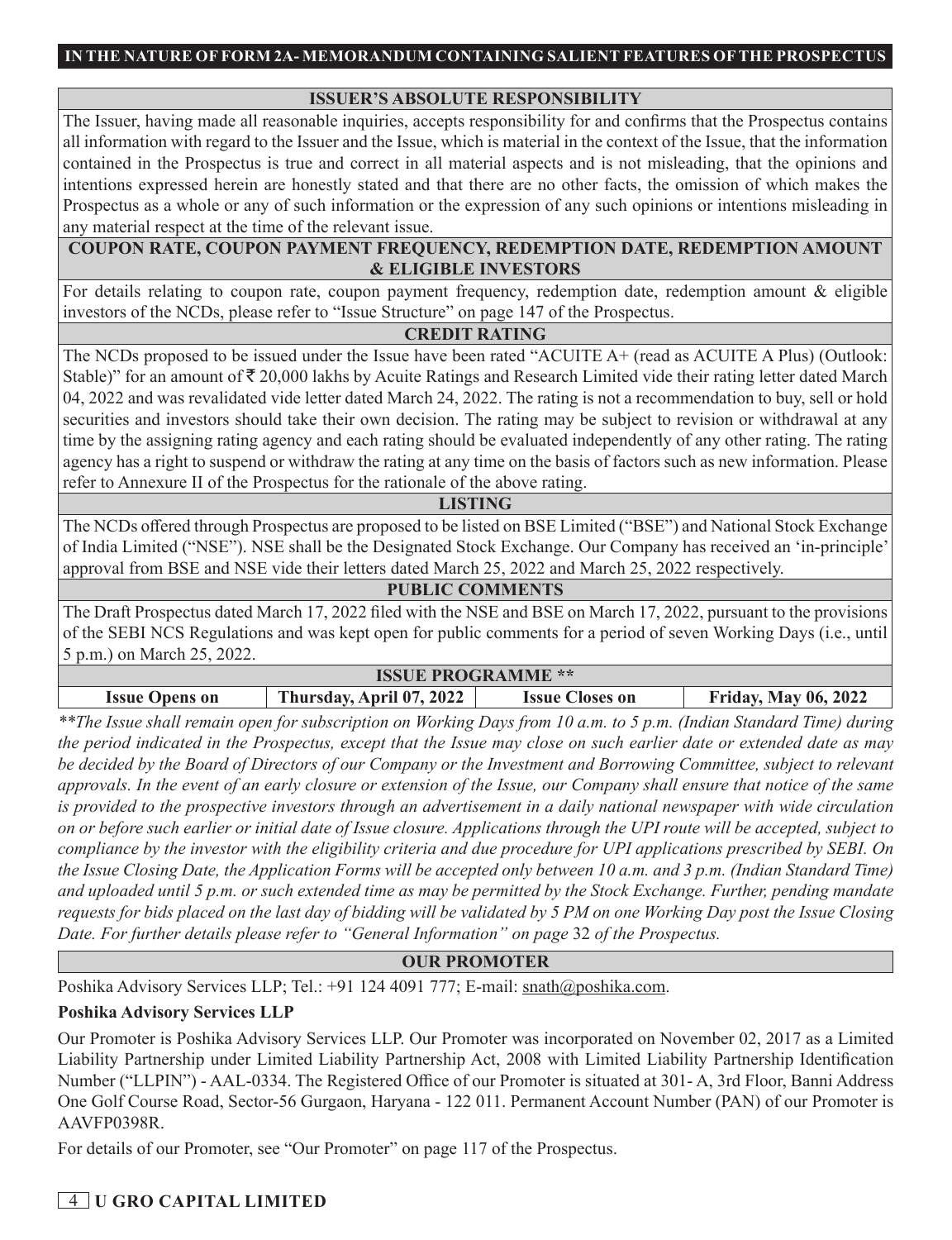# **DIRECTORS**

| Sr.            | <b>Name</b>               | <b>Designation</b>                              | <b>Experience</b>                                                                                                                                                                                                                                                                                                                                                                                                                                                                                                                                                                                                                                                                                                                                                                                                                                                                                                                                                                                                                                                                                                                                                                                                                    |
|----------------|---------------------------|-------------------------------------------------|--------------------------------------------------------------------------------------------------------------------------------------------------------------------------------------------------------------------------------------------------------------------------------------------------------------------------------------------------------------------------------------------------------------------------------------------------------------------------------------------------------------------------------------------------------------------------------------------------------------------------------------------------------------------------------------------------------------------------------------------------------------------------------------------------------------------------------------------------------------------------------------------------------------------------------------------------------------------------------------------------------------------------------------------------------------------------------------------------------------------------------------------------------------------------------------------------------------------------------------|
| No.            |                           |                                                 |                                                                                                                                                                                                                                                                                                                                                                                                                                                                                                                                                                                                                                                                                                                                                                                                                                                                                                                                                                                                                                                                                                                                                                                                                                      |
| $\mathbf{1}$   | Mr. Shachindra<br>Nath    | Executive<br>Chairman &<br>Managing<br>Director | In his career spanning three decades, Mr. Nath has been instrumental<br>in building diversified financial services including Insurance, Asset<br>Management, Lending and Capital Market. Mr. Nath, a lawyer by<br>education, is a university rank holder from Banaras Hindu University. He<br>began his career as a commercial trainee and spent many years working<br>in the carpet industry. Over the years, he travelled extensively across rural<br>India. Thereafter, he made a transition to the financial service industry.<br>Mr. Nath has diversified financial service experience wherein he has been<br>part of multiple financial services' startups and reached a leadership role.<br>In his previous roles, he has been instrumental in setting up Insurance<br>Companies, Global Asset Management Businesses, Capital Market and<br>Lending Institutions.<br>Mr. Nath intends to build an SME lending business that focuses building<br>a sector focus lending business combining the power of data analytics,<br>technology, and sectoral knowledge. Currently, he is passionate about<br>solving India's SME credit problem and he aspires to build an institution<br>that will provide long-term value to society. |
| $\overline{2}$ | Mr. Abhijit Sen           | Independent<br>Director                         | He has spent 18 years at Citibank, where he was previously Chief Financial<br>Officer – Indian Subcontinent. He is currently an External Advisor for the<br>BFSI sector at E&Y. He also serves on several Boards including India's<br>First Life Insurance. He has a B. Tech (Hons) degree from the Indian<br>Institute of Technology, Kharagpur and a PGDM from the Indian Institute<br>of Management, Calcutta.                                                                                                                                                                                                                                                                                                                                                                                                                                                                                                                                                                                                                                                                                                                                                                                                                    |
| 3              | Mr. Satyananda<br>Mishra  | Independent<br>Director                         | He is the former Chief Information Commissioner of India and has<br>a diverse and exemplary career of more than 40 Years in the Indian<br>Administrative Services. He was the Managing Director of MP Small<br>Industries Corporation and the Development Commissioner of Small<br>Industries in the Government of India. He held the post of Principal<br>Secretary of both Public Health Engineering and Public Works Department<br>of Madhya Pradesh. His last posting in the Central Government was in<br>the department of Personnel Training, first as Establishment Officer and<br>Secretary to the Appointments Committee of the Cabinet (ACC) and later<br>as the Secretary to the Government in the same department. He served as<br>the Director of Small Industries Development Bank of India until 2018.                                                                                                                                                                                                                                                                                                                                                                                                                |
| $\overline{4}$ | Mr. Karuppasamy<br>Singam | Independent<br>Director                         | He has served as the Executive Director of Reserve Bank of India and as<br>the RBI Nominee Director at Indian Bank. He is a graduate in Economics,<br>a Certified Associate of Indian Institute of Bankers, with a Post Graduate<br>Diploma in Bank Management (NIBM).                                                                                                                                                                                                                                                                                                                                                                                                                                                                                                                                                                                                                                                                                                                                                                                                                                                                                                                                                               |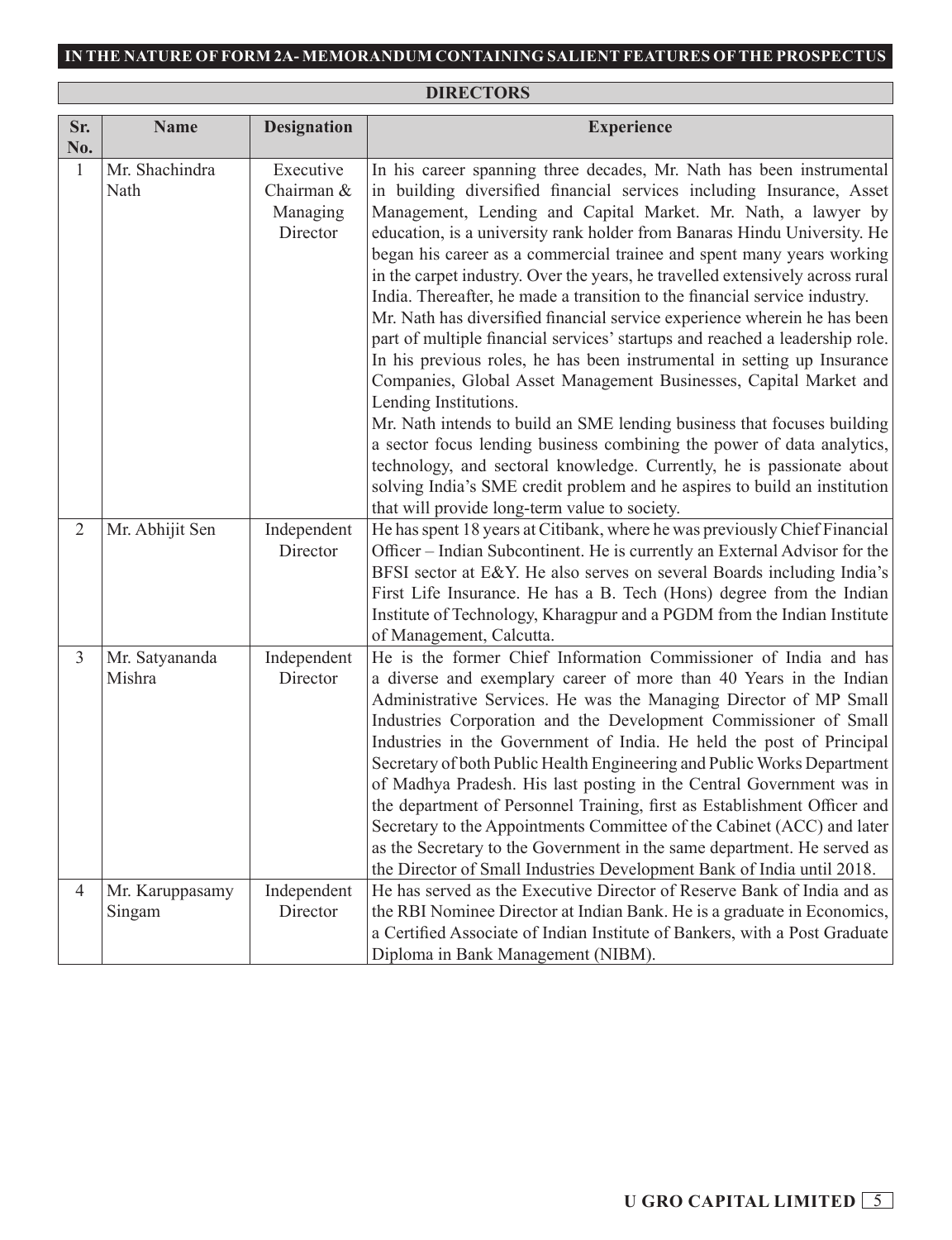| Sr.    | <b>Name</b>                               | <b>Designation</b>        | <b>Experience</b>                                                                                                                                                                                                                                                                                                                                                                                                                                                                                                                                                                                                                                                                                                                                                                                                                                                                                                                                                                                                                                                                                                                                                                                                                           |
|--------|-------------------------------------------|---------------------------|---------------------------------------------------------------------------------------------------------------------------------------------------------------------------------------------------------------------------------------------------------------------------------------------------------------------------------------------------------------------------------------------------------------------------------------------------------------------------------------------------------------------------------------------------------------------------------------------------------------------------------------------------------------------------------------------------------------------------------------------------------------------------------------------------------------------------------------------------------------------------------------------------------------------------------------------------------------------------------------------------------------------------------------------------------------------------------------------------------------------------------------------------------------------------------------------------------------------------------------------|
| No.    |                                           |                           |                                                                                                                                                                                                                                                                                                                                                                                                                                                                                                                                                                                                                                                                                                                                                                                                                                                                                                                                                                                                                                                                                                                                                                                                                                             |
| 5      | Mr. Rajeev<br>Krishnamuralilal<br>Agarwal | Independent<br>Director   | He has nearly three decades of experience in the Indian financial services<br>sector and has worked with some highly reputed organizations such as the<br>Securities and Exchange Board of India, Forward Markets Commission,<br>and Indian Revenue Service. As SEBI Board Member he has handled the<br>policy of important departments dealing with markets in Equity, Bonds,<br>Currency and Commodities, Mutual Funds, Foreign Investors including<br>Pension Funds, International Affairs, Capital Raising, Surveillance<br>& Enforcement. He has wide experience in dealing with global peer<br>regulators and global organization like International Organization of<br>Securities Commission, Financial Stability Board and Pacific Pension<br>Investment Institute, San Francisco and global stock exchanges etc. He<br>has served on the Board of Governor of National Institute of Securities<br>market (NISM) for more than 4 years. Presently he is running an Advisory<br>- advising Indian Corporates / FII and start ups on regulatory issues,<br>corporate governance. He is an alumnus of The Indian Revenue Service<br>(Batch of 1983) and the Indian Institute of Technology, Roorkee with a<br>Bachelors in Technology. |
| 6      | Mr. Manoj Kumar<br>Sehrawat               | Non-Executive<br>Director | He has 25 years of experience in financial services sector across private<br>equity investments, structured finance, distress debt acquisition &<br>resolution, corporate and financial restructurings in India. He was Vice<br>President with JP Morgan's Global Special Opportunities Group and had<br>also worked at Asset Reconstruction Company (India) Limited, where<br>he was responsible for acquisition of Non Performing Loans from Banks<br>& Financial Institutions and evaluation $\&$ implementation of recovery<br>strategies for Non Performing Loans acquired. He currently serves as a<br>Partner at ADV Partners. Manoj is a Chartered Accountant from Institute<br>of Chartered Accountants of India and has a Bachelor's Degree in<br>Commerce from Delhi University.                                                                                                                                                                                                                                                                                                                                                                                                                                                 |
| $\tau$ | Mr. Amit Gupta                            | Non-Executive<br>Director | He is the founding Partner of NewQuest Capital Partners and oversees<br>the firm's India and Southeast Asia business as well as investments in the<br>financial services and power sectors across the region. He has more than<br>17 years of Industry Experience. He was a Director at Bank of America<br>Merrill Lynch's (BAML) Asia Private Equity Group where he led the<br>India business and oversaw the investments in the energy and financial<br>services sector across the Asia Pacific. He has an PGDM from the Indian<br>Institute of Management (IIM), Bengaluru, and an undergraduate degree<br>in electrical engineering from REC Kurukshetra.                                                                                                                                                                                                                                                                                                                                                                                                                                                                                                                                                                               |
| 8      | Mr. Chetan<br>Kulbhushan Gupta            | Non-Executive<br>Director | He is the Managing Director at Samena Capital Investments Limited<br>in Dubai, focusing on investments within the Special Situations Funds.<br>He holds a Chartered Financial Analyst (AIMR), Chartered Alternative<br>Investment Analyst and Masters in Management (Masters) from University<br>of Mumbai.                                                                                                                                                                                                                                                                                                                                                                                                                                                                                                                                                                                                                                                                                                                                                                                                                                                                                                                                 |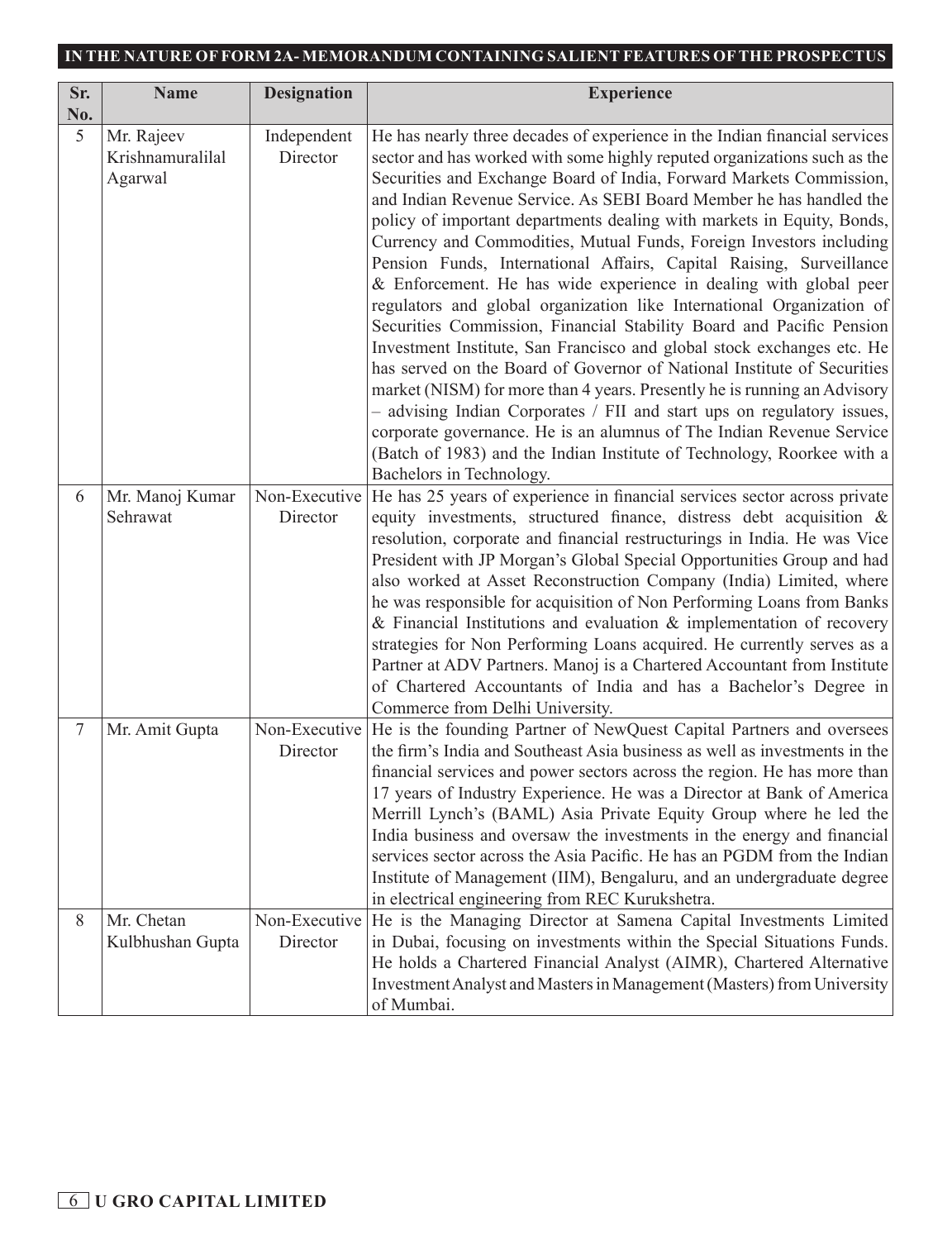| Sr. | <b>Name</b>      | <b>Designation</b> | <b>Experience</b>                                                              |
|-----|------------------|--------------------|--------------------------------------------------------------------------------|
| No. |                  |                    |                                                                                |
| 9   | Mr. Hemant       | Additional         | He holds a degree in Master's in Economics. Mr. Bhargava joined LIC as         |
|     | Bhargava         | (Independent       | a direct recruit officer in 1981 and retired as its Managing Director in July, |
|     |                  | Director)          | 2019. During his long tenure of 38 years, he worked across diverse set         |
|     |                  |                    | of roles both in India and abroad, building multidimensional experience        |
|     |                  |                    | in different capacities, especially in Marketing, Internal Operations and      |
|     |                  |                    | new ventures. He was first chief of LIC International Operations SBU,          |
|     |                  |                    | besides being instrumental in setting up LIC Cards Services Limited.           |
|     |                  |                    | His tenure as Managing Director (and also as Chairman incharge from            |
|     |                  |                    | January to March, 2019) was marked by his creative leadership with             |
|     |                  |                    | new idea enriched by the extensive experience gained in overseeing             |
|     |                  |                    | several functions including Marketing, Finance, Personnel, investments,        |
|     |                  |                    | Alternative Channel etc. He also served on the Board of Company from           |
|     |                  |                    | July, 2018 to August, 2021. Presently he is on the Board of Larsen and         |
|     |                  |                    | Toubro and Tata Power Company Limited and ITC.                                 |
| 10  | Mr. Karnam Sekar | Additional         | He is a professional banker with rich experience in all the facets of Indian   |
|     |                  | (Independent)      | Banking at a very senior level. He joined as a Probationary Officer with       |
|     |                  | Director           | State Bank of India in 1983 and rose to the level of Deputy Managing           |
|     |                  |                    | Director. Selected as Managing Director of Public Sector Bank and has          |
|     |                  |                    | the rare distinction of heading two public Sector Banks during very critical   |
|     |                  |                    | juncture of their history. As the Dy MD of SBI, he contributed during the      |
|     |                  |                    | Board level deliberations of the Nation's Largest Commercial Bank for          |
|     |                  |                    | more than four years. He also Operated as nominee director on the Boards       |
|     |                  |                    | of Clearing Corporation of India Ltd, National e-Governance Services Ltd       |
|     |                  |                    | (NeSL) etc.                                                                    |

For further details, please refer "Our Management" on page 106 of the Prospectus.

## **BUSINESS**

Our Company is a non-deposit taking systemically important NBFC registered with the RBI and the equity shares of our Company are listed on NSE and BSE. Our mission is to provide access to financing to the underserved MSME sector, which is critical to Indian economic growth and employment creation, and yet suffers from a chronic lack of affordable, efficient and sustainable credit availability. Despite the challenges faced during the pandemic year, our Company has received various recognitions and awards including, (i) featuring in the Top 5 Digital / Fintech Lending Companies for MSMEs by BW Disrupt & IBS Intelligence, (ii) ET Best BFSI Brand of the year award for FinTech Category, (iii) Best MSME Lending Company by World Leadership Congress and Awards, (iv) Quick Loan Approval Award and Best Lending Tech of the year Award by National Award for Excellence in Financial Services Marketing and few others.

We identified core sectors of MSMEs in India coupled with a data-centric, technology-enabled approach for business growth. We shortlisted 8 sectors after careful filtration of 180+ sectors in an 18-month process involving extensive study by market experts of macro and microeconomic parameters. Our eight shortlisted sectors include Healthcare, Education, Chemicals, Food Processing/FMCG, Hospitality, Electrical Equipment and Components, Auto Components and Light Engineering. The company added a ninth sector – Micro Enterprises, to our list of sectors in FY2020-21.

U GRO Capital lends exclusively to MSMEs and caters to all the borrowing needs through its diverse range of product offerings like Term Loan (Secured and Unsecured), Supply Chain Financing, Machinery Loan and Short-Term financing through its multiple FinTech and NBFC Partners. It lends to customers right from the prime segment (<10% interest rates) to the micro enterprises (20-25% interest rates). Additionally, it does co-lending with FinTech and smaller NBFC Partners to expand its reach and lend to the micro enterprises through the length and breadth of India. While it has maintained a keen focus on the initial prime/near-prime target segment, it has also worked towards addressing a broader demographic as per our efforts to solve India's MSME credit gap. Additionally, with its lending experience, it has carved out microenterprises as a sector itself. Microenterprises behave as a homogenous group by size rather than by sector, making it ideal to underwrite them.

For further details, see "Our Business" on page 77 of the Prospectus.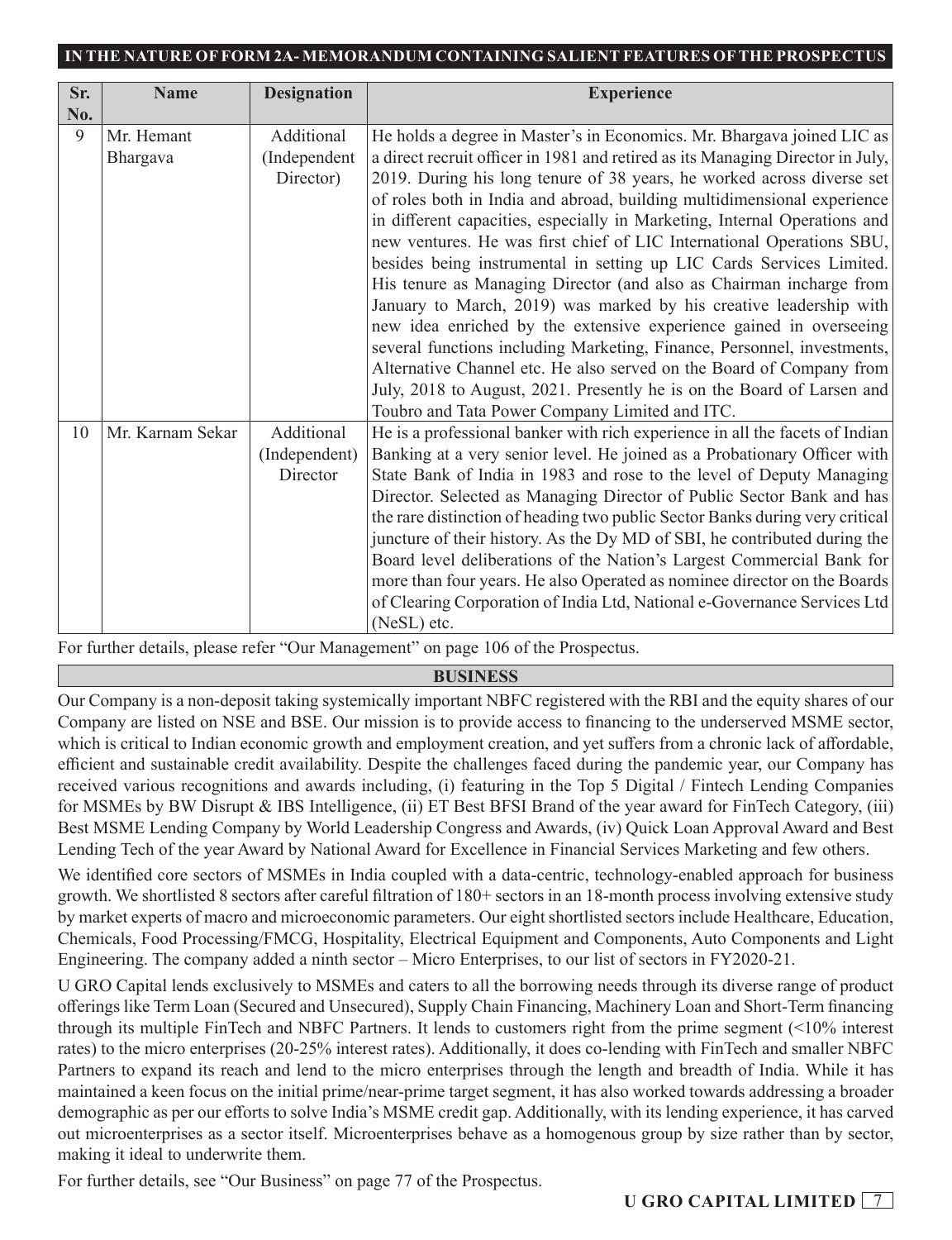#### **RISK FACTORS**

The below mentioned risks are top 10 risk factors, as per the Prospectus, including 3 each pertaining to the Issuer and the NCDs. Please read the risk factors carefully, see section titled "Risk Factors" on page 13 of the Prospectus.

- **1.** The impact of the COVID-19 pandemic on our business and operations is uncertain and cannot be predicted.
- **2.** Our Company, Directors and Promoter are subject to certain legal proceedings and any adverse decision in such proceedings may have a material adverse effect on our business, financial condition and results of operations.
- **3.** Our financial performance is particularly vulnerable to interest rate volatility. If we are unable to manage interest rate risk in the future it could have an adverse effect on our net interest margin, thereby adversely affecting business and financial condition of our Company.
- **4.** Our business requires substantial capital, and any disruption in funding sources would have a material adverse effect on our liquidity and financial condition.
- **5.** High levels of customer defaults or delays in repayment of loans could adversely affect our business, financial condition and results of operations.
- **6.** We have limited operating history and evolving business make it difficult to evaluate our business and future operating results on the basis of our past performance, and our future results may not meet or exceed our past performance.
- **7.** We may not be able to recover, on a timely basis or at all, the full value of collateral or amounts which are sufficient to cover the outstanding amounts due under defaulted loans.
- **8.** Any downgrade in our credit ratings could increase borrowing costs and adversely affect our access to capital and lending markets and could also affect our interest margins, business, results of operations and financial condition.
- **9.** The fund requirement and deployment mentioned in the Objects of the Issue have not been appraised by any bank or financial institution.
- **10.** There is no assurance that the NCDs issued pursuant to this Issue will be listed on BSE Limited and National Stock Exchange of India Limited in a timely manner, or at all.

### **FINANCIAL HIGHLIGHTS**

The following table sets forth the Key Operational and Financial Parameters:

### **Key Performance Indicators - Reformatted Financial Information**

 $(\bar{\bar{\tau}})$  in lakhs)

| <b>Particulars</b>                                         | As at                 | As at                 | As at                 |
|------------------------------------------------------------|-----------------------|-----------------------|-----------------------|
|                                                            | <b>March 31, 2021</b> | <b>March 31, 2020</b> | <b>March 31, 2019</b> |
| <b>Balance Sheet</b>                                       |                       |                       |                       |
| Net Fixed assets (including intangible assets)             | 4,013.33              | 3,864.13              | 3,105.36              |
| Current assets                                             | 82,205.35             | 55,547.81             | 79,147.89             |
| Deferred tax assets (net)                                  | 4,293.55              | 2,156.31              | 239.94                |
| Non-current assets                                         | 87,139.24             | 59,678                | 4,354.46              |
| <b>Total Assets</b>                                        | 1,75,089.49           | 1,21,246.25           | 86,847.65             |
| Non-Current Liabilities (including maturities of long-     |                       |                       |                       |
| term borrowings and short-term borrowings)                 |                       |                       |                       |
| Financial (borrowings, trade payables, and other financial | 40,646.01             | 8,664.24              | 2,260.58              |
| liabilities)                                               |                       |                       |                       |
| Provisions                                                 |                       |                       |                       |
| Deferred tax liabilities (net)                             |                       |                       |                       |
| Other non-current liabilities                              |                       |                       |                       |
| <b>Current Liabilities</b>                                 |                       |                       |                       |
| Financial (borrowings, trade payables, and other financial | 38,675.89             | 20,081.00             | 1,072.32              |
| liabilities)                                               |                       |                       |                       |
| Provisions                                                 | 241.99                | 199.72                | 68.87                 |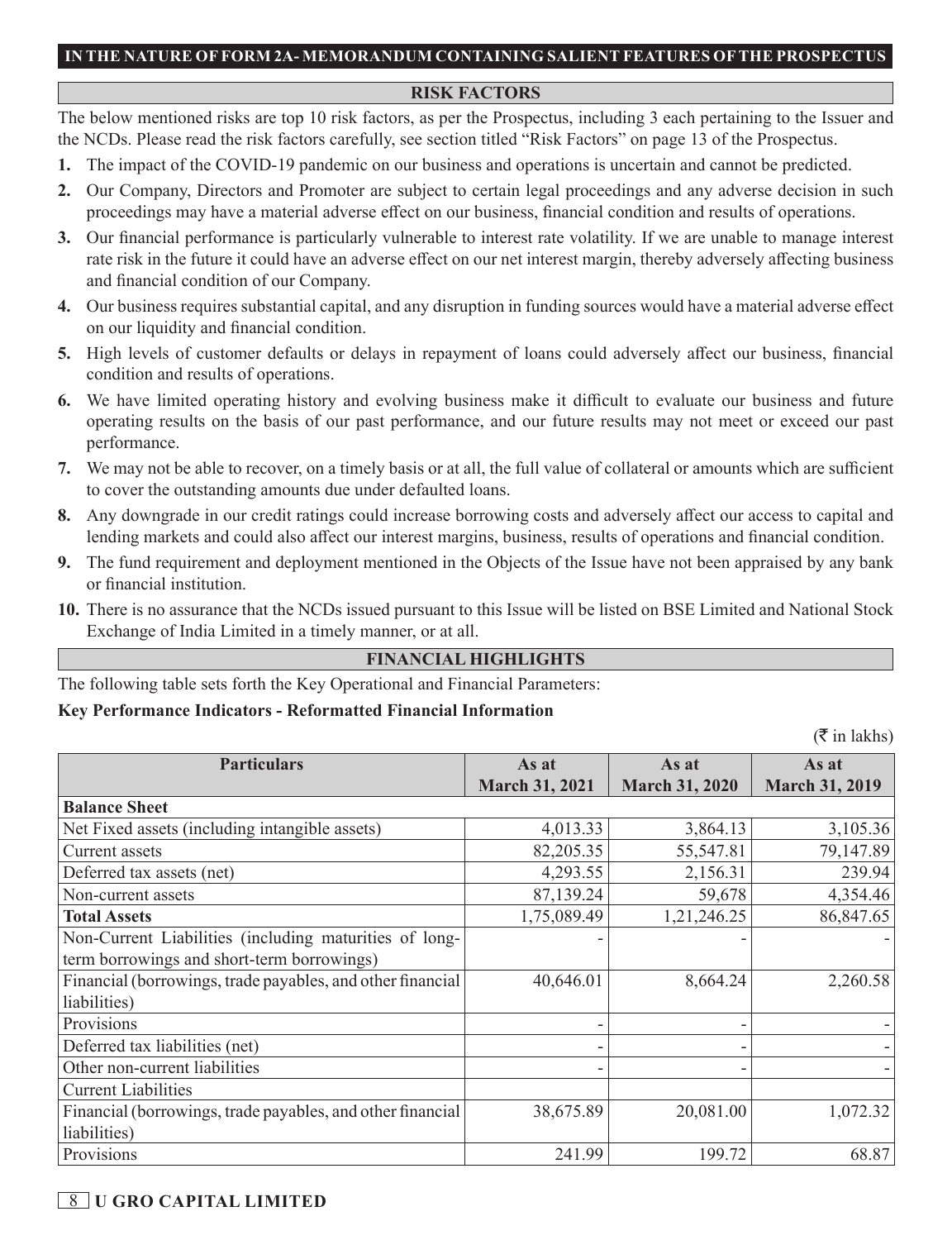| <b>Particulars</b>                                        | As at                 | As at                 | As at                 |
|-----------------------------------------------------------|-----------------------|-----------------------|-----------------------|
|                                                           | <b>March 31, 2021</b> | <b>March 31, 2020</b> | <b>March 31, 2019</b> |
| Current tax liabilities (net)                             | 144.13                |                       |                       |
| Other current liabilities                                 | 137.64                | 148.93                | 156.32                |
| Equity (equity and other equity)                          | 95,243.82             | 92,152.36             | 83,289.56             |
| <b>Total equity and liabilities</b>                       | 1,75,089.49           | 1,21,246.25           | 86,847.65             |
| <b>Profit and Loss</b>                                    |                       |                       |                       |
| Total revenue                                             | 15,333.84             | 10,514.37             | 4,393.60              |
| Revenue from operations                                   | 14,981.07             | 9,669.37              | 3,893.60              |
| Other income                                              | 352.77                | 845.00                | 500.00                |
| <b>Total Expenses</b>                                     | 14,120.93             | 10,182.58             | 4,238.88              |
| Profit / (loss)                                           | 1,212.91              | 331.79                | 154.72                |
| Profit / (loss) after tax                                 | 2,872.75              | 1,951.86              | 394.64                |
| Earnings per equity share: Basic; (Continuing operations) | 4.07                  | 2.95                  | 0.77                  |
| Earnings per equity share: Diluted                        | 4.07                  | 2.87                  | 0.75                  |
| (Continuing operations)                                   |                       |                       |                       |
| Earnings per equity share: Basic                          |                       |                       |                       |
| (Discontinued operations)                                 |                       |                       |                       |
| Earnings per equity share: Basic                          | 4.07                  | 2.95                  | 0.77                  |
| (Total Continuing and discontinued operations             |                       |                       |                       |
| Earnings per equity share: Diluted                        | 4.07                  | 2.87                  | 0.75                  |
| (Total Continuing and discontinued operations)            |                       |                       |                       |
| <b>Cash Flow</b>                                          |                       |                       |                       |
| Net cash generated from operating activities              | (34, 712.06)          | (79,880.62)           | (8,631.28)            |
| Net cash used in / generated from investing activities    | (4,591.73)            | 17,872.79             | (34,703.45)           |
| Net cash used in financing activities                     | 50,794.40             | 30,795.49             | 75,420.84             |
| Cash and cash equivalents                                 | 12,365.55             | 874.64                | 32,086.98             |
| Balance as per statement of cash flows                    | 12,365.55             | 874.64                | 32,086.98             |
| <b>Additional Information</b>                             |                       |                       |                       |
| Net worth                                                 | 92,087.34             | 89,570.43             | 82,144.01             |
| Cash and Cash Equivalents                                 | 12,365.55             | 874.64                | 32,086.98             |
| <b>Current Investments</b>                                | 22,494.59             | 11,652.82             | 38,499.01             |
| <b>Assets Under Management</b>                            | 131,700.00            | 86,100                | 8,000                 |
| Off Balance Sheet Assets                                  | 1,428.88              | 781.18                | 1,789.89              |
| Total Debts to Total assets (times)                       | 0.44                  | 0.21                  | 0.01                  |
| Debt Service Coverage Ratios (times)                      | 0.07                  | 0.07                  | 0.27                  |
| <b>Interest Income</b>                                    | 14,812.85             | 7,889.19              | 2,822.62              |
| <b>Interest Expense</b>                                   | 4,456.24              | 1,367.30              | 104.75                |
| Interest service coverage ratio (times)                   | 1.27                  | 1.24                  | 2.48                  |
| Provisioning & Write-offs                                 | 1,961.71              | 1,023.41              | 24.39                 |
| Bad debts to Account receivable ratio (times)             | $\Omega$              |                       |                       |
| Gross NPA $(%)$                                           | 2.72%                 | 0.96%                 | $0.00\%$              |
| Net NPA $(\% )$                                           | 1.75%                 | 0.54%                 | $0.00\%$              |
| Tier I Capital Adequacy Ratio (%)                         | 65.15%                | 88.07%                | 213.40%               |
| Tier II Capital Adequacy Ratio (%)                        | 0.40%                 | 0.18%                 | 0.15%                 |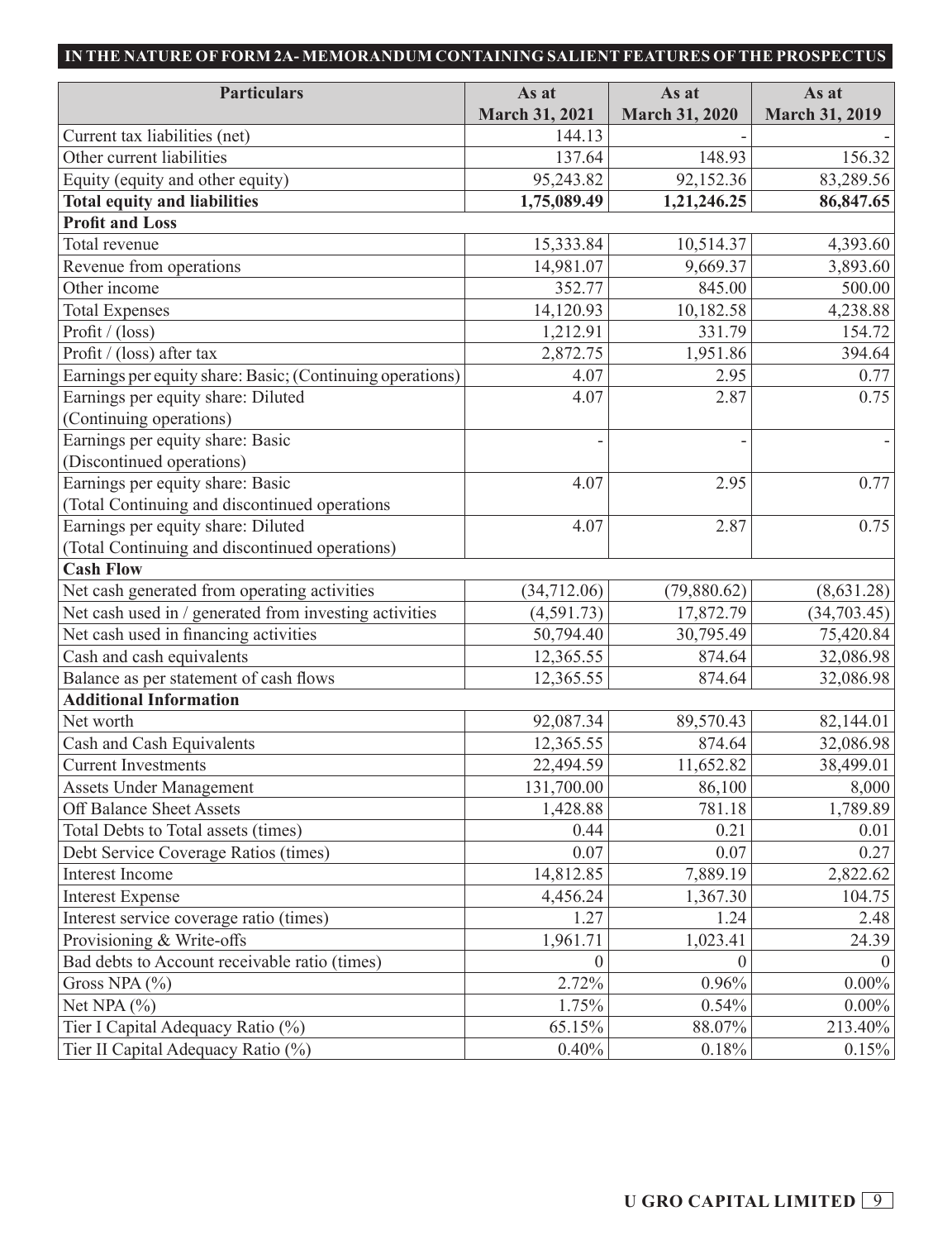### **Debt Equity Ratio of the Company**

|                                                       | <b>As on March 31, 2021</b> | As on December 31, 2021 |
|-------------------------------------------------------|-----------------------------|-------------------------|
| Debt Equity Ratio before Issue of the Debt Securities | 0.82                        | .841                    |
| Debt after Issue of the Debt Securities               | 0.91                        | ا 94. ا                 |

Note 1: The debt equity ratio post issue is indicative and is on account of inflow of  $\bar{\tau}$  10,000 lakhs from the proposed public issue.

Note 2: The debt equity ratio pre-issue is calculated based on the Reformatted Financial Information for the year ended March 31, 2021.

Note 3:

- 1. Short term borrowings represent borrowings which are due within twelve months from March 31, 2021.
- 2. Long term borrowings represent debts other than short term borrowings, as defined above, including current maturities of long-term borrowings.
- 3. The figures disclosed above are based on the Reformatted Financial Information of the Company as at March 31, 2021.
- 4. Total Debts to Total assets = Short term borrowings + Long term borrowings including current maturity of long term borrowings / Total Assets.
- 5. Debt Service Coverage Ratios = Earnings before Interest and Taxes/ Total Debt (Borrowings)
- 6. Interest service coverage ratio = Earnings before Interest and Taxes / Finance Cost
- 7. Bad debts to Account receivable ratio = Bad Debts written off / Trade Receivables
- 8. Debt / Equity Ratio= Total Debt (Borrowings) / Net worth.
- 9. The debt-equity ratio post the Issue is indicative and is on account of inflow of  $\bar{\tau}$  10,000 lakhs from the proposed public issue and does not include contingent and off-balance sheet liabilities. The actual debt-equity ratio post the Issue would depend upon the actual position of debt and shareholders fund on the date of allotment.

For detailed Financial Information and unaudited financial results for nine months period ended December 31, 2021, refer to page 121 of the Prospectus.

## **CONTACT DETAILS RELATING TO ENTITIES ASSOCIATED WITH THE ISSUE**

# **LEAD MANAGERS TO THE ISSUE**

| <b>SUND@E</b>                          | Tio Sons                                    |                                      |  |  |  |
|----------------------------------------|---------------------------------------------|--------------------------------------|--|--|--|
| <b>Sundae Capital Advisors Private</b> | <b>Tipsons Consultancy Services Private</b> | <b>Trust Investment Advisors</b>     |  |  |  |
| <b>Limited</b>                         | <b>Limited</b>                              | <b>Private Limited</b>               |  |  |  |
| Level 9, Platina, Plot No. C - 59      | 401, Sheraton House,                        | 109/110, Balarama,                   |  |  |  |
| 'G' Block, Bandra Kurla Complex        | Opp. Ketav Petrol Pump,                     | Bandra Kurla Complex,                |  |  |  |
| Bandra (East), Mumbai - 400 051        | Polytechnic Road, Ambawadi,                 | Bandra (E),                          |  |  |  |
| Telephone: +91 22 6700 0639            | Ahmedabad - 380015                          | Mumbai - 400 051,                    |  |  |  |
| E-mail Id: ugroned.2022@               | Telephone: +91 79 6682 8047/6682 8120       | Maharashtra, India                   |  |  |  |
| sundaecapital.com                      | E-mail Id: neha.jain@tipsons.com            | Telephone No.: +91 22 4084 5000      |  |  |  |
| Investor grievance e-mail Id:          | Investor grievance e-mail Id:               | Email ID: ugro.ipo@trustgroup.in     |  |  |  |
| grievance.mb@sundaecapital.com         | $igr(\omega)$ tipsons.com                   | <b>Investor grievance e-mail ID:</b> |  |  |  |
| Contact person: Ashi Sood /            | Contact person: Neha Jain / Sandeep         | customercare@trustgroup.in           |  |  |  |
| Ridima Gulati                          | <b>Bhansali</b>                             | Contact Person: Ms. Hani Jalan       |  |  |  |
| Website: www.sundaecapital.com         | Website: www.tipsons.com                    | Website: www.trustgroup.in           |  |  |  |
| <b>SEBI</b> registration number:       | <b>SEBI</b> registration number:            | <b>SEBI Registration number:</b>     |  |  |  |
| INM000012494                           | INM000011849                                | INM000011120                         |  |  |  |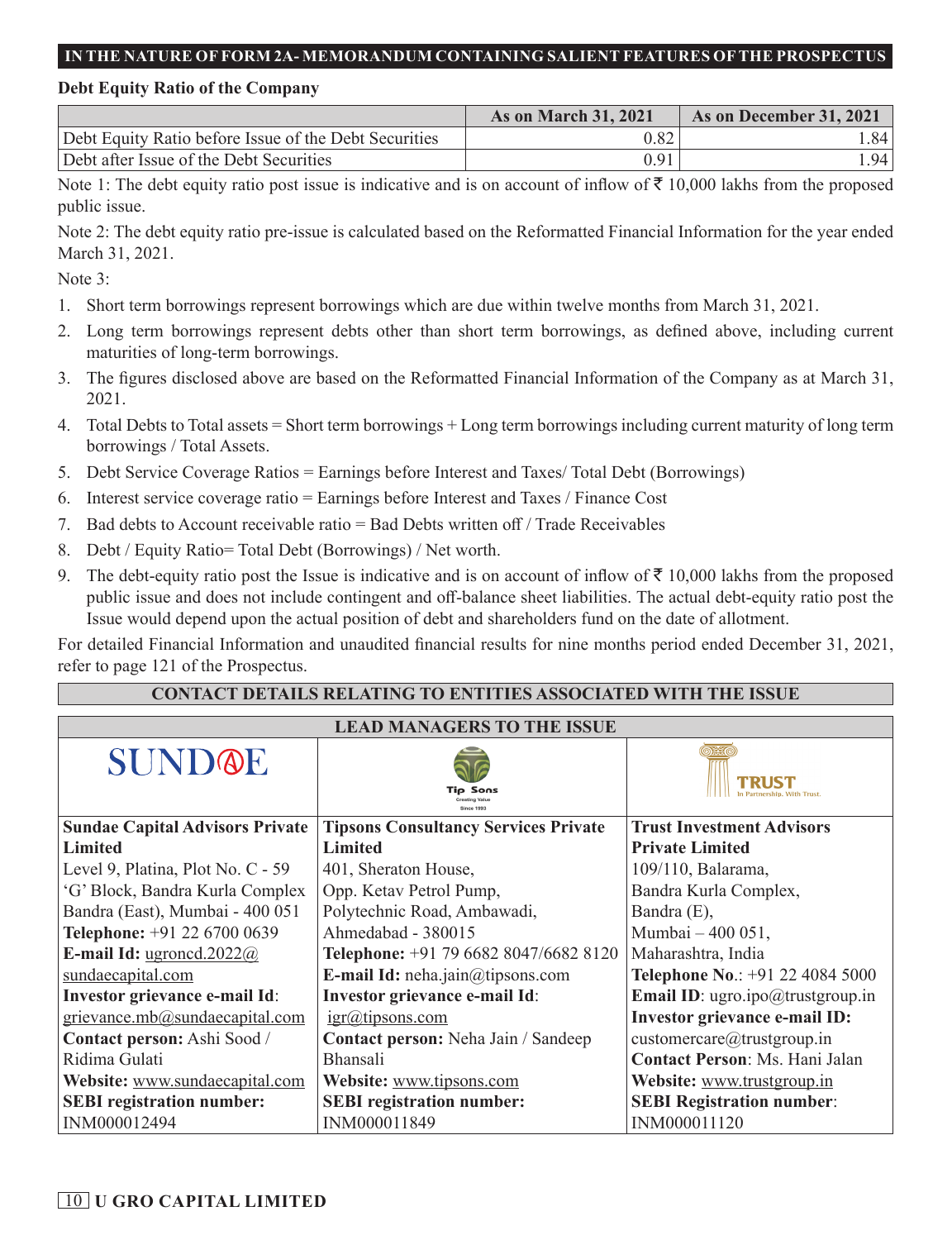| <b>REGISTRAR TO THE ISSUE</b>                                                                | DEBENTURE TRUSTEE TO THE ISSUE                          |
|----------------------------------------------------------------------------------------------|---------------------------------------------------------|
| <b>LINK</b> Intime                                                                           | MITCON                                                  |
| <b>Link Intime India Private Limited</b>                                                     | <b>MITCON Credentia Trusteeship Services Limited</b>    |
| C 101, 247 Park B S Marg                                                                     | (formerly known as MITCON Trusteeship Services Limited) |
| Vikhroli West, Mumbai - 400 083                                                              | 1403/1403, B-wing, 14th floor, Dalamal Towers,          |
| Free Press Journal Marg, 211, Nariman Point, Mumbai - 400 021<br>Telephone: +91 22 4918 6200 |                                                         |
| <b>Email Id:</b>                                                                             | Telephone: +91 22 2282 8200                             |
| ugrocapital.ncd2@linkintime.co.in                                                            | Fax: $+91$ 22 2202 4553                                 |
| Contact person: Shanti Gopalkrishnan                                                         | Email Id: mitcontrustee@mitconindia.com                 |
| Website: www.linkintime.co.in                                                                | <b>Investor Grievance</b>                               |
| <b>SEBI registration number: INR000004058</b>                                                | Email Id: trusteeinvestors@mitconindia.com              |
|                                                                                              | Website:www.mitcontrustee.com                           |
|                                                                                              | <b>Contact Person: Mr. Navin Chouksey</b>               |
|                                                                                              | SEBI Registration Number: IND000000596                  |

#### **LEAD BROKERS**

**Tipsons Stock Brokers Private Limited SEBI Registration No.:** INZ000217531 **CIN:** U65910GJ1995PTC028486 Sheraton House, 5<sup>th</sup> floor, Opp. Ketav Petrol Pump, Polytechnic Road, Ambawadi, Ahmedabad - 380 015, Gujarat, India **Ph.:** +91 79 6682 8019/6682 8047 **Email:** ugro.ipo@tipsons.com **Investor grievance e-mail Id:** compliance@tipsons.com **Contact Person:** Krunal Soni/ Yagnesh Upadhyay **Website:** www.tipsons.com **Trust Securities Services Private Limited SEBI Registration No.:** INZ000158031 **CIN:** U65929MH2016PTC287266 1202, Naman Centre, G Block, C-31, Bandra Kurla Complex, Bandra (East), Mumbai 400 051 **Ph.:** + 91 22 4084 5000 **Fax:** + 91 22 4084 5066 Email: parth.maniar@trustgroup.in; ugro.ipo@trustgroup.in **Investor grievance e-mail Id:** grievances@trustgroup.in **Contact Person:** Parth Maniar **Website:** www.trustgroup.in **Trust Financial Consultancy Services Private Limited SEBI Registration Number:** INZ000238639 **CIN:** U67120MH2002PTC135942 1101, Naman Centre, G Block, C-31, Bandra Kurla Complex, Bandra (East), Mumbai 400 051 **Ph.:** + 91 22 4084 5000 **Fax:** + 91 22 4084 5066 **Email:** pranav.inamdar@trustgroup.in; ugro.ipo@trustgroup.in **Investor grievance e-mail Id:** grievances@trustgroup.in **Contact Person:** Pranav Inamdar **Website:** www.trustgroup.in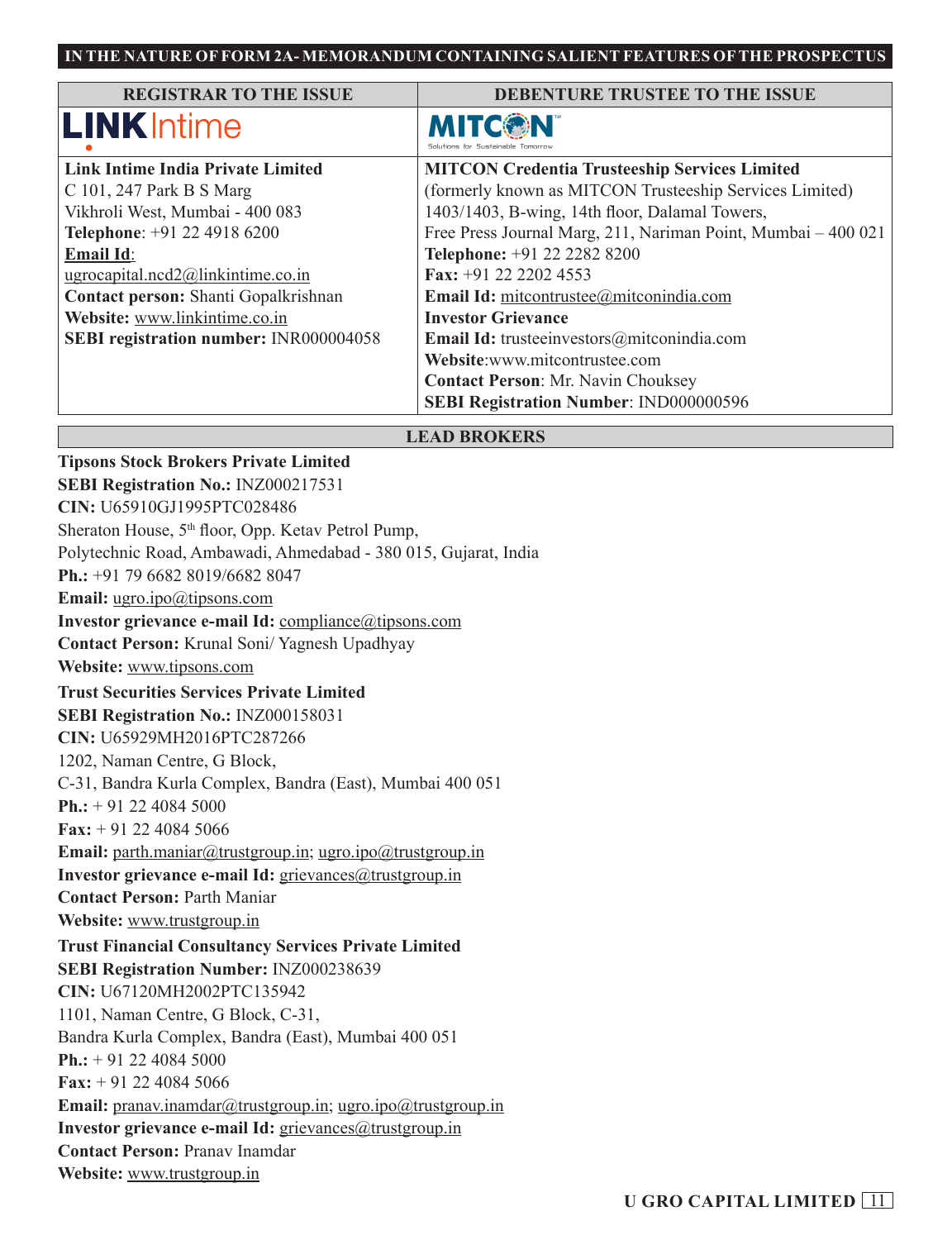### **PUBLIC ISSUE ACCOUNT, REFUND BANK AND SPONSOR BANK**

**Axis Bank Limited SEBI Registration No:** INB100000017 Fortune 2000, Ground Floor Bandra Kurla Complex, Bandra East Mumbai - 400 051 **Tel No:** +91 22 6643 7900 **Fax No:** +91 22 6668 8036/ 6643 7999 **Email:** bkc.branchhead@axisbank.com **Website:** www.axisbank.com Contact Person: Shruti Khanna

## **SELF CERTIFIED SYNDICATE BANKS**

The banks which are registered with SEBI under Securities and Exchange Board of India (Bankers to an Issue) Regulations, 1994, as amended, and offer services in relation to ASBA, including blocking of an ASBA Account, a list of which is available on http://www.sebi.gov.in or at such other website as may be prescribed by SEBI from time to time.

A list of the Designated Branches of the SCSBs, with which an Applicant, not applying through the Syndicate, may submit the Application Forms, is available at http://www.sebi.gov.in, or at such other website as may be prescribed by SEBI from time to time.

#### **OBJECTS OF THE ISSUE**

The details of the proceeds of the Issue are set forth in the following table:

| Sr. No.  | <b>Description</b>                                                            | Estimated Amount $(\bar{\tau}$ in lakhs) |
|----------|-------------------------------------------------------------------------------|------------------------------------------|
|          | Gross Proceeds of the Overall Issue Size                                      | 10,000.00                                |
| <u>.</u> | Issue Related Expenses*                                                       | 321.49                                   |
|          | Net Proceeds ( <i>i.e.</i> Gross Proceeds <i>less</i> Issue related expenses) | 9,678.51                                 |

*\*The above Issue related expenses are indicative and are subject to change depending on the actual level of subscription to the Issue, the number of allottees, market conditions and other relevant factors.*

Requirement of funds and Utilisation of Net Proceeds The following table details the objects of the Issue and the amount proposed to be financed from the Net Proceeds:

| Sr. No. | <b>Objects of the Issue</b>                                      | Percentage of amount proposed to |
|---------|------------------------------------------------------------------|----------------------------------|
|         |                                                                  | be financed from Net Proceeds    |
|         | For the purpose of onward lending and financing business of the  | At least $75%$                   |
|         | Company in the ordinary course of business (including for repay- |                                  |
|         | ment / refinance of existing debts of the Company)*              |                                  |
|         | General corporate purposes**                                     | Not exceeding 25%                |
|         | Total                                                            | $100\%$                          |

*\* Our Company shall not utilise the proceeds of this Issue towards payment of prepayment penalty, if any.*

*\*\* The Net Proceeds will be first utilised towards the Objects mentioned above. The balance is proposed to be utilised for general corporate purposes, subject to such utilisation not exceeding 25% of the amount raised in the Issue, in compliance with the SEBI NCS Regulations.*

The main objects clause of the Memorandum of Association of our Company permits our Company to undertake the activities for which the funds are being raised through the present Issue and also the activities which our Company has been carrying on till date.

For further details, see "Object of the Issue" on page 49 of the Prospectus.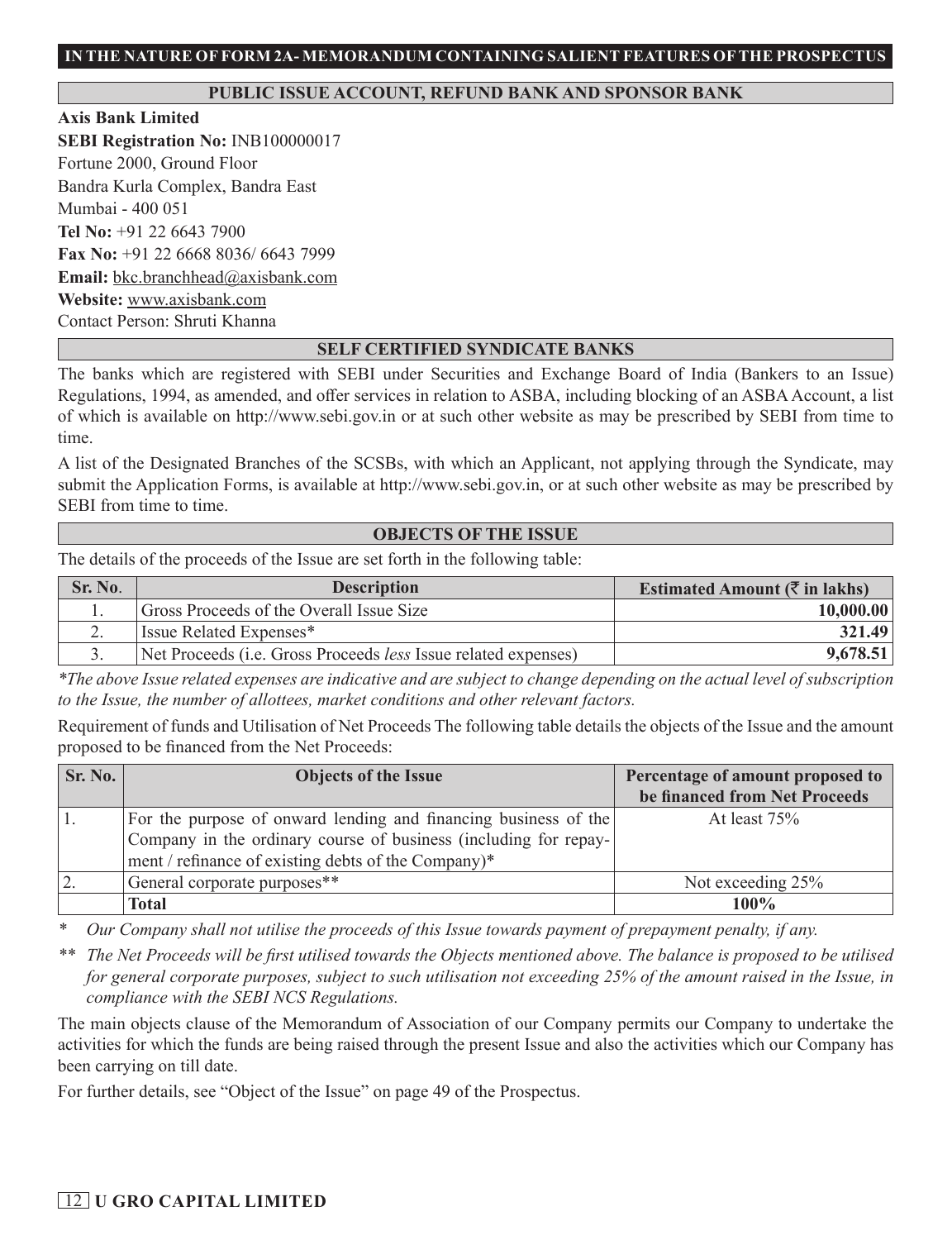#### **ISSUE PROCEDURE**

### **Who are not eligible to apply for NCDs?**

The following categories of persons, and entities, shall not be eligible to participate in the Issue and any Applications from such persons and entities are liable to be rejected:

- 1. Minors without a guardian name\*(A guardian may apply on behalf of a minor. However, Applications by minors must be made through Application Forms that contain the names of both the minor Applicant and the guardian);
- 2. Foreign nationals, NRI inter-alia including any NRIs who are (i) based in the USA, and/or, (ii) domiciled in the USA, and/or, (iii) residents/citizens of the USA, and/or, (iv) subject to any taxation laws of the USA;
- 3. Persons resident outside India and other foreign entities;
- 4. Foreign Institutional Investors;
- 5. Foreign Portfolio Investors;
- 6. Foreign Venture Capital Investors
- 7. Qualified Foreign Investors;
- 8. Overseas Corporate Bodies; and
- 9. Persons ineligible to contract under applicable statutory/regulatory requirements.
- *\* Applicant shall ensure that guardian is competent to contract under Indian Contract Act, 1872*

Based on the information provided by the Depositories, our Company shall have the right to accept Applications belonging to an account for the benefit of a minor (under guardianship). In case of such Applications, the Registrar to the Issue shall verify the above on the basis of the records provided by the Depositories based on the DP ID and Client ID provided by the Applicants in the Application Form and uploaded onto the electronic system of the Stock Exchange.

The concept of Overseas Corporate Bodies (meaning any company, partnership firm, society and other corporate body or overseas trust irrevocably owned/held directly or indirectly to the extent of at least 60% by NRIs), which was in existence until 2003, was withdrawn by the Foreign Exchange Management (Withdrawal of General Permission to Overseas Corporate Bodies) Regulations, 2003. Accordingly, OCBs are not permitted to invest in the Issue.

Any other category of Applicants not provided for under "Issue procedure - who are eligible to apply?" on page 178 of the Prospectus.

For further details, see "Issue Procedure" on page 178 of the Prospectus.

## **INSTRUCTIONS FOR COMPLETING THE APPLICATION FORM**

## **A. General instructions for completing the Application Form**

- Applications must be made in prescribed Application Form only.
- Application Forms must be completed in **BLOCK LETTERS** in English, as per the instructions contained in the Prospectus and the Application Form.
- If the Application is submitted in joint names, the Application Form should contain only the name of the first Applicant whose name should also appear as the first holder of the depository account held in joint names.
- Applications should be in single or joint names and not exceeding three names, and in the same order as their Depository Participant details (in case of Applicants applying for Allotment of the Bonds in dematerialised form) and Applications should be made by Karta in case the Applicant is an HUF. Please ensure that such Applications contain the PAN of the HUF and not of the Karta.
- Applicants applying for Allotment in dematerialised form must provide details of valid and active DP ID, Client ID and PAN clearly and without error. On the basis of such Applicant's active DP ID, Client ID and PAN provided in the Application Form, and as entered into the electronic Application system of Stock Exchanges by SCSBs, the Members of the Syndicate at the Syndicate ASBA Application Locations and the Trading Members, as the case may be, the Registrar will obtain from the Depository the Demographic Details. Invalid accounts, suspended accounts or where such account is classified as invalid or suspended may not be considered for Allotment of the NCDs.
- Applications must be for a minimum of 10 NCDs and in multiples of one NCD thereafter. For the purpose of fulfilling the requirement of minimum application size of 10 NCDs, an Applicant may choose to apply for 10 NCDs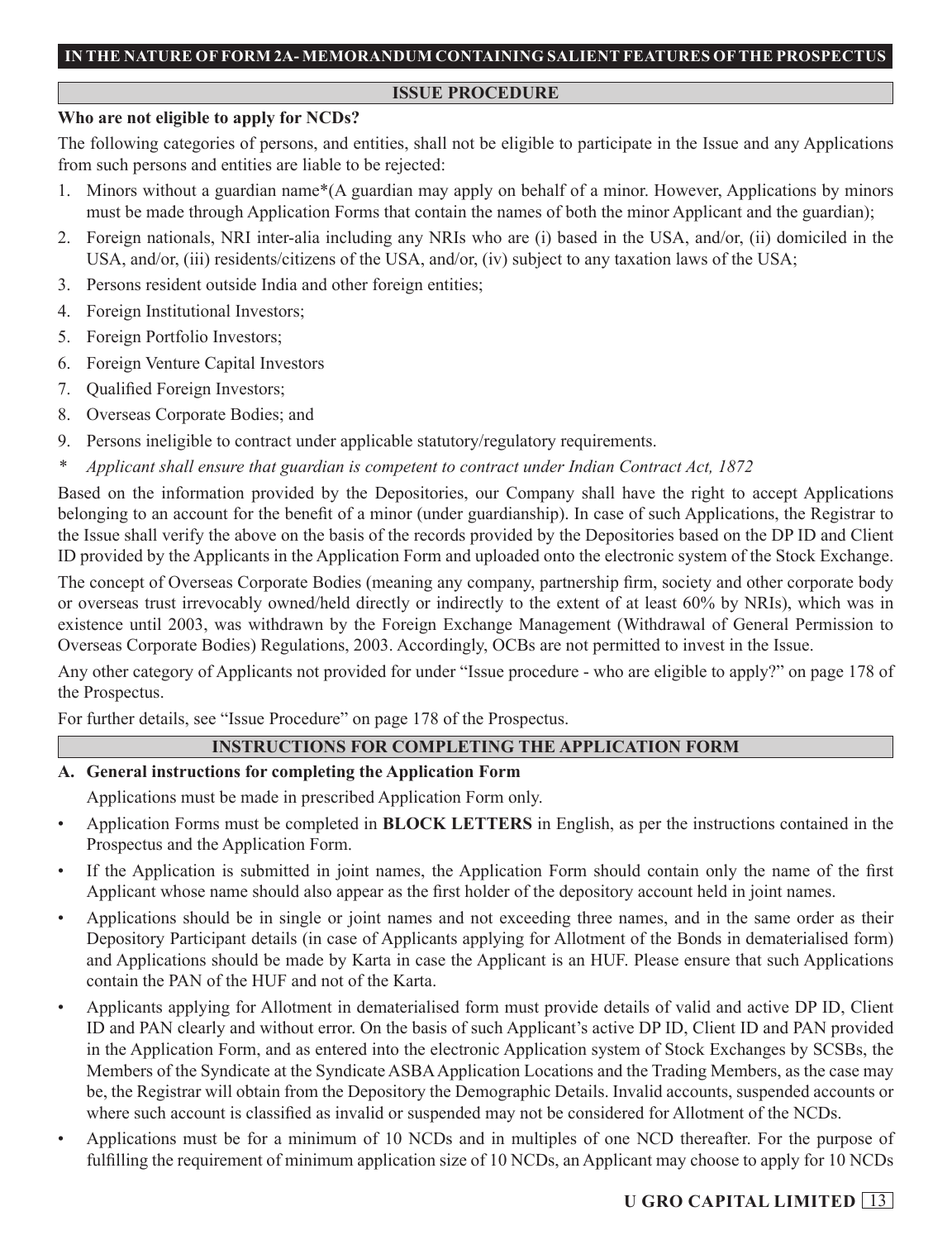of the same series or across different series. Applicants may apply for one or more series of NCDs Applied for in a single Application Form.

- If the ASBA Account holder is different from the ASBA Applicant, the Application Form should be signed by the ASBA Account holder also, in accordance with the instructions provided in the Application Form.
- If the depository account is held in joint names, the Application Form should contain the name and PAN of the person whose name appears first in the depository account and signature of only this person would be required in the Application Form. This Applicant would be deemed to have signed on behalf of joint holders and would be required to give confirmation to this effect in the Application Form.
- Applications should be made by Karta in case of HUFs. Applicants are required to ensure that the PAN details of the HUF are mentioned and not those of the Karta.
- Thumb impressions and signatures other than in English/Hindi/Gujarati/Marathi or any other languages specified in the 8th Schedule of the Constitution needs to be attested by a Magistrate or Notary Public or a Special Executive Magistrate under his/her seal.
- No separate receipts will be issued for the money payable on the submission of the Application Form. However, the Lead Brokers, Trading Members of the Stock Exchanges or the Designated Branches of the SCSBs, as the case may be, will acknowledge the receipt of the Application Forms by stamping and returning to the Applicants the Transaction Registration Slip (TRS). This TRS will serve as the duplicate of the Application Form for the records of the Applicant. Applicants must ensure that the requisite documents are attached to the Application Form prior to submission and receipt of acknowledgement from the relevant Lead Managers, Trading Member of the Stock Exchanges or the Designated Branch of the SCSBs, as the case may be.
- Every Applicant should hold valid Permanent Account Number (PAN) and mention the same in the Application Form.
- All Applicants are required to tick the relevant column of "Category of Investor" in the Application Form.
- Applicant should correctly mention the ASBA Account number and UPI ID in case applying through UPI Mechanism and ensure that funds equal to the Application Amount are available in the ASBA Account before submitting the Application Form and ensure that the signature in the Application Form matches with the signature in the Applicant's bank records.

The series, mode of allotment, PAN, demat account no. etc. should be captured by the relevant Lead Brokers, Trading Member of the Stock Exchanges in the data entries as such data entries will be considered for allotment.

**Applicants should note that neither the Lead Brokers, Trading Member of the Stock Exchange nor Designated Branches, as the case may be, will be liable for error in data entry due to incomplete or illegible Application Forms.**

**B. Applicant's Beneficiary Account and Bank Account Details**

**ALL APPLICANTS APPLYING FOR ALLOTMENT OF THE NCDS SHOULD MENTION THEIR DP ID, CLIENT ID, PAN AND UPI ID (in case applying through UPI Mechanism) IN THE APPLICATION FORM. APPLICANTS MUST ENSURE THAT THE DP ID, CLIENT ID PAN AND UPI ID GIVEN IN THE APPLICATION FORM IS EXACTLY THE SAME AS THE DP ID, CLIENT ID, PAN AND UPI ID AVAILABLE IN THE DEPOSITORY DATABASE. IF THE BENEFICIARY ACCOUNT IS HELD IN JOINT NAMES, THE APPLICATION FORM SHOULD CONTAIN THE NAME AND PAN OF BOTH THE HOLDERS OF THE BENEFICIARY ACCOUNT AND SIGNATURES OF BOTH HOLDERS WOULD BE REQUIRED IN THE APPLICATION FORM.**

Applicants applying for Allotment in dematerialised form must mention their DP ID and Client ID in the Application Form and ensure that the name provided in the Application Form is exactly the same as the name in which the Beneficiary Account is held. In case the Application Form for Allotment in dematerialised form is submitted in the first Applicant's name, it should be ensured that the Beneficiary Account is held in the same joint names and in the same sequence in which they appear in the Application Form. In case the DP ID, Client ID and PAN mentioned in the Application Form for Allotment in dematerialised form and entered into the electronic system of the Stock Exchanges do not match with the DP ID, Client ID and PAN available in the Depository database or in case PAN is not available in the Depository database, the Application Form for Allotment in dematerialised form is liable to be

# 14 **U GRO CAPITAL LIMITED**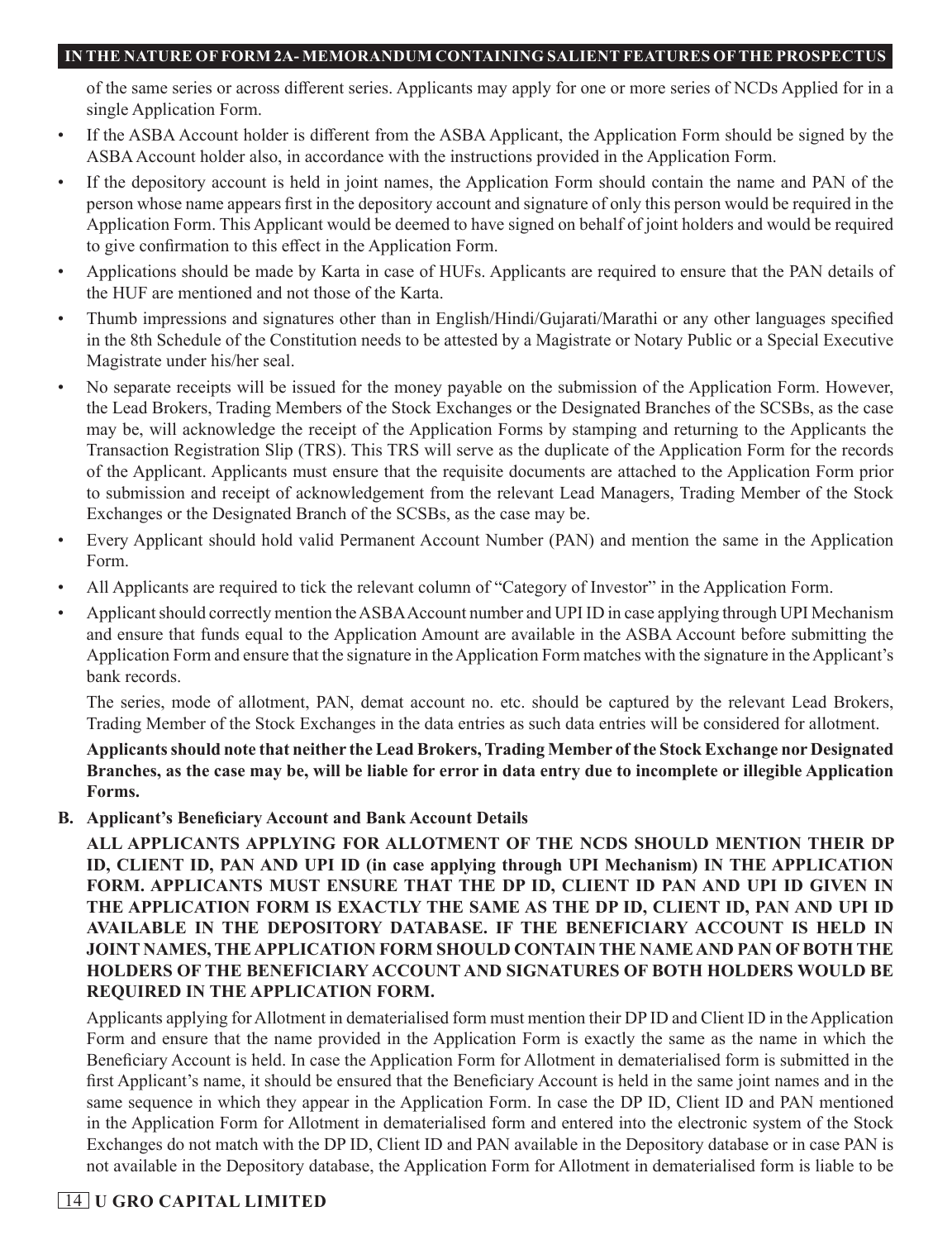rejected. Further, Application Forms submitted by Applicants applying for Allotment in dematerialised form, whose beneficiary accounts are inactive, will be rejected.

On the basis of the DP ID, Client ID and UPI ID provided by the Applicant in the Application Form for Allotment in dematerialised form and entered into the electronic system of the Stock Exchange, the Registrar to the Issue will obtain from the Depositories the Demographic Details of the Applicant including PAN, address, bank account details for printing on refund orders/sending refunds through electronic mode, Magnetic Ink Character Recognition ("MICR") Code and occupation. These Demographic Details would be used for giving Allotment Advice and refunds (including through physical refund warrants, direct credit, NACH, NEFT and RTGS), if any, to the Applicants. Hence, Applicants are advised to immediately update their Demographic Details as appearing on the records of the DP and ensure that they are true and correct, and carefully fill in their Beneficiary Account details in the Application Form. Failure to do so could result in delays in dispatch/credit of refunds to Applicants and delivery of Allotment Advice at the Applicants' sole risk, and neither our Company, the Lead Managers, Lead Brokers, Trading Members of the Stock Exchange, SCSBs, Registrar to the Issue nor the Stock Exchanges will bear any responsibility or liability for the same.

The Demographic Details would be used for correspondence with the Applicants including mailing of the Allotment Advice and printing of bank particulars on the refund orders, or for refunds through electronic transfer of funds, as applicable. Allotment Advice and physical refund orders (as applicable) would be mailed at the address of the Applicant as per the Demographic Details received from the Depositories. Applicants may note that delivery of refund orders/ Allotment Advice may get delayed if the same once sent to the address obtained from the Depositories are returned undelivered. In such an event, the address and other details given by the Applicant (other than ASBA Applicants) in the Application Form would be used only to ensure dispatch of refund orders.

**Please note that any such delay shall be at such Applicants sole risk and neither our Company, the Lead Managers, Lead Brokers, Trading Members of the Stock Exchange, SCSBs, Registrar to the Issue nor the Stock Exchanges shall be liable to compensate the Applicant for any losses caused to the Applicant due to any such delay or liable to pay any interest for such delay.** In case of refunds through electronic modes as detailed in the Prospectus, refunds may be delayed if bank particulars obtained from the Depository Participant are incorrect.

In case of Applications made under power of attorney, our Company in its absolute discretion, reserves the right to permit the holder of Power of Attorney to request the Registrar that for the purpose of printing particulars on the refund order and mailing of refund orders/ Allotment Advice, the demographic details obtained from the Depository of the Applicant shall be used. By signing the Application Form, the Applicant would have deemed to have authorised the Depositories to provide, upon request, to the Registrar to the Issue, the required Demographic Details as available on its records. The Demographic Details given by Applicant in the Application Form would not be used for any other purpose by the Registrar to the Issue except in relation to the Issue.

With effect from August 16, 2010, the beneficiary accounts of Applicants for whom PAN details have not been verified shall be suspended for credit and no credit of NCDs pursuant to the Issue will be made into the accounts of such Applicants. Application Forms submitted by Applicants whose beneficiary accounts are inactive shall be rejected. Furthermore, in case no corresponding record is available with the Depositories, which matches the four parameters, namely, DP ID, Client ID, PAN and UPI ID, then such Application are liable to be rejected.

Applicants should note that the NCDs will be allotted to all successful Applicants only in dematerialised form. The Application Forms which do not have the details of the Applicant's depository account, including DP ID, Client ID and PAN and UPI ID (for Retail Individual Investor Applicants bidding using the UPI mechanism), shall be treated as incomplete and will be rejected.

## **C. Unified Payments Interface (UPI)**

Pursuant to the SEBI Operational Circular, the UPI Mechanism is applicable for public debt issues as a payment mechanism (in addition to the mechanism of blocking funds maintained with SCSBs under ASBA) for applications by retail individual bidders through Designated Intermediaries. All SCSBs offering the facility of making applications in public issues shall also provide the facility to make applications using UPI. The Company will be required to appoint one SCSB as a Sponsor Bank to act as a conduit between the Stock Exchange and National Payments Corporation of India in order to facilitate the collection of requests and/or payment instructions of the investors.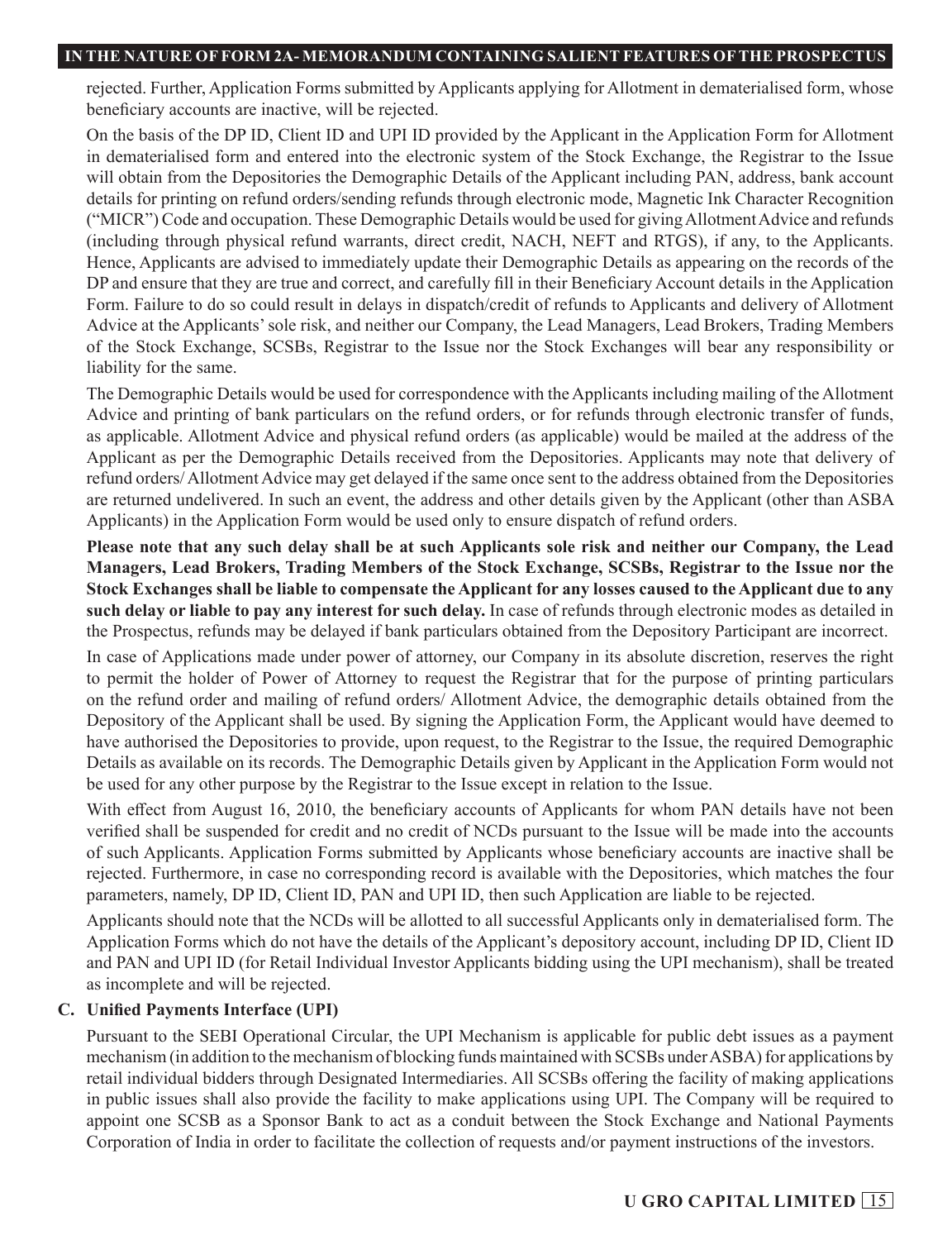#### **D. Permanent Account Number (PAN)**

The Applicant should mention his or her Permanent Account Number (PAN) allotted under the IT Act. For minor Applicants, applying through the guardian, it is mandatory to mention the PAN of the minor Applicant. However, Applications on behalf of the Central or State Government officials and the officials appointed by the courts in terms of a SEBI circular dated June 30, 2008 and Applicants residing in the state of Sikkim who in terms of a SEBI circular dated July 20, 2006 may be exempt from specifying their PAN for transacting in the securities market. In accordance with circular No. MRD/DOP/Cir-05/2007 dated April 27, 2007 issued by SEBI, the PAN would be the sole identification number for the participants transacting in the securities market, irrespective of the amount of transaction. **Any Application Form, without the PAN is liable to be rejected, irrespective of the amount of transaction. It is to be specifically noted that the Applicants should not submit the GIR number instead of the PAN as the Application is liable to be rejected on this ground.**

However, the exemption for the Central or State Government and the officials appointed by the courts and for investors residing in the State of Sikkim is subject to the Depository Participants' verifying the veracity of such claims by collecting sufficient documentary evidence in support of their claims. At the time of ascertaining the validity of these Applications, the Registrar to the Issue will check under the Depository records for the appropriate description under the PAN Field i.e. either Sikkim category or exempt category.

## **E. Joint Applications**

Applications may be made in single or joint names (not exceeding three). In the case of joint Applications, all payments will be made out in favour of the first Applicant. All communications will be addressed to the first named Applicant whose name appears in the Application Form and at the address mentioned therein. If the depository account is held in joint names, the Application Form should contain the name and PAN of the person whose name appears first in the depository account and signature of only this person would be required in the Application Form. This Applicant would be deemed to have signed on behalf of joint holders and would be required to give confirmation to this effect in the Application Form.

## **F. Additional / Multiple Applications**

An Applicant is allowed to make one or more Applications for the NCDs, subject to a minimum application size of  $\bar{\tau}$  10,000 and in multiples of  $\bar{\tau}$  1,000 thereafter as specified in the Prospectus. Any Application for an amount **below the aforesaid minimum application size will be deemed as an invalid application and shall be rejected.** However, multiple Applications by the same individual Applicant aggregating to a value exceeding  $\bar{\tau}$ 10 lakhs shall be deemed such individual Applicant to be a HNI Applicant and all such Applications shall be grouped in the HNI Portion, for the purpose of determining the basis of allotment to such Applicant. However, any Application made by any person in his individual capacity and an Application made by such person in his capacity as a Karta of a Hindu Undivided family and/or as Applicant (second or third Applicant), shall not be deemed to be a multiple Application. For the purposes of allotment of NCDs under the Issue, Applications shall be grouped based on the PAN, i.e. Applications under the same PAN shall be grouped together and treated as one Application. Two or more Applications will be deemed to be multiple Applications if the sole or first Applicant is one and the same. For the sake of clarity, two or more applications shall be deemed to be a multiple Application for the aforesaid purpose if the PAN number of the sole or the first Applicant is one and the same.

## **Process for investor application submitted with UPI as mode of payment**

- a. Before submission of the application with the intermediary, the investor would be required to have / create a UPI ID, with a maximum length of 45 characters including the handle (Example: InvestorID@bankname).
- b. An investor shall fill in the bid details in the application form along with his/ her bank account linked UPI ID and submit the application with any of the intermediaries or through the stock exchange App/ Web interface, or any other methods as may be permitted.
- c. The intermediary, upon receipt of form, shall upload the bid details along with the UPI ID on the stock exchange bidding platform using appropriate protocols.
- d. Once the bid has been entered in the bidding platform, the Stock Exchange shall undertake validation of the PAN and Demat account combination details of investor with the depository.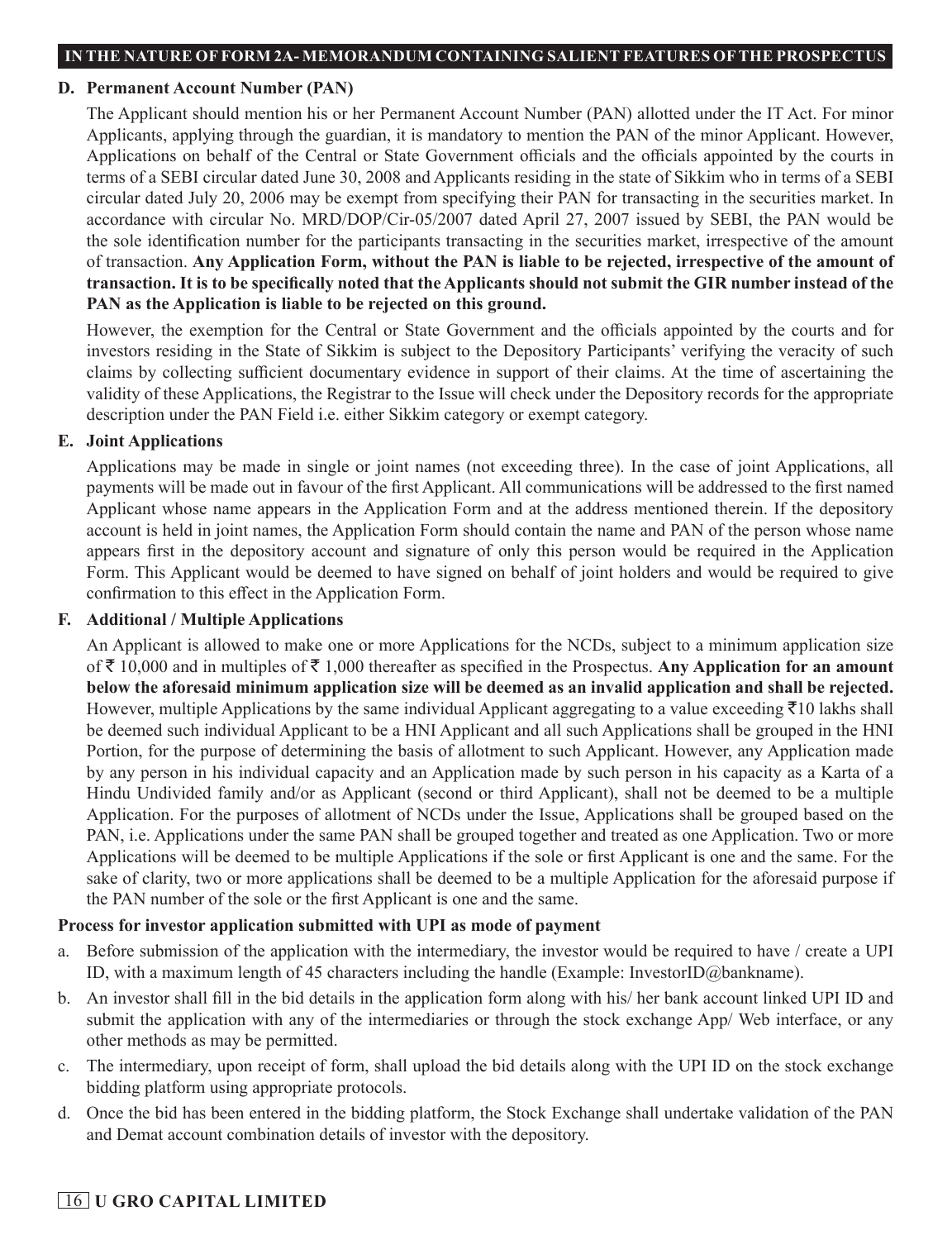- e. The Depository shall validate the aforesaid PAN and Demat account details on a near real time basis and send response to stock exchange which would be shared by stock exchange with intermediary through its platform, for corrections, if any.
- f. Once the bid details are uploaded on the Stock Exchange platform, the Stock Exchange shall send an SMS to the investor regarding submission of his / her application, at the end of day, during the bidding period. For the last day of bidding, the SMS may be sent the next working day.
- g. Post undertaking validation with the Depository, the Stock Exchange shall, on a continuous basis, electronically share the bid details along with investors UPI ID, with the Sponsor Bank appointed by the issuer.
- h. The Sponsor Bank shall initiate a mandate request on the investor
- i. The request raised by the Sponsor Bank, would be electronically received by the investor as a SMS / intimation on his / her mobile no. / mobile app, associated with the UPI ID linked bank account.
- j. The investor shall be able to view the amount to be blocked as per his / her bid in such intimation. The investor shall be able to view an attachment wherein the public issue bid details submitted by investor will be visible. After reviewing the details properly, the investor shall be required to proceed to authorise the mandate. Such mandate raised by sponsor bank would be a one-time mandate for each application in the public issue.
- k. An investor is required to accept the UPI mandate latest by 5 pm on the third working day from the day of bidding on the stock exchange platform except for the last day of the issue period or any other modified closure date of the issue period in which case, he / she is required to accept the UPI mandate latest by 5 pm the next working day.
- l. An investor shall not be allowed to add or modify the bid(s) of the application except for modification of either DP ID/Client ID, or PAN ID but not both. However, the investor can withdraw the bid(s) and reapply.
- m. For mismatch bids, on successful validation of PAN and DP ID/ Client ID combination during T+1 modification session, such bids will be sent to Sponsor Bank for further processing by the Exchange on T+1 day till 1 PM.
- n. The facility of re-initiation/ resending the UPI mandate shall be available only till 5 pm on the day of bidding.
- o. Upon successful validation of block request by the investor, as above, the said information would be electronically received by the investors' bank, where the funds, equivalent to application amount, would get blocked in investors account. Intimation regarding confirmation of such block of funds in investors account would also be received by the investor.
- p. The information containing status of block request (e.g. accepted / decline / pending) would also be shared with the Sponsor Bank, which in turn would be shared with the Stock Exchange. The block request status would also be displayed on the Stock Exchange platform for information of the intermediary.
- q. The information received from Sponsor Bank, would be shared by stock exchange with RTA in the form of a file for the purpose of reconciliation.
- r. Post closure of the offer, the Stock Exchange shall share the bid details with RTA. Further, the Stock Exchange shall also provide the RTA, the final file received from the Sponsor Bank, containing status of blocked funds or otherwise, along with the bank account details with respect to applications made using UPI ID.
- s. The allotment of debt securities shall be done as SEBI Operational Circular.
- t. The RTA, based on information of bidding and blocking received from the Stock Exchange, shall undertake reconciliation of the bid data and block confirmation corresponding to the bids by all investor category applications (with and without the use of UPI) and prepare the basis of allotment.
- u. Upon approval of the basis of allotment, the RTA shall share the 'debit' file with Sponsor bank (through Stock Exchange) and SCSBs, as applicable, for credit of funds in the public issue account and unblocking of excess funds in the investor's account. The Sponsor Bank, based on the mandate approved by the investor at the time of blocking of funds, shall raise the debit / collect request from the investor's bank account, whereupon funds will be transferred from investor's account to the public issue account and remaining funds, if any, will be unblocked without any manual intervention by investor or their bank.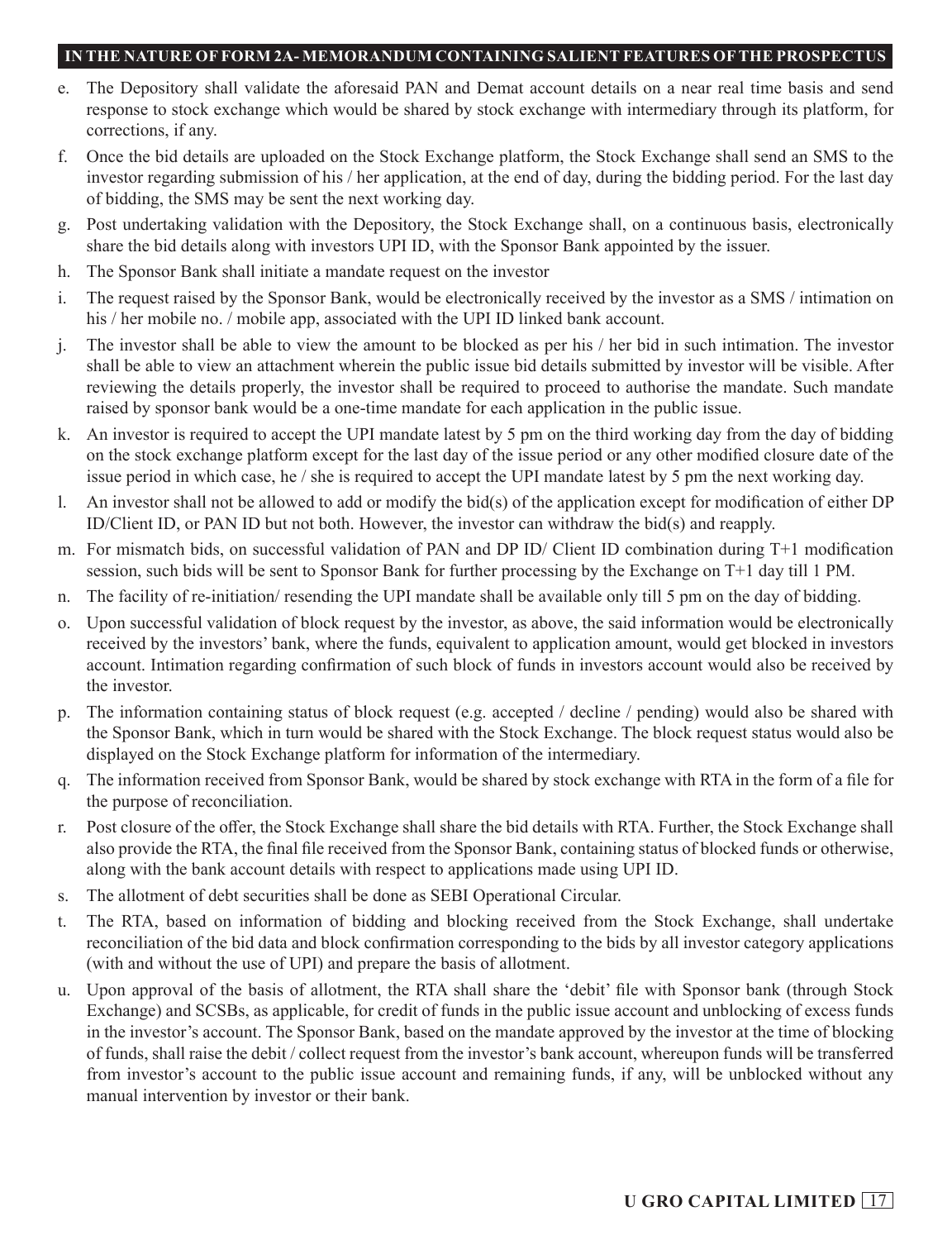- v. Upon confirmation of receipt of funds in the public issue account, the securities would be credited to the investor's account. The investor will be notified for full/partial allotment. For partial allotment, the remaining funds would be unblocked. For no allotment, mandate would be revoked and application amount would be unblocked for the investor.
- w. Thereafter, Stock Exchange will issue the listing and trading approval.
- x. Further, in accordance with the Operational Instructions and Guidelines for Making Application for Public Issue of Debt Securities through BSE Direct issued by BSE on December 28, 2020 the investor shall also be responsible for the following:
	- i. Investor shall check the Issue details before placing desired bids;
	- ii. Investor shall check and understand the UPI mandate acceptance and block of funds process before placing the bid;
	- iii. The receipt of the SMS for mandate acceptance is dependent upon the system response/ integration of UPI on Debt Public Issue System;
	- iv. Investor shall accept the UPI Mandate Requests within the stipulated timeline;
	- v. Investor shall note that the transaction will be treated as completed only after the acceptance of mandates by the investor by way of authorising the transaction by entering their UPI pin and successfully blocking funds through the ASBA process by the investor's bank;
	- vi. Investor shall check the status of their bid with respect to the mandate acceptance and blocking of funds for the completion of the transaction; and vii. In case the investor does not accept the mandate within stipulated timelines, in such case their bid will not be considered for allocation.
- y. Further, in accordance with circular issued by National Stock Exchange of India Limited for Introduction of Unified Payment Interface (UPI) for Debt IPO through NSE goBID on January 05, 2021 the investor shall also be responsible for the following:
	- i. After successful registration & log-in, the investors shall view and check the active Debt IPO's available from IPO dashboard.
	- ii. Investors shall check the issue/series details. Existing registered users of NSE goBID shall also be able to access once they accept the updated terms and condition.
	- iii. After successfully bidding on the platform, investors shall check the NSE goBID app/psp/sms for receipt of mandate & take necessary action.
	- iv. UPI mandate can be accepted latest by 5 pm on the third working day from the day of bidding on the stock exchange platform except for the last day of the issue period or any other modified closure date of the issue period in which case, he / she is required to accept the UPI mandate latest by 5 pm the next working day.
	- v. For UPI bid the facility of re-initiation/ resending the UPI mandate shall be available only till 5 pm on the day of bidding.
	- vi. Investors can use the re-initiation/ resending facility only once in case of any issue in receipt/acceptance of mandate.
- z. The Investors are advised to read the operational guidelines mentioned for Making Application for Public Issue of Debt Securities through BSE Direct issued by BSE on December 28, 2020 and the circular issued by National Stock Exchange of India Limited for Introduction of Unified Payment Interface (UPI) for Debt IPO through NSE goBID on January 05, 2021 before investing through the through the app/ web interface of Stock Exchange(s).

### **Do's and Don'ts**

Applicants are advised to take note of the following while filling and submitting the Application Form:

## **Do's**

- 1. Check if you are eligible to apply as per the terms of the Prospectus and applicable law;
- 2. Read all the instructions carefully and complete the Application Form in the prescribed form;
- 3. Ensure that you have obtained all necessary approvals from the relevant statutory and/or regulatory authorities to apply for, subscribe to and/or seek Allotment of NCDs pursuant to the Issue.

# 18 **U GRO CAPITAL LIMITED**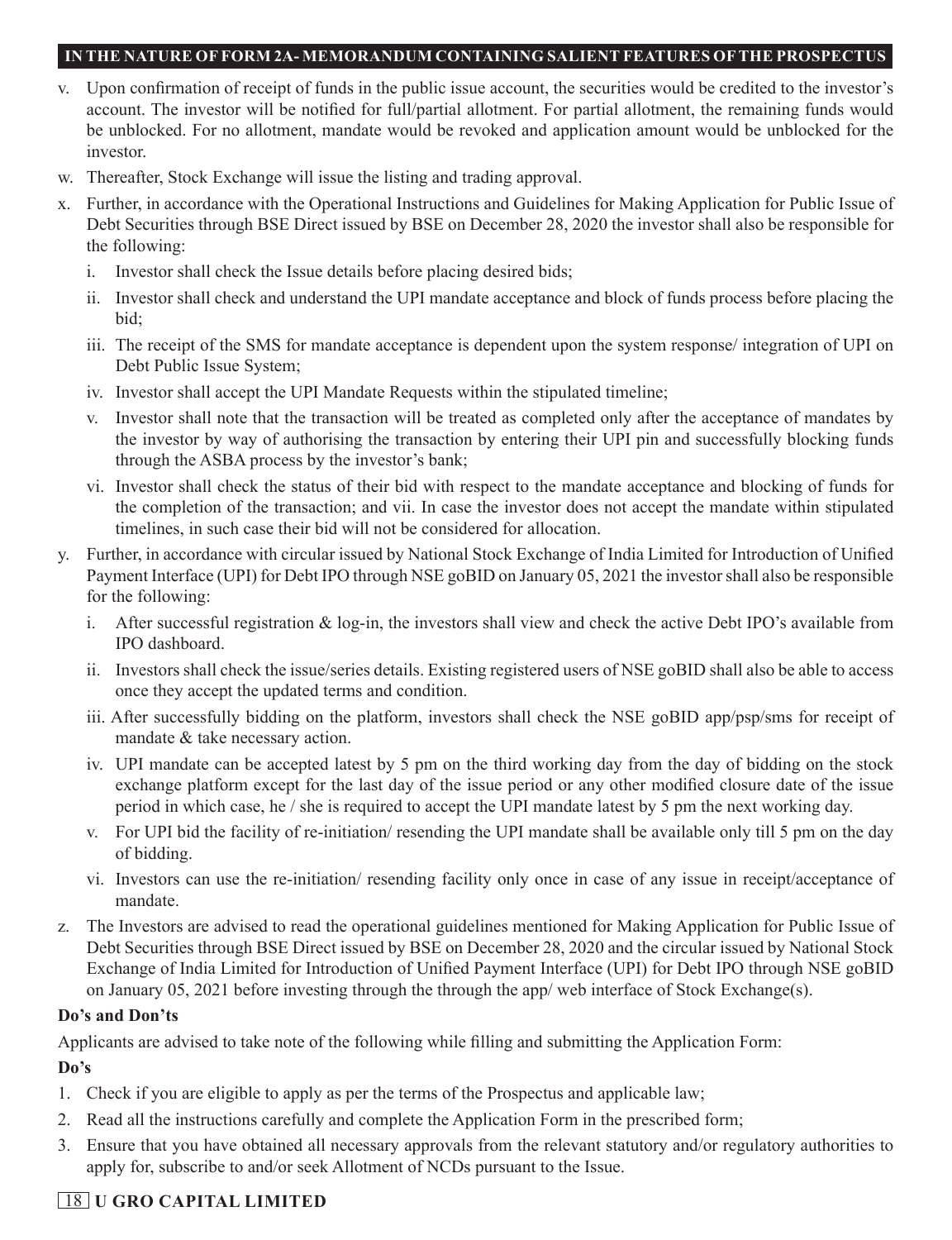- 4. Ensure that the DP ID, Client ID and PAN mentioned in the Application Form, which shall be entered into the electronic system of the Stock Exchange are correct and match with the DP ID, Client ID and PAN available in the Depository database. Ensure that the DP ID and Client ID are correct and beneficiary account is activated for Allotment of NCDs in dematerialised form. The requirement for providing Depository Participant details shall be mandatory for all Applicants.
- 5. Ensure that you have mentioned the correct ASBA Account number in the Application Form.
- 6. Ensure that the Application Form is signed by the ASBA Account holder in case the Applicant is not the ASBA account holder.
- 7. Ensure that you have funds equal to the Application Amount in the ASBA Account before submitting the Application Form to the respective Designated Branch of the SCSB, or to the Designated Intermediaries, as the case may be.
- 8. Ensure that the Application Forms are submitted at the collection centres provided in the Application Forms, bearing the stamp of a Lead Broker or Trading Members of the Stock Exchange, as the case may be.
- 9. Before submitting the Application Form with the Designated Intermediaries ensure that the SCSB, whose name has been filled in the Application Form, has named a branch in that relevant Bidding Centre;
- 10. Ensure that you have been given an acknowledgement as proof of having accepted the Application Form;
- 11. In case of any revision of Application in connection with any of the fields which are not allowed to be modified on the electronic application platform of the Stock Exchanges as per the procedures and requirements prescribed by each relevant Stock Exchange, ensure that you have first withdrawn your original Application and submit a fresh Application. For instance, as per the notice No: 20120831-22 dated August 31, 2012 issued by the NSE, fields namely, quantity, series, application no., sub-category codes will not be allowed for modification during the Issue. In such a case the date of the fresh Application will be considered for date priority for allotment purposes.
- 12. Ensure that signatures other than in the languages specified in the Eighth Schedule to the Constitution of India is attested by a Magistrate or a Notary Public or a Special Executive Magistrate under official seal.
- 13. Ensure that you mention your PAN in the Application Form. In case of joint Applicants, the PAN of all the Applicants should be provided, and for HUFs, PAN of the HUF should be provided. Any Application Form without the PAN is liable to be rejected. Applicants should not submit the GIR Number instead of the PAN as the Application is liable to be rejected on this ground.
- 14. In case of an HUF applying through its Karta, the Applicant is required to specify the name of an Applicant in the Application Form as 'XYZ Hindu Undivided Family applying through PQR', where PQR is the name of the Karta. However, the PAN number of the HUF should be mentioned in the Application Form and not that of the Karta;
- 15. Ensure that the Applications are submitted to the Lead Brokers, Trading Members of the Stock Exchanges or Designated Branches of the SCSBs, as the case may be, before the closure of application hours on the Issue Closing Date. For further information on the Issue programme, please see "General Information" on page 32 of the Prospectus.
- 16. Ensure that the Demographic Details including PAN are updated, true and correct in all respects.
- 17. Permanent Account Number: Except for Application (i) on behalf of the Central or State Government and officials appointed by the courts, and (ii) (subject to SEBI circular dated April 3, 2008) from the residents of the state of Sikkim, each of the Applicants should provide their PAN. Application Forms in which the PAN is not provided will be rejected. The exemption for the Central or State Government and officials appointed by the courts and for investors residing in the State of Sikkim is subject to (a) the demographic details received from the respective depositories confirming the exemption granted to the beneficiary owner by a suitable description in the PAN field and the beneficiary account remaining in "active status"; and (b) in the case of residents of Sikkim, the address as per the demographic details evidencing the same.
- 18. All Applicants are requested to tick the relevant column "Category of Investor" in the Application Form and Tick the series of NCDs in the Application Form that you wish to apply for.
- 19. Retail individual investors using the UPI Mechanism to ensure that they submit bids upto the application value of  $\mathsf{\bar{E}}2,00,000.$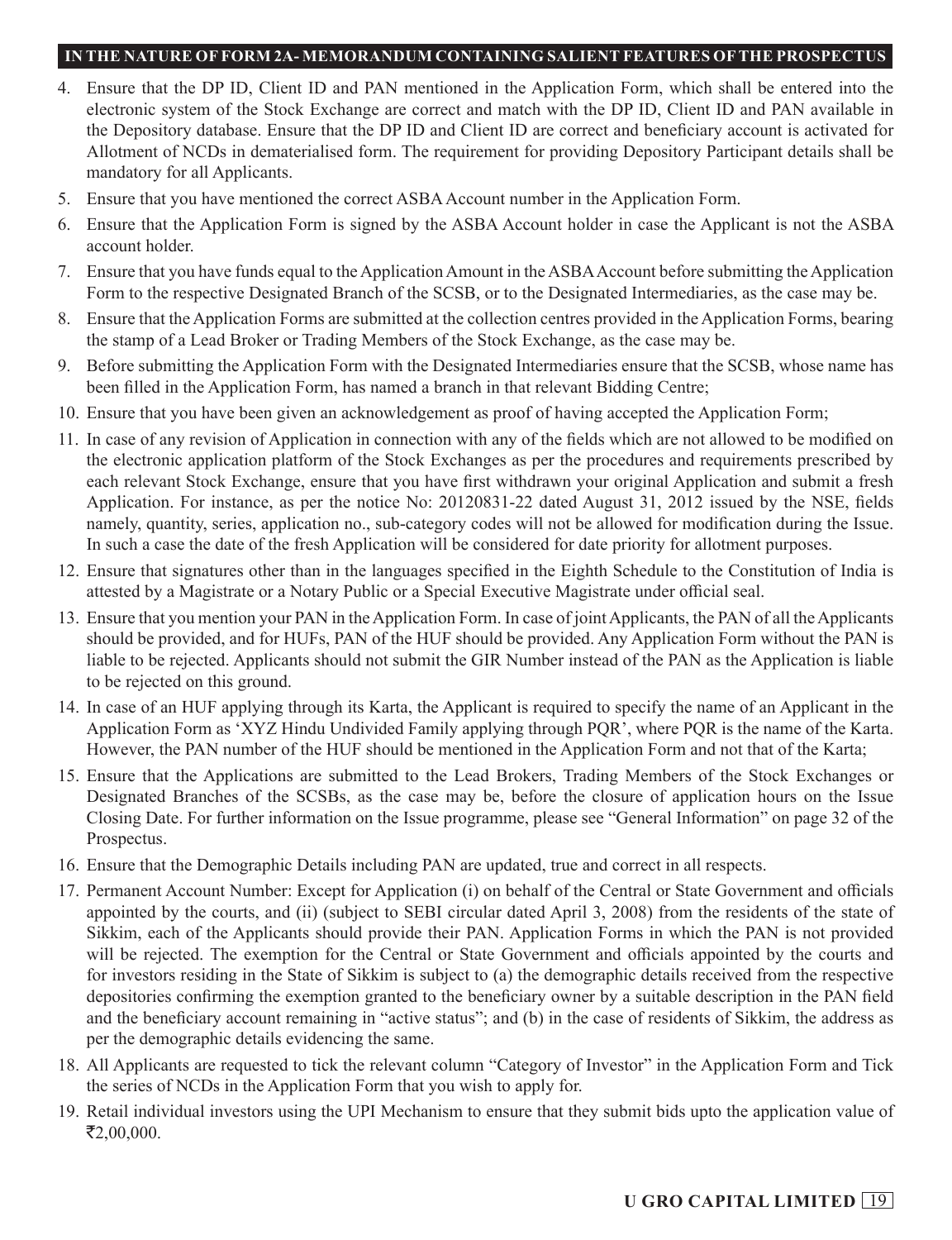- 20. Investor using the UPI Mechanism should ensure that the correct UPI ID (with maximum length of 45 characters including the handle) is mentioned in the Bid cum Application Form.
- 21. Investors bidding using the UPI Mechanism should ensure that they use only their own bank account linked UPI ID to make an application in the issue and submit the application with any of the intermediaries or through the Stock Exchange App/ Web interface.
- 22. Ensure that you have correctly signed the authorisation /undertaking box in the Application Form or have otherwise provided an authorisation to the SCSB or Sponsor Bank, as applicable, via the electronic mode, for blocking funds in the ASBA Account equivalent to the Bid Amount mentioned in the Application Form, as the case may be, at the time of submission of the Bid. In case of Retail Individual Investor submitting their Bids and participating in the Offer through the UPI Mechanism, ensure that you authorise the UPI Mandate Request raised by the Sponsor Bank for blocking of funds equivalent to Bid Amount and subsequent debit of funds in case of Allotment.
- 23. Ensure that you have mentioned the correct details of ASBA Account (i.e., bank account number or UPI ID, as applicable) in the Application Form.
- 24. In case of Retail Individual Investor submitting their Bids and participating in the Offer through the UPI Mechanism, ensure that you authorise the UPI Mandate Request raised by the Sponsor Bank for blocking of funds equivalent to Bid Amount and subsequent debit of funds in case of Allotment.
- 25. Retail Individual Investors submitting Application Form using the UPI Mechanism, should ensure that the: (a) bank where the bank account linked to their UPI ID is maintained; and (b) the Mobile App and UPI handle being used for making the Bid, are listed on the website of SEBI at www.sebi.gov.in/sebiweb/other/OtherAction.do?doRecognise dFpi=yes&intmId=40

**In terms of SEBI Operational Circular, SCSBs making applications on their own account using ASBA facility, should have a separate account in their own name with any other SEBI registered SCSB. Further, such account shall be used solely for the purpose of making application in public issues and clear demarcated funds should be available in such account.**

**SEBI Operational Circular stipulates the time between closure of the Issue and listing at 6 (six) Working Days. In order to enable compliance with the above timelines, investors are advised to use ASBA facility only to make payment.**

## **Don'ts:**

- 1. Do not apply for lower than the minimum application size.
- 2. Do not pay the Application Amount in cash, by cheque, by money order or by postal order or by stock invest.
- 3. Do not send Application Forms by post; instead submit the same to the Lead Brokers, Trading Members of the Stock Exchanges or Designated Branches of the SCSBs, as the case may be.
- 4. Do not submit the Application Form to any non-SCSB bank or our Company.
- 5. Do not Bid on an Application Form that does not have the stamp of the relevant Designated Intermediary or the Designated Branch of the SCSB, as the case may be.
- 6. Do not fill up the Application Form such that the NCDs applied for exceeds the Issue size and/or investment limit or maximum number of NCDs that can be held under the applicable laws or regulations or maximum amount permissible under the applicable regulations.
- 7. Do not submit the GIR number instead of the PAN as the Application is liable to be rejected on this ground.
- 8. Do not submit incorrect details of the DP ID, Client ID, UPI ID and PAN or provide details for a beneficiary account which is suspended or for which details cannot be verified by the Registrar to the Issue.
- 9. Do not submit an Application Form using UPI ID, if the Application is for an amount more than  $\bar{\tau}$ 2,00,000.
- 10. Do not submit a bid using UPI ID, if you are not a Retail Individual Investor.
- 11. Do not submit the Application Forms without ensuring that funds equivalent to the entire Application Amount are available for blocking in the relevant ASBA Account.
- 12. Do not submit Applications on plain paper or on incomplete or illegible Application Forms.
- 13. Do not apply if you are not competent to contract under the Indian Contract Act, 1872.

# 20 **U GRO CAPITAL LIMITED**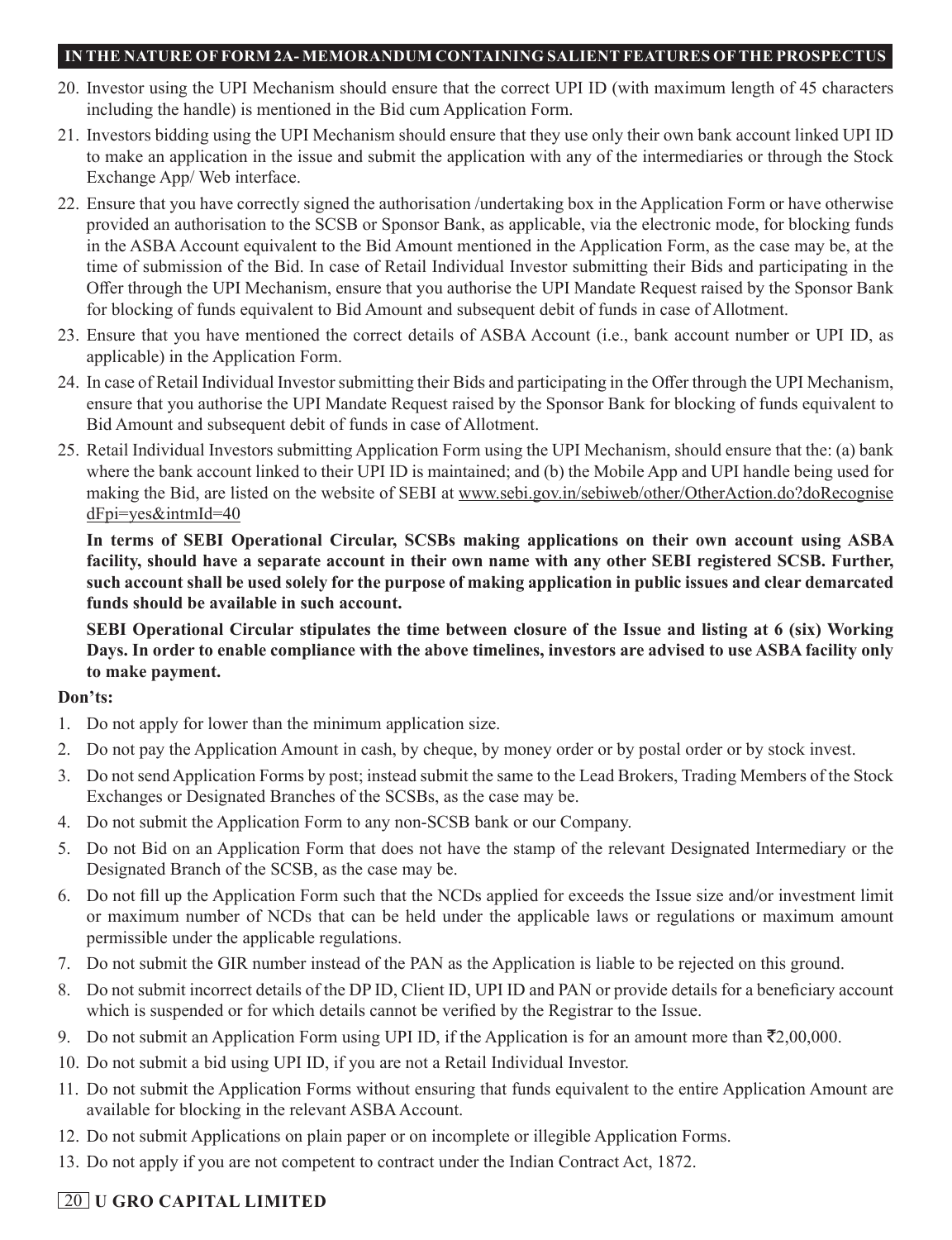- 14. Bidding through the UPI Mechanism using the incorrect UPI handle or using a bank account of an SCSB and/or mobile applications which are not mentioned in the list provided in the SEBI.
- 15. Do not submit an Application in case you are not eligible to acquire NCDs under applicable law or your relevant constitutional documents or otherwise.
- 16. Do not submit an Application that does not comply with the securities law of your respective jurisdiction.
- 17. Do not apply if you are a person ineligible to apply for NCDs under the Issue including Applications by Persons Resident Outside India, NRI (inter-alia including NRIs who are (i) based in the USA, and/or, (ii) domiciled in the USA, and/or, (iii) residents/citizens of the USA, and/or, (iv) subject to any taxation laws of the USA).
- 18. Do not make an application of the NCD on multiple copies taken of a single form.
- 19. Payment of Application Amount in any mode other than through blocking of Application Amount in the ASBA Accounts shall not be accepted in the Issue.
- 20. Do not submit more than five Application Forms per ASBA Account.
- 21. If you are a Retail Individual Investor who is submitting the ASBA Application with any of the Designated Intermediaries and using your UPI ID for the purpose of blocking of funds, do not use any third party bank account or third-party linked bank account UPI ID.

**Kindly note that ASBA Applications submitted to the Lead Brokers or Trading Members of the Stock Exchanges at the Specified Cities will not be accepted if the SCSB where the ASBA Account, as specified in the Application Form, is maintained has not named at least one branch at that Specified City for the Lead Brokers or Trading Members of the Stock Exchange, as the case may be, to deposit such Application Forms (A list of such branches is available at https://www.sebi.gov.in/sebiweb/other/OtherAction.do?doRecognised=yes).**

## **REJECTION OF APPLICATIONS**

Applications would be liable to be rejected on the technical grounds listed below or if all required information is not provided or the Application Form is incomplete in any respect. The Board of Directors and/or Investment and Borrowing Committee of our Company reserves it's full, unqualified and absolute right to accept or reject any Application in whole or in part and in either case without assigning any reason thereof.

Application may be rejected on one or more technical grounds, including but not restricted to:

- i. Application by persons not competent to contract under the Indian Contract Act, 1872, as amended, except bids by Minors (applying through the guardian) having valid demat account as per demographic details provided by the Depository Participants.
- ii. Minor Applicants (applying through the guardian) without mentioning the PAN of the minor Applicant.
- iii. PAN not mentioned in the Application Form, except for Applications by or on behalf of the Central or State Government and the officials appointed by the courts and by investors residing in the State of Sikkim, provided such claims have been verified by the Depository Participants. In case of minor Applicants applying through guardian, when PAN of the Applicant is not mentioned.
- iv. Application Amount blocked being higher or lower than the value of NCDs Applied for. However, our Company may allot NCDs up to the number of NCDs Applied for, if the value of such NCDs Applied for exceeds the minimum Application size.
- v. Applications where a registered address in India is not provided for the Applicant.
- vi. In case of partnership firms (except LLPs), NCDs applied for in the name of the partnership and not the names of the individual partner(s).
- vii. DP ID and Client ID not mentioned in the Application Form;
- viii. GIR number furnished instead of PAN.
- ix. Applications by OCBs.
- x. Applications for an amount below the minimum application size.
- xi. Submission of more than five ASBA Forms per ASBA Account.
- xii. Applications by persons who are not eligible to acquire NCDs of our Company in terms of applicable laws, rules, regulations, guidelines and approvals.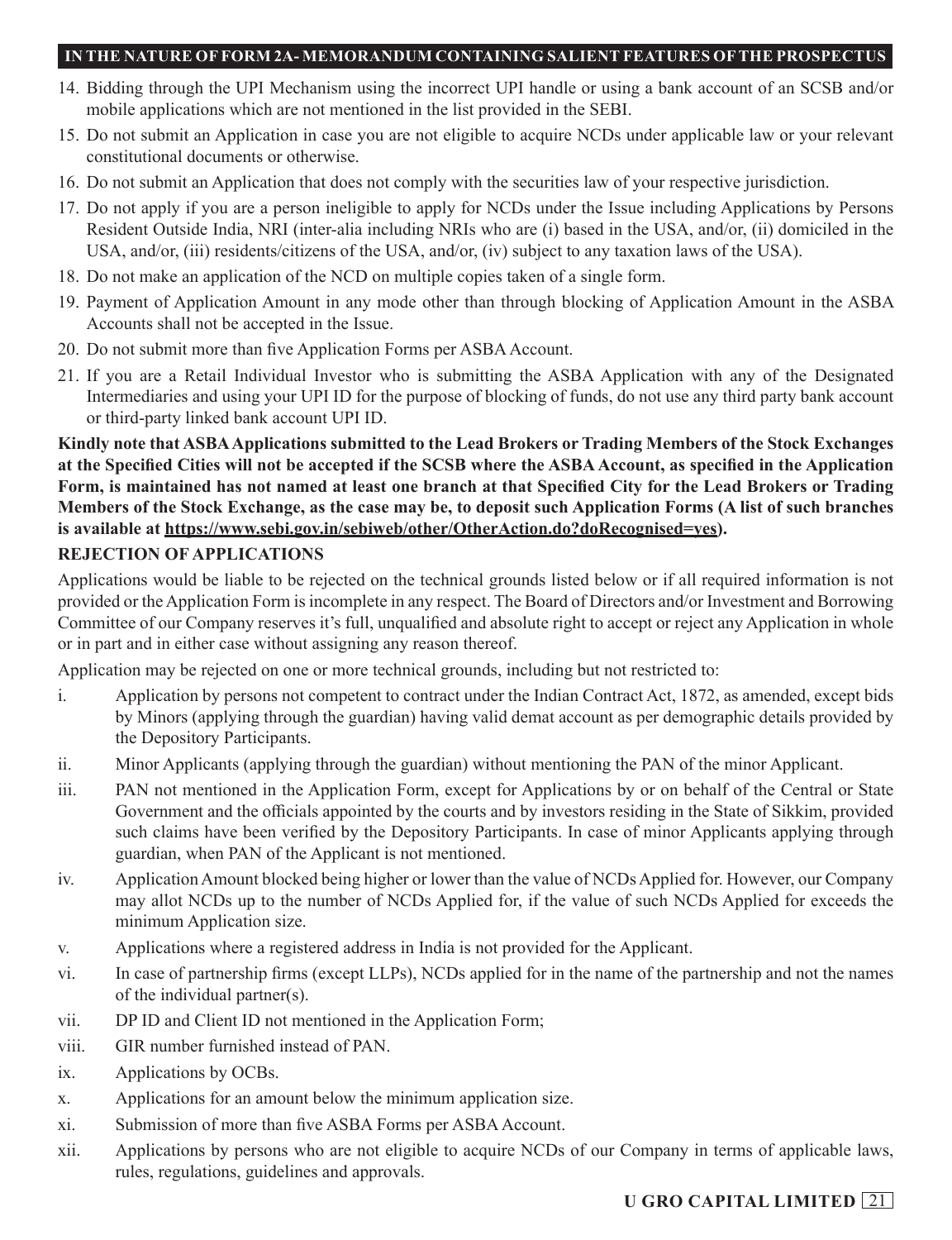- xiii. In case of Applications under power of attorney or by limited companies, corporate, trust etc., relevant documents are not submitted.
- xiv. Applications accompanied by Stock invest/cheque/ money order/ postal order/ cash.
- xv. If an authorisation to the SCSB or Sponsor Bank for blocking funds in the ASBA Account or acceptance of UPI Mandate Request raised has not been provided;
- xvi. Signature of sole Applicant missing, or in case of joint Applicants, the Application Forms not being signed by the first Applicant (as per the order appearing in the records of the Depository).
- xvii. Applications by persons debarred from accessing capital markets, by SEBI or any other regulatory authority.
- xviii. Date of Birth for first/sole Applicant for persons applying for Allotment not mentioned in the Application Form.
- xix. Application Forms not being signed by the ASBA Account holder, if the account holder is different from the Applicant.
- xx. Signature of the ASBA Account holder on the Application Form does not match with the signature available on the SCSB bank's records where the ASBA Account mentioned in the Application Form is maintained.
- xxi. Application Forms submitted to the Lead Brokers or Trading Members of the Stock Exchanges or Designated Branches of the SCSBs does not bear the stamp of the relevant Lead Broker or Trading Member of the Stock Exchange or Designated Branch of the SCSB, as the case may be.
- xxii. Applications not having details of the ASBA Account to be blocked.
- xxiii. In case no corresponding record is available with the Depositories that matches three parameters namely, DP ID, Client ID and PAN or if PAN is not available in the Depository database.
- xxiv. Inadequate funds in the ASBA Account to enable the SCSB to block the Application Amount specified in the Application Form at the time of blocking such Application Amount in the ASBA Account or no confirmation is received from the SCSB for blocking of funds.
- xxv. SCSB making an application (a) through an ASBA account maintained with its own self or (b) through an ASBA Account maintained through a different SCSB not in its own name or (c) through an ASBA Account maintained through a different SCSB in its own name, where clear demarcated funds are not present or (d) through an ASBA Account maintained through a different SCSB in its own name which ASBA Account is not utilised solely for the purpose of applying in public issues.
- xxvi. Applications for amounts greater than the maximum permissible amount prescribed by the regulations and applicable law.
- xxvii. Authorisation to the SCSB for blocking funds in the ASBA Account or acceptance of UPI Mandate Request raised has been not provided.
- xxviii. Applications by persons prohibited from buying, selling or dealing in shares, directly or indirectly, by SEBI or any other regulatory authority.
- xxix. Applications by any person outside India.
- xxx. Applications by other persons who are not eligible to apply for NCDs under the Issue under applicable Indian or foreign statutory/regulatory requirements.
- xxxi. Applications not uploaded on the online platform of the Stock Exchange.
- xxxii. Applications uploaded after the expiry of the allocated time on the Issue Closing Date, unless extended by the Stock Exchange, as applicable.
- xxxiii. Application Forms not delivered by the Applicant within the time prescribed as per the Application Form and the Prospectus and as per the instructions in the Application Form.
- xxxiv. Applications by Applicants whose demat accounts have been 'suspended for credit' pursuant to the circular issued by SEBI on July 29, 2010 bearing number CIR/MRD/DP/22/2010.
- xxxv. Where PAN details in the Application Form and as entered into the electronic system of the Stock Exchange, are not as per the records of the Depositories.
- xxxvi. Applications for Allotment of NCDs in dematerialised form providing an inoperative demat account number.

## 22 **U GRO CAPITAL LIMITED**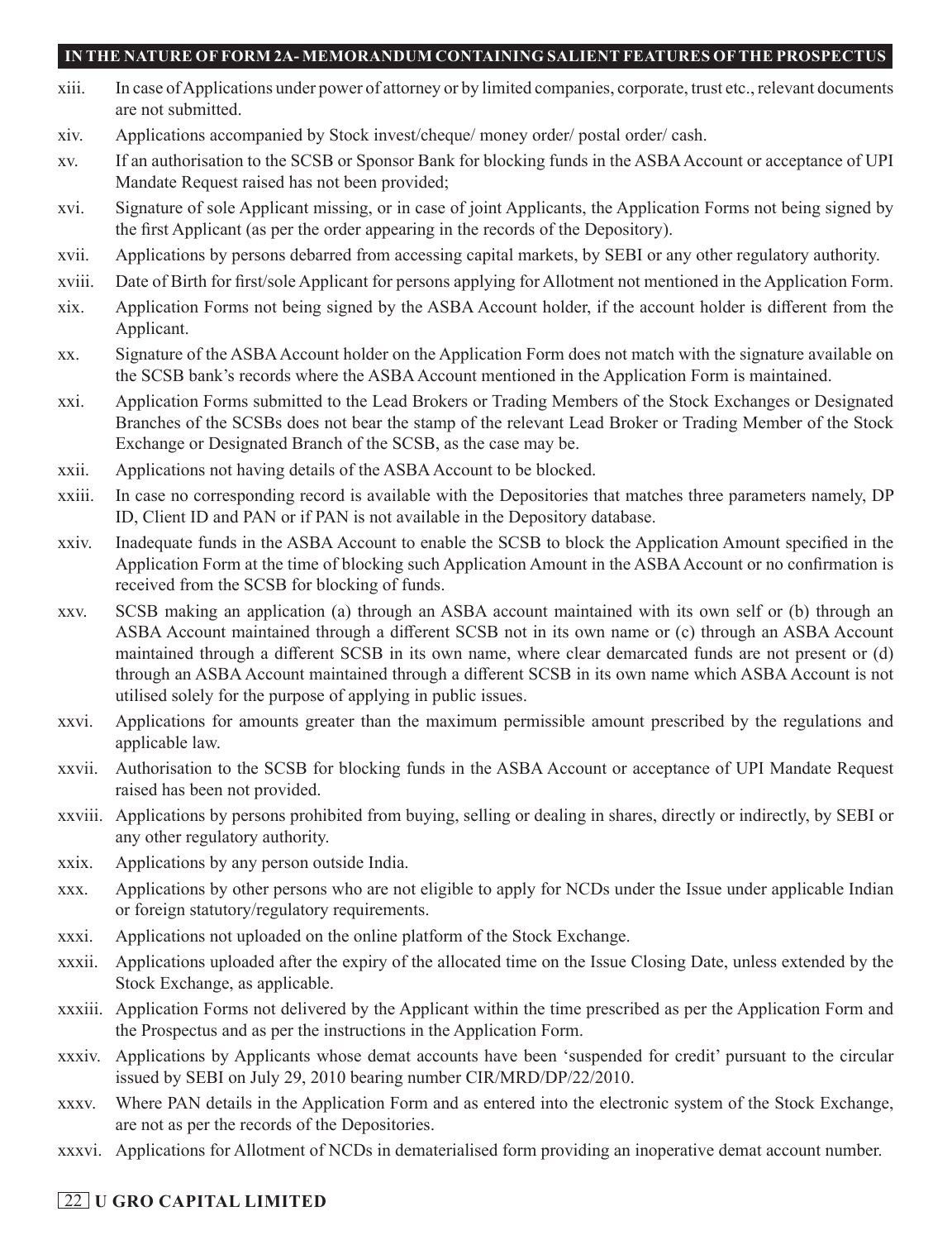- xxxvii. Applications submitted to the Lead Brokers, or Trading Members of the Stock Exchanges at locations other than the Specified Cities or at a Designated Branch of a SCSB where the ASBA Account is not maintained.
- xxxviii. Applications tendered to the Trading Members of the Stock Exchanges at centers other than the centers mentioned in the Application Form.
- xxxix. Investor Category not ticked.
- xl. In case of cancellation of one or more orders (series) within an Application, leading to total order quantity falling under the minimum quantity required for a single Application.
- xli. The UPI Mandate Request is not approved by the Retail Individual Investor.
- xlii. Forms not uploaded on the electronic software of the Stock Exchange.

**Kindly note that Applications submitted to the Lead Brokers, or Trading Members of the Stock Exchanges at the Specified Cities will not be accepted if the SCSB where the ASBA Account, as specified in the ASBA Form, is maintained has not named at least one branch at that Specified City for the Lead Brokers, or Trading Members of the Stock Exchange, as the case may be, to deposit ASBA Applications (A list of such branches is available at https://www.sebi.gov.in/sebiweb/other/OtherAction.do?doRecognised=yes).**

For information on certain procedures to be carried out by the Registrar to the Offer for finalisation of the basis of allotment, please refer to "Issue Procedure" on page 178 of the Prospectus.

### **BASIS OF ALLOTMENT**

### **Basis of Allotment for NCDs**

The Registrar will aggregate the Applications, based on the applications received through an electronic book from the Stock Exchanges and determine the valid Application for the purpose of drawing the basis of allocation.

### **Allocation Ratio**

**The Registrar will aggregate the Applications based on the Applications received through an electronic book from the Stock Exchanges and determine the valid applications for the purpose of drawing the basis of allocation. Grouping of the application received will be then done in the following manner:**

Grouping of Applications and Allocation Ratio: Applications received from various applicants shall be grouped together on the following basis:

- (a) Applications received from Category I applicants: Applications received from Category I, shall be grouped together, ("**Institutional Portion**");
- (b) Applications received from Category II applicants: Applications received from Category II, shall be grouped together, ("**Non-Institutional Portion**");
- (c) Applications received from Category III applicants: Applications received from Category III, shall be grouped together, ("**High Net-worth Individual**" / **("HNIs"**);
- (d) Applications received from Category IV applicants: Applications received from Category IV, shall be grouped together, ("**Retail Individual Portion**").

For removal of doubt, "Institutional Portion", "Non-Institutional Portion", "HNIs" and "Retail Individual Portion" are individually referred to as "Portion" and collectively referred to as "Portions".

### **Basis of Allotment for NCDs**

Allotments in the first instance:

| <b>Particulars</b>              | <b>Category I</b> | <b>Category II</b> | <b>Category III</b> | <b>Category IV</b> |
|---------------------------------|-------------------|--------------------|---------------------|--------------------|
| $\frac{9}{6}$ of the Issue Size | 20%               | 20%                | 30%                 | $30\%$             |
| Size in Amount                  | 2,000             | 2,000              | 3,000               | 3,000              |
| $\sqrt{\xi}$ in Lakhs)          |                   |                    |                     |                    |

(i) Applicants belonging to the Category I, in the first instance, will be allocated NCDs up to 20% of overall Issue Size on first come first serve basis (determined on the basis of date of receipt of each Application duly acknowledged by the Lead Managers and their respective affiliates/SCSB (Designated Branch or online acknowledgement));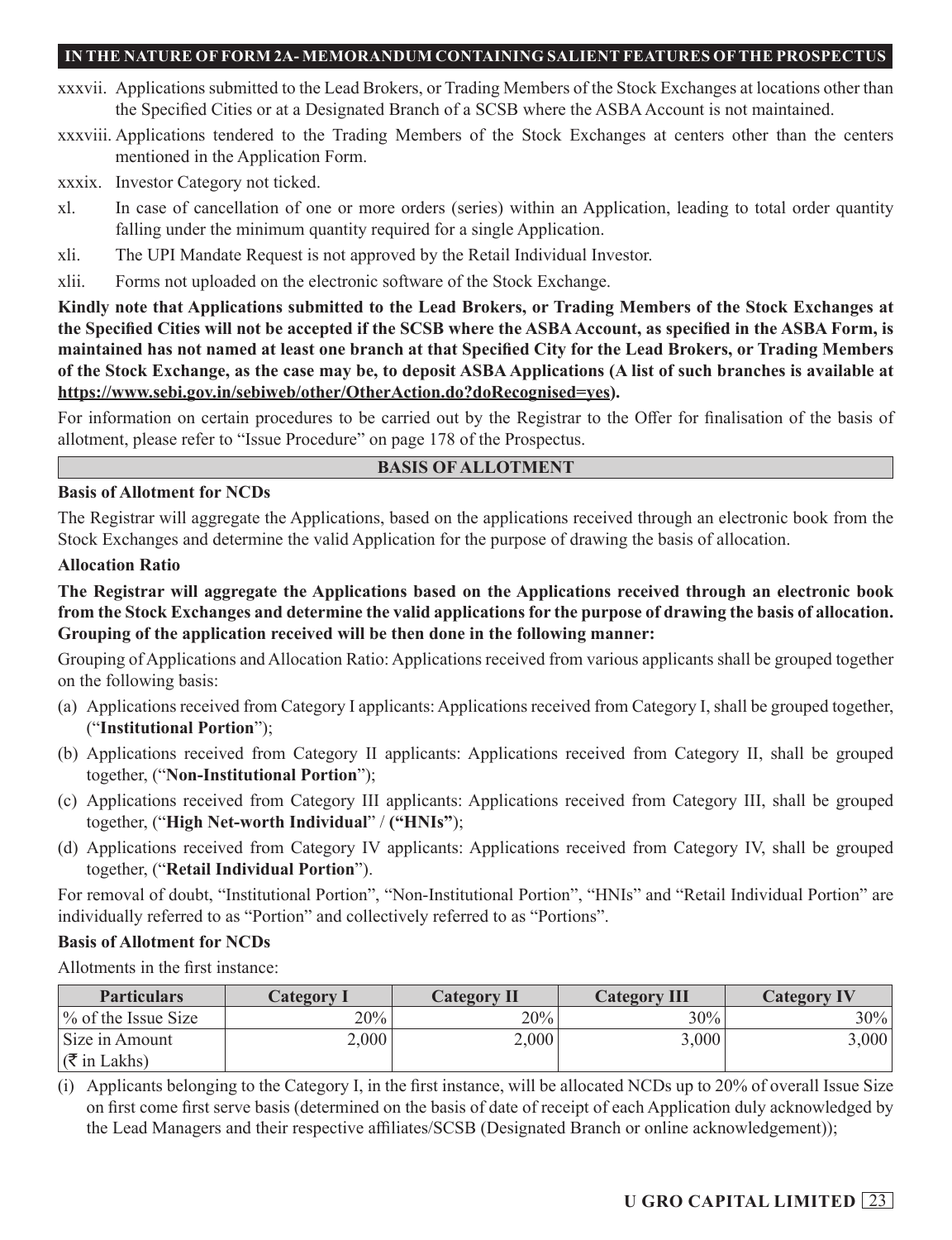- (ii) Applicants belonging to the Category II, in the first instance, will be allocated NCDs up to 20% of Overall Issue Size on first come first serve basis (determined on the basis of date of receipt of each Application duly acknowledged by the Members of the Syndicate/Trading Members/SCSB (Designated Branch or online acknowledgement));
- (iii)Applicants belonging to the Category III, in the first instance, will be allocated NCDs up to 30% of Overall Issue Size on first come first serve basis (determined on the basis of date of receipt of each Application duly acknowledged by the Members of the Syndicate/Trading Members/SCSB (Designated Branch or online acknowledgement));
- (iv) Applicants belonging to the Category IV, in the first instance, will be allocated NCDs up to 30% of Overall Issue Size on first come first serve basis (determined on the basis of date of receipt of each Application duly acknowledged by the Members of the Syndicate/Trading Members/SCSB (Designated Branch or online acknowledgement));

Allotments, in consultation with the Designated Stock Exchange, shall be made on date priority basis i.e., a first-come first-serve basis, based on the date of upload of each Application in to the electronic book with Stock Exchange, in each Portion subject to the Allocation Ratio. However, on the date of oversubscription, the Allotments would be made to the Applicants on proportionate basis.

## (a) Under Subscription:

Under subscription, if any, in any Portion, priority in Allotments will be given in the following order:

- i. Resident Indian individuals
- ii. Hindu undivided families through the Karta
- iii. Institutional Portion
- iv. Non-Institutional Portion
- v. on a first come first serve basis.

Within each Portion, priority in Allotments will be given on a first-come-first-serve basis, based on the date of upload of each Application into the electronic system of the Stock Exchanges.

For each Portion, all Applications uploaded into the electronic book with the Stock Exchange would be treated at par with each other. Allotment would be on proportionate basis, where Applications uploaded into the Platform of the Stock Exchange on a particular date exceeds NCDs to be allotted for each Portion, respectively.

Minimum allotment of 10 NCD and in multiples of 1 (one) NCD thereafter would be made in case of each valid Application.

(b) Allotments in case of oversubscription:

In case of an oversubscription, Allotments to the maximum extent, as possible, will be made on a first-come firstserve basis and thereafter on proportionate basis, i.e. full Allotment of NCDs to the valid Applicants on a first come first serve basis for forms uploaded up to 5 pm of the date falling 1 (one) day prior to the date of oversubscription and proportionate allotment of NCDs to the valid Applicants on the date of oversubscription (based on the date of upload of the Application on the Stock Exchange Platform, in each Portion). In case of over subscription on date of opening of the Issue, the Allotment shall be made on a proportionate basis. Applications received for the NCDs after the date of oversubscription will not be considered for Allotment.

In view of the same, the Investors are advised to refer to the Stock Exchange website at www.bseindia.com and www.nseindia.com for details in respect of subscription.

- (c) Proportionate Allotments: For each Portion, on the date of oversubscription:
	- i. Allotments to the Applicants shall be made in proportion to their respective Application size, rounded off to the nearest integer;
	- ii. If the process of rounding off to the nearest integer results in the actual allocation of NCDs being higher than the Issue Size, not all Applicants will be allotted the number of NCDs arrived at after such rounding off. Rather, each Applicant whose Allotment size, prior to rounding off, had the highest decimal point would be given preference;
	- iii. In the event, there are more than one Applicant whose entitlement remain equal after the manner of distribution referred to above, our Company will ensure that the Basis of Allotment is finalised by draw of lots in a fair and equitable manner; and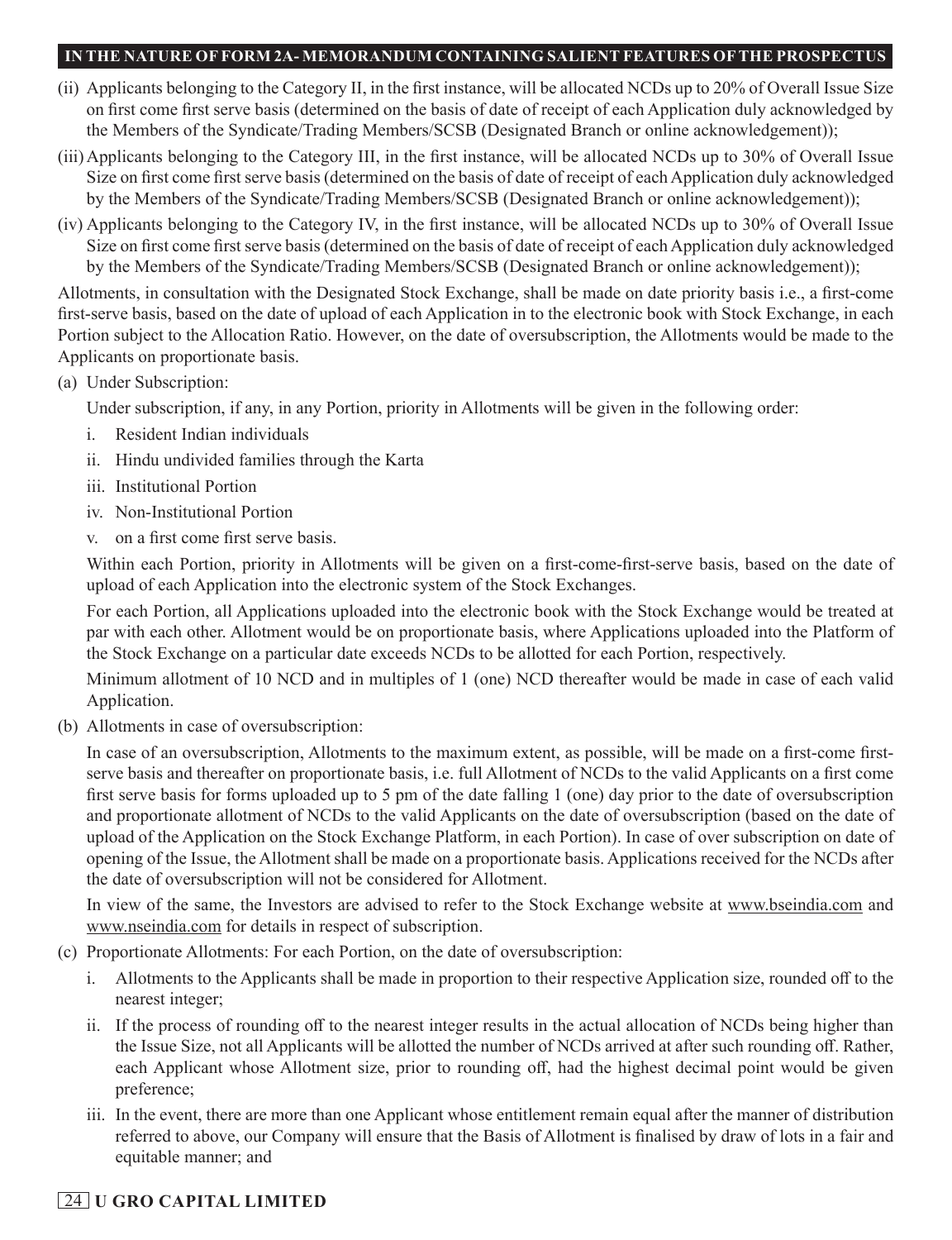All decisions pertaining to the Basis of Allotment of NCDs pursuant to the Issue Size shall be taken by our Company in consultation with the Lead Managers and the Designated Stock Exchange and in compliance with the aforementioned provisions of the Prospectus. Any other queries / issues in connection with the Applications will be appropriately dealt with and decided upon by our Company in consultation with the Lead Managers.

The Company shall allocate and allot Series III (depending upon the category of applicants) to all valid applications, wherein the Applicants have not indicated their choice of the relevant NCD Series.

The Company has the discretion to close the Issue early irrespective of whether any of the Portion(s) are fully subscribed or not. The Company shall allot NCDs with respect to the Applications received till the time of such pre-closure in accordance with the Basis of Allotment as described hereinabove and subject to applicable statutory and/or regulatory requirements.

### **Retention of oversubscription**

Our Company shall have an option to retain over-subscription up to of up to  $\bar{\tau}$  5,000 lakhs.

#### **Unblocking of Funds for withdrawn, rejected or unsuccessful or partially successful Applications**

The Registrar shall, pursuant to preparation of Basis of Allotment, instruct the relevant SCSB to unblock the funds in the relevant ASBA Account for withdrawn, rejected or unsuccessful or partially successful Applications within 6 (six) Working Days of the Issue Closing Date.

#### **INVESTOR WITHDRAWALS**

#### **Withdrawal of Applications during the Issue Period**

Applicants can withdraw their Applications until the Issue Closing Date. In case an Applicant wishes to withdraw the Application during the Issue Period, the same can be done by submitting a request for the same to the concerned Designated Intermediary who shall do the requisite. In case of Applications (other than under the UPI Mechanism) were submitted to the Designated Intermediaries, upon receipt of the request for withdrawal from the Applicant, the relevant Designated Intermediary, as the case may be, shall do the requisite, including deletion of details of the withdrawn Application Form from the electronic system of the Stock Exchange and intimating the Designated Branch of the SCSB unblock of the funds blocked in the ASBA Account at the time of making the Application. In case of Applications (other than under the UPI Mechanism) submitted directly to the Designated Branch of the SCSB, upon receipt of the request for withdraw from the Applicant, the relevant Designated Branch shall do the requisite, including deletion of details of the withdrawn Application Form from the electronic system of the Stock Exchange and unblocking of the funds in the ASBA Account, directly.

### **Withdrawal of Applications after the Issue Period**

In case an Applicant wishes to withdraw the Application after the Issue Closing Date or early closure date, the same can be done by submitting a withdrawal request to the Registrar to the Issue prior to the finalisation of the Basis of Allotment.

#### **TERMS OF THE ISSUE**

### **Minimum Subscription**

In terms of the SEBI NCS Regulations, for an issuer undertaking a public issue of debt securities, the minimum subscription for public issue of debt securities shall be 75% of the Base Issue Size. If our Company does not receive the minimum subscription of 75% of the Base Issue Size, prior to the Issue Closing Date the entire subscription amount shall be unblocked in the Applicants ASBA Account within eight Working Days from the Issue Closing Date or such time as may be specified by SEBI. The refunded subscription amount shall be credited only to the account from which the relevant subscription amount was remitted. In the event, there is a delay, by our Company in unblocking aforesaid ASBA Accounts within the prescribed time limit, our Company will pay interest at the rate of 15% per annum for the delayed period.

### **Right to Recall or Redeem prior to Maturity** – Not Applicable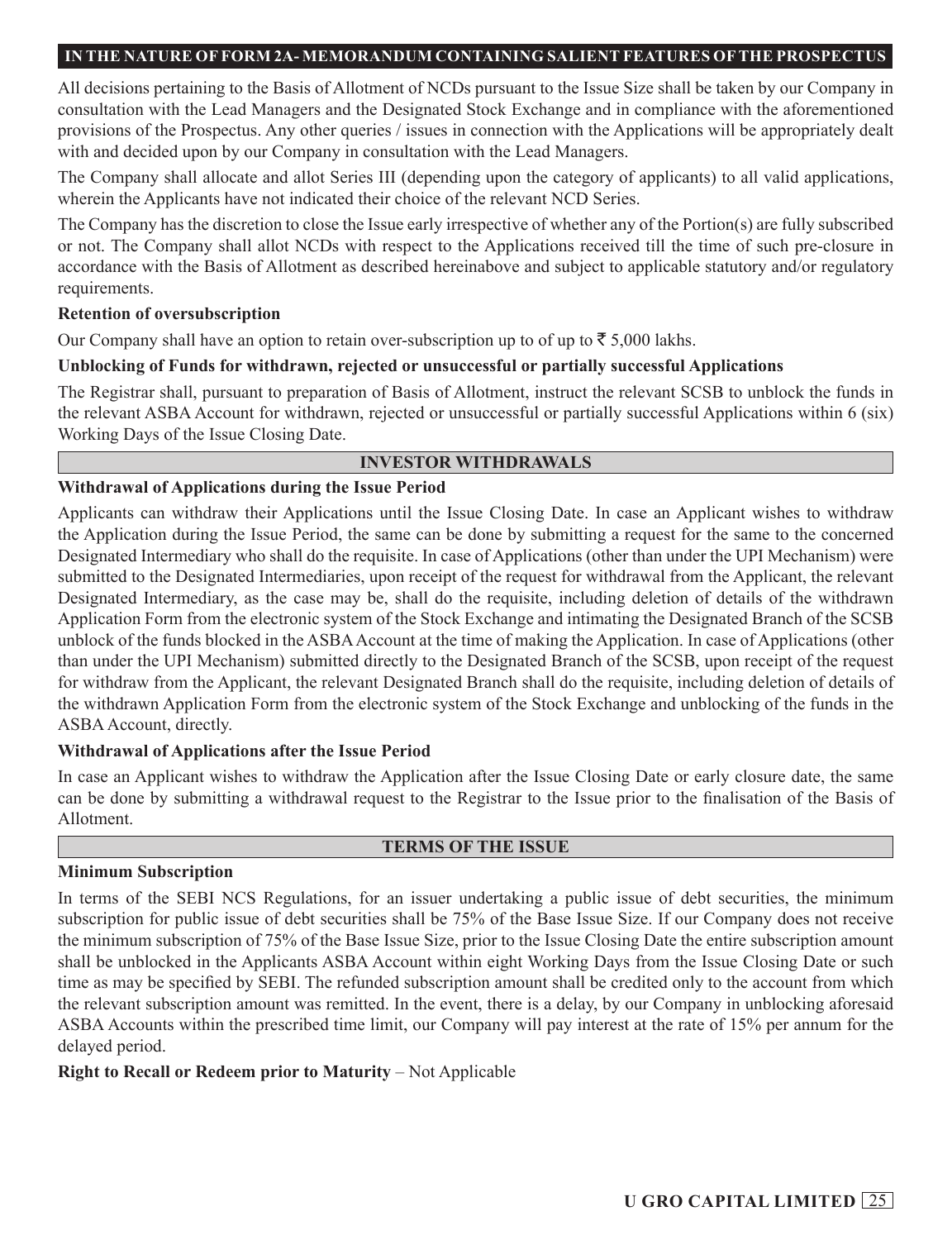#### **Security**

- (a) The Debentures shall be secured by way of:
	- (i) a first ranking exclusive and continuing charge to be created pursuant to an unattested deed of hypothecation, dated on or about the Effective Date, executed or to be executed and delivered by the Issuer in a form acceptable to the Debenture Trustee ("**Deed of Hypothecation**") over the receivables (both present and future) arising out of identified book debts/loan receivables of the Issuer and all rights under the relevant loan documents in respect of the aforementioned identified book debts/loan receivables, and as set out in the Deed of Hypothecation ("**Hypothecated Assets**"); and
	- (ii) such other security interest/contractual comfort as may be agreed between the Issuer and the Debenture Holders ((i) and (ii) above are collectively referred to as the "**Transaction Security**").

For further details, please refer "Terms of the Issue" on page 163 of the Prospectus.

## **DEBT EQUITY RATIO**

The debt equity ratio of our Company, prior and post to this Issue as on March 31, 2021 and December 31, 2021 is as follows:

|                                         |                             |            |                         | $(\bar{\bar{\mathbf{x}}}$ in lakhs) |
|-----------------------------------------|-----------------------------|------------|-------------------------|-------------------------------------|
| <b>Particulars</b>                      | <b>As on March 31, 2021</b> |            | As on December 31, 2021 |                                     |
|                                         | <b>Pre-Issue</b>            | Post-Issue | <b>Pre-Issue</b>        | Post-Issue                          |
| <b>Debt</b>                             |                             |            |                         |                                     |
| Debt Securities                         | 29,940.69                   | 39,940.69  | 63,460.32               | 73,460.32                           |
| Borrowings (other than Debt Securities) | 46,628.79                   | 46,628.79  | 1, 12, 773.85           | 1, 12, 773.85                       |
| Lease Liability                         | 1,340.97                    | 1,340.97   |                         |                                     |
| <b>Total Debt</b>                       | 77,910.45                   | 87,910.45  | 1,76,234.17             | 1,86,234.17                         |
| <b>Equity</b>                           |                             |            |                         |                                     |
| <b>Equity Share Capital</b>             | 7,052.86                    | 7,052.86   | 7,052.86                | 7,052.86                            |
| Other Equity                            | 88,190.96                   | 88,190.96  | 88,856.96               | 88,856.96                           |
| <b>Total Equity</b>                     | 95,243.82                   | 95,243.82  | 95,909.82               | 95,909.82                           |
| <b>Debt/Equity</b>                      | 0.82                        | 0.92       | 1.84                    | 1.94                                |

Note 1: The debt equity ratio post issue is indicative and is on account of inflow of  $\bar{\tau}$  10,000 lakhs from the proposed public issue.

Note 2: The debt equity ratio pre-issue is calculated based on the Reformatted Financial Information for the year ended March 31, 2021.

Note 3:

- 1. Short term borrowings represent borrowings which are due within twelve months from March 31, 2021.
- 2. Long term borrowings represent debts other than short term borrowings, as defined above, including current maturities of long-term borrowings.
- 3. The figures disclosed above are based on the Reformatted Financial Information of the Company as at March 31, 2021.
- 4. Total Debts to Total assets = Short term borrowings + Long term borrowings including current maturity of long term borrowings / Total Assets.
- 5. Debt Service Coverage Ratios = Earnings before Interest and Taxes/ Total Debt (Borrowings)
- 6. Interest service coverage ratio = Earnings before Interest and Taxes / Finance Cost
- 7. Bad debts to Account receivable ratio = Bad Debts written off / Trade Receivables
- 8. Debt / Equity Ratio= Total Debt (Borrowings) / Net worth.
- 9. The debt-equity ratio post the Issue is indicative and is on account of inflow of  $\bar{\tau}$  10,000 lakhs from the proposed public issue and does not include contingent and off-balance sheet liabilities. The actual debt-equity ratio post the Issue would depend upon the actual position of debt and shareholders fund on the date of allotment.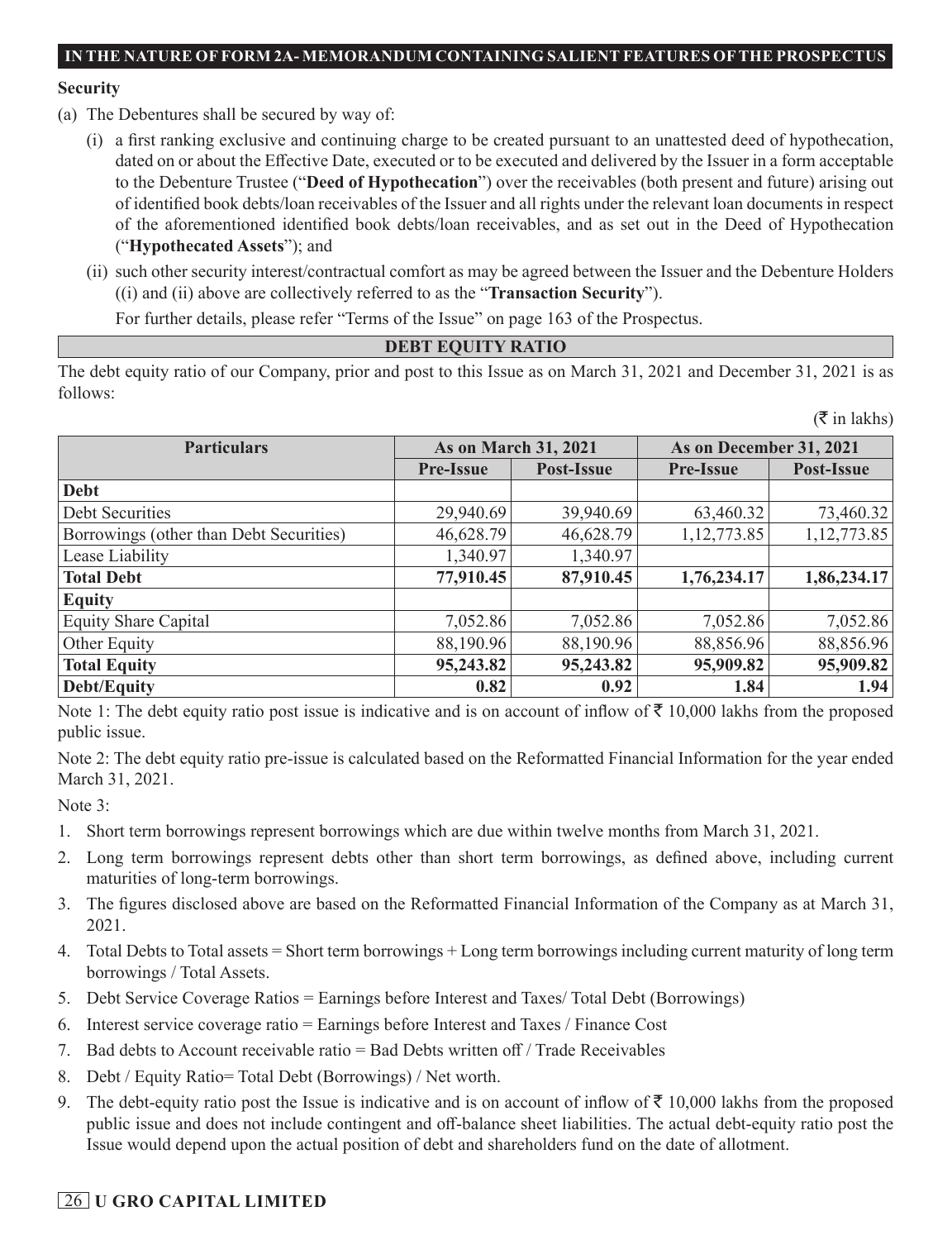## **LEGAL AND OTHER INFORMATION**

## **A. Total number of material outstanding litigations against the company and amount involved**

| <b>Particulars</b>                                                   | No. of cases | Total amount involved<br>チ\* |
|----------------------------------------------------------------------|--------------|------------------------------|
| Total number of material outstanding litigations against the Company |              | 500 lakhs                    |

*\*Approximate amount involved and to the extent quantifiable and includes claims against our Company* For further details "Outstanding Litigation" on page 138 of the Prospectus.

## **B. Brief details of top 5 material outstanding litigations against the company and amount involved**

| Sr. | <b>Particulars</b>                                                                                                                                                         | Litigation          | <b>Current</b> | <b>Amount</b>                        |
|-----|----------------------------------------------------------------------------------------------------------------------------------------------------------------------------|---------------------|----------------|--------------------------------------|
| No. |                                                                                                                                                                            | filed by            | <b>Status</b>  | Involved $(\overline{\mathfrak{F}})$ |
| 1.  | A first information report bearing number 0287 of 2021 has been lodged                                                                                                     | Mr. Pawan           | Pending        |                                      |
|     | with police station Mujesar, Faridabad, Haryana on May 9, 2021, by Mr.                                                                                                     | Malhotra            |                |                                      |
|     | Pawan Malhotra ("Complainant"), manager of Maharani Innovative                                                                                                             |                     |                |                                      |
|     | Paints Private Limited under Sections 120B, 406 and 420 of the Indian                                                                                                      |                     |                |                                      |
|     | Penal Code, 1860 against Hema Engineering Industries Limited ("Accused<br>No. 1"), its directors, our Company and Mr. Abhijit Ghosh (former chief                          |                     |                |                                      |
|     | executive officer of our Company). The matter relates to a supply chain                                                                                                    |                     |                |                                      |
|     | facility provided by our Company vide loan agreement dated November 1,                                                                                                     |                     |                |                                      |
|     | 2019 to the Complainant.                                                                                                                                                   |                     |                |                                      |
| 2.  | An application bearing CRR number 624 of 2021 ("Application") has                                                                                                          | <b>Bell Finvest</b> | Pending        | 72.37 lakhs                          |
|     | been filed by Bell Finvest (India) Limited, Mr. Chirag Rathod and Mr.                                                                                                      | (India)             |                |                                      |
|     | Bhupesh Rathod ("Applicants") before the Hon'ble High Court at                                                                                                             | Limited             |                |                                      |
|     | Calcutta, West Bengal ("High Court") under Section 482 of the Code of                                                                                                      |                     |                |                                      |
|     | Criminal Procedure, 1973 for quashing of proceedings bearing number                                                                                                        |                     |                |                                      |
|     | CS/10059/2020 ("Proceedings") initiated by the State of West Bengal and                                                                                                    |                     |                |                                      |
|     | our Company ("Respondents") before the Chief Metropolitan Magistrate                                                                                                       |                     |                |                                      |
|     | at Calcutta, West Bengal ("CMM Court") under Section 138 read with                                                                                                         |                     |                |                                      |
|     | Section 141 of the Negotiable Instruments Act, 1881 ("Act"). The matter                                                                                                    |                     |                |                                      |
|     | relates to dishonour of a cheque issued by the Applicants to our Company                                                                                                   |                     |                |                                      |
|     | towards full and/or partial relinquishment of their legal debts and/or                                                                                                     |                     |                |                                      |
| 3.  | liabilities arising out of loan agreement dated April 4, 2019.<br>An application dated July 1, 2021 bearing A.P. number 271 of 2021                                        | <b>Bell Finvest</b> | Pending        | 500 lakhs                            |
|     | ("Claimant Appeal 1") has been filed by Bell Finvest (India) Limited                                                                                                       | (India)             |                |                                      |
|     | ("Claimant") before the Hon'ble High Court at Calcutta ("High Court"),                                                                                                     | Limited             |                |                                      |
|     | under Section 34 of the Arbitration and Conciliation Act, 1996 ("Act")                                                                                                     |                     |                |                                      |
|     | challenging the award passed on March 15, 2021 for an amount of                                                                                                            |                     |                |                                      |
|     | $\bar{\xi}$ 4,46,30,952 plus interest at the rate of 18% p.a. ("Award") in favour                                                                                          |                     |                |                                      |
|     | of our Company ("Respondent"). The matter relates to the loan which                                                                                                        |                     |                |                                      |
|     | was sanctioned by the Respondent to the Claimant pursuant to a term loan                                                                                                   |                     |                |                                      |
|     | agreement dated April 04, 2019.                                                                                                                                            |                     |                |                                      |
| 4.  | A petition bearing A.P. number 1177 of 2021 has been filed by Samyak                                                                                                       | Samyak              | Pending        |                                      |
|     | Metals Private Limited ("Petitioner") on December 1, 2021 before the Metals Private                                                                                        |                     |                |                                      |
|     | Hon'ble High Court at New Delhi, under Section 11(6) of the Arbitration                                                                                                    | Limited             |                |                                      |
|     | and Conciliation Act, 1996, against Kiran Udyog Private Limited                                                                                                            |                     |                |                                      |
|     | ("Respondent 1") and our Company ("Respondent 2", collectively referred                                                                                                    |                     |                |                                      |
|     | to as "Respondents"). The matter relates to an alleged dispute between                                                                                                     |                     |                |                                      |
|     | the Petitioner and the Respondent 1 regarding an invoice amounting to                                                                                                      |                     |                |                                      |
|     | $\bar{\mathfrak{F}}$ 2,47,11,552 raised by the Petitioner for payment of the goods supplied to<br>the Respondent 1 pursuant to the Master Service Agreement dated February |                     |                |                                      |
|     | 20, 2019 executed between the Respondents ("MSA").                                                                                                                         |                     |                |                                      |
|     | The present petition has been filed by the Petitioner for the appointment of                                                                                               |                     |                |                                      |
|     | arbitrator and reinstate the arbitration proceedings and appoint the nominee                                                                                               |                     |                |                                      |
|     | arbitrator of the Respondents.                                                                                                                                             |                     |                |                                      |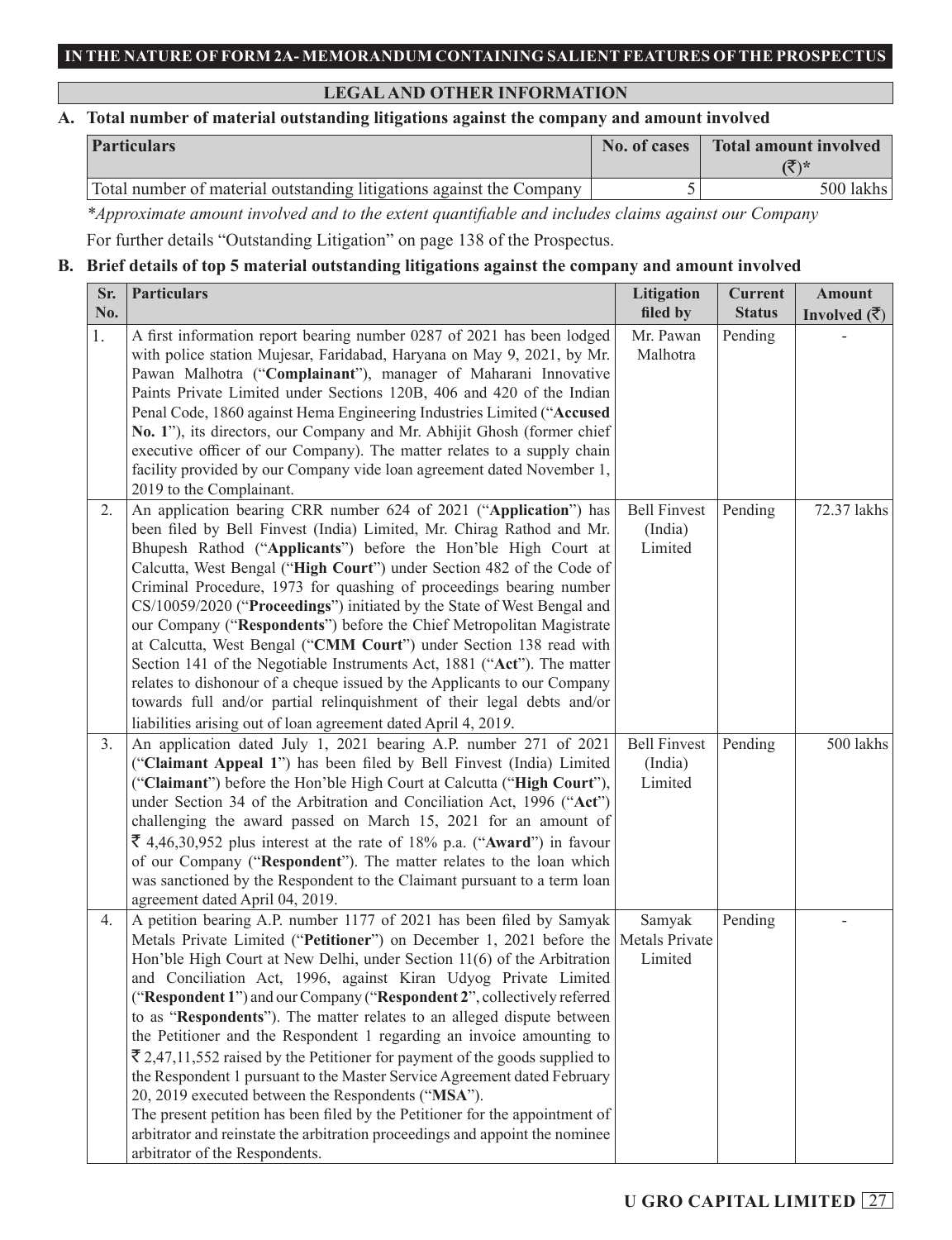| Sr. | <b>Particulars</b>                                                              | Litigation | <b>Current</b> | <b>Amount</b>                 |
|-----|---------------------------------------------------------------------------------|------------|----------------|-------------------------------|
| No. |                                                                                 | filed by   | <b>Status</b>  | Involved $(\overline{\zeta})$ |
| 5.  | A petition bearing A.P. number 26 of 2022 as been filed by A.ES Engineers A.ES  |            | Pending        |                               |
|     | Private Limited ("Petitioner") on January 5, 2022 before the Hon'ble Engineers  |            |                |                               |
|     | High Court at New Delhi, under Section 11(6) of the Arbitration and Private     |            |                |                               |
|     | Conciliation Act, 1996, against our Company ("Respondent 1") and Limited        |            |                |                               |
|     | Kiran Udyog Private Limited ("Respondent 2", collectively referred to           |            |                |                               |
|     | as "Respondents"). The matter relates to an alleged dispute between the         |            |                |                               |
|     | Petitioner and the Respondent 1 regarding an amount of $\bar{\tau}$ 1,97,27,033 |            |                |                               |
|     | as a liability on the Petitioner for payment of the goods supplied to the       |            |                |                               |
|     | Respondent 2 pursuant to the Master Service Agreement dated February            |            |                |                               |
|     | 20, 2019 executed between the Respondents. The present petition has             |            |                |                               |
|     | been filed by the Petitioner for the appointment of a three-member arbitral     |            |                |                               |
|     | tribunal and reinstate the arbitration proceedings.                             |            |                |                               |

**C. Regulatory Action, if any - disciplinary action taken by SEBI or stock exchanges against the Promoters / Group companies in last 5 financial years including outstanding action, if any -** NIL

**D. Brief details of outstanding criminal proceedings against Promoters -** NIL

## **MATERIAL DEVELOPMENTS**

No other material developments have taken place in our Company since March 31, 2021, i.e. the last audited financial statements, till the date of filing the Prospectus, except (a) The amount borrowed by our Company from the period since April 01, 2021 till December 31, 2021 has been disclosed under the chapter titled "Financial Indebtedness" on page 124 of the Prospectus.

Further, our Company has borrowed / been sanctioned, in the ordinary course of business, after December 31, 2021: (i) Term Loans availed from Banks / Financial Institution / NBFC (ii) Non-Convertible Debentures (iii) Commercial Papers.

For further details please refer to the Chapter "Material Developments" on page 146 of the Prospectus.

## **DECLARATION**

We, the Directors of the Company, certify that all applicable legal requirements in connection with the Issue, including under the Companies Act, 2013 (to the extent in force) and the rules made thereunder, the Companies Act, 1956 (to the extent not repealed) and the rules made thereunder, the Securities and Exchange Board of India (Issue and Listing of Non-Convertible Securities) Regulations, 2021, the Securities Contracts (Regulation) Act, 1956 and the rules and regulations made thereunder, the Securities and Exchange Board of India Act, 1992 and the rules and regulations made thereunder, each, as amended, and rules/ regulations/guidelines/ circulars issued by the Government of India, the Securities and Exchange Board of India and other competent authorities in this respect, from time to time, have been duly complied with and that no statement made in the Prospectus contravenes any such requirements. We further certify that the Prospectus does not omit disclosure of any material information that may make the statements made herein, in the light of the circumstances in which they were made, misleading and that all statements in the Prospectus are true and correct in all material respects.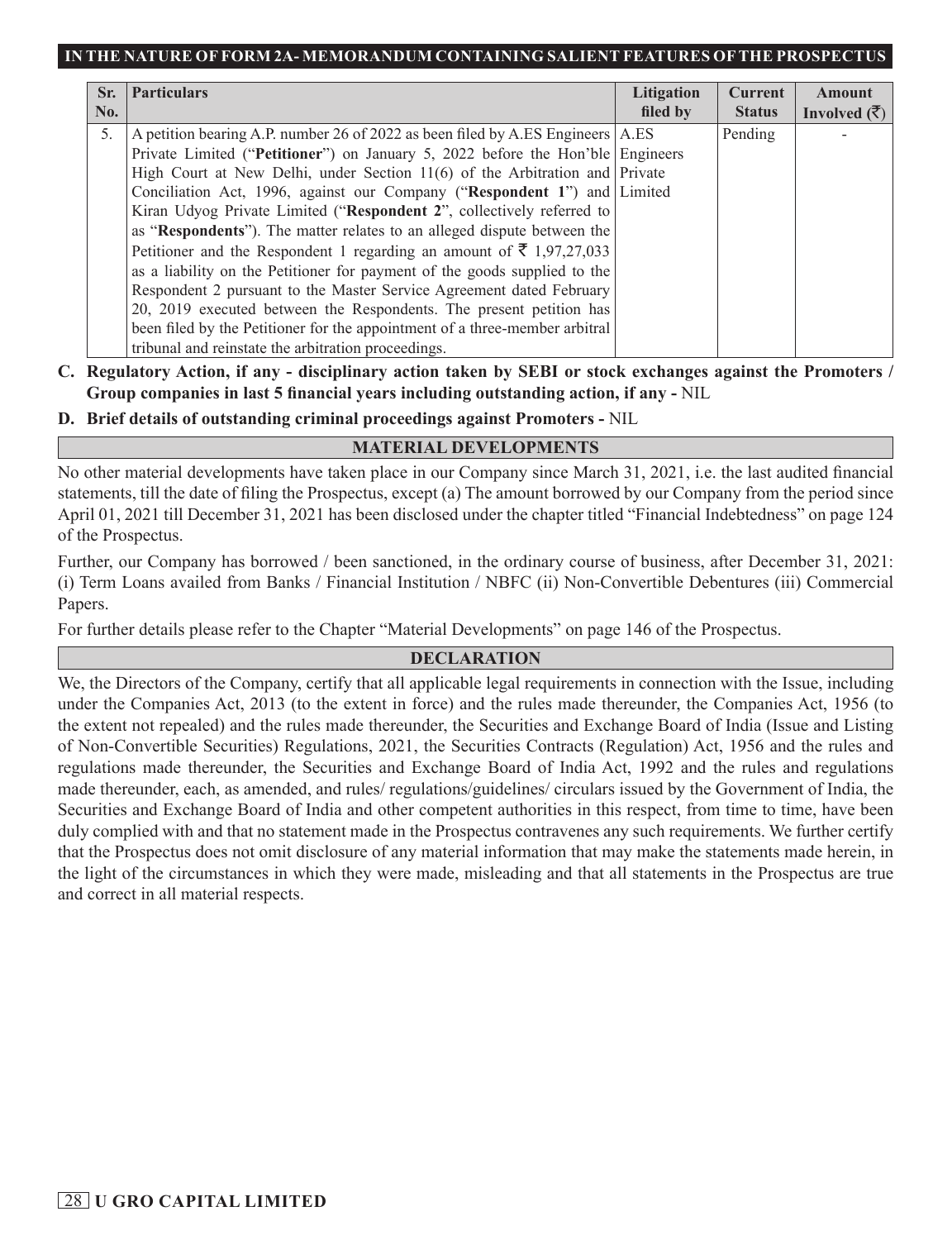#### **Signed by the Board of Directors of the Company**

**Shachindra Nath** Executive Chairman & Managing Director DIN: 00510618

**Satyananda Mishra** Independent Director DIN: 01807198

**Rajeev Krishnamuralilal Agarwal** Independent Director DIN: 07984221

**Amit Gupta** Non-Executive Director DIN: 02282600

**Hemant Bhargava** Additional (Independent) Director DIN: 01922717

Date: March 30, 2022 Place: Mumbai

**Abhijit Sen** Independent Director DIN: 00002593

**Karuppasamy Singam** Independent Director DIN: 03632212

**Manoj Kumar Sehrawat** Non-Executive Director DIN: 02224299

**Chetan Kulbhushan Gupta** Non-Executive Director DIN: 07704601

**Sekar Karnam** Additional (Independent) Director DIN: 07400094

#### **FOR FURTHER DETAILS PLEASE REFER TO PROSPECTUS DATED MARCH 30, 2022**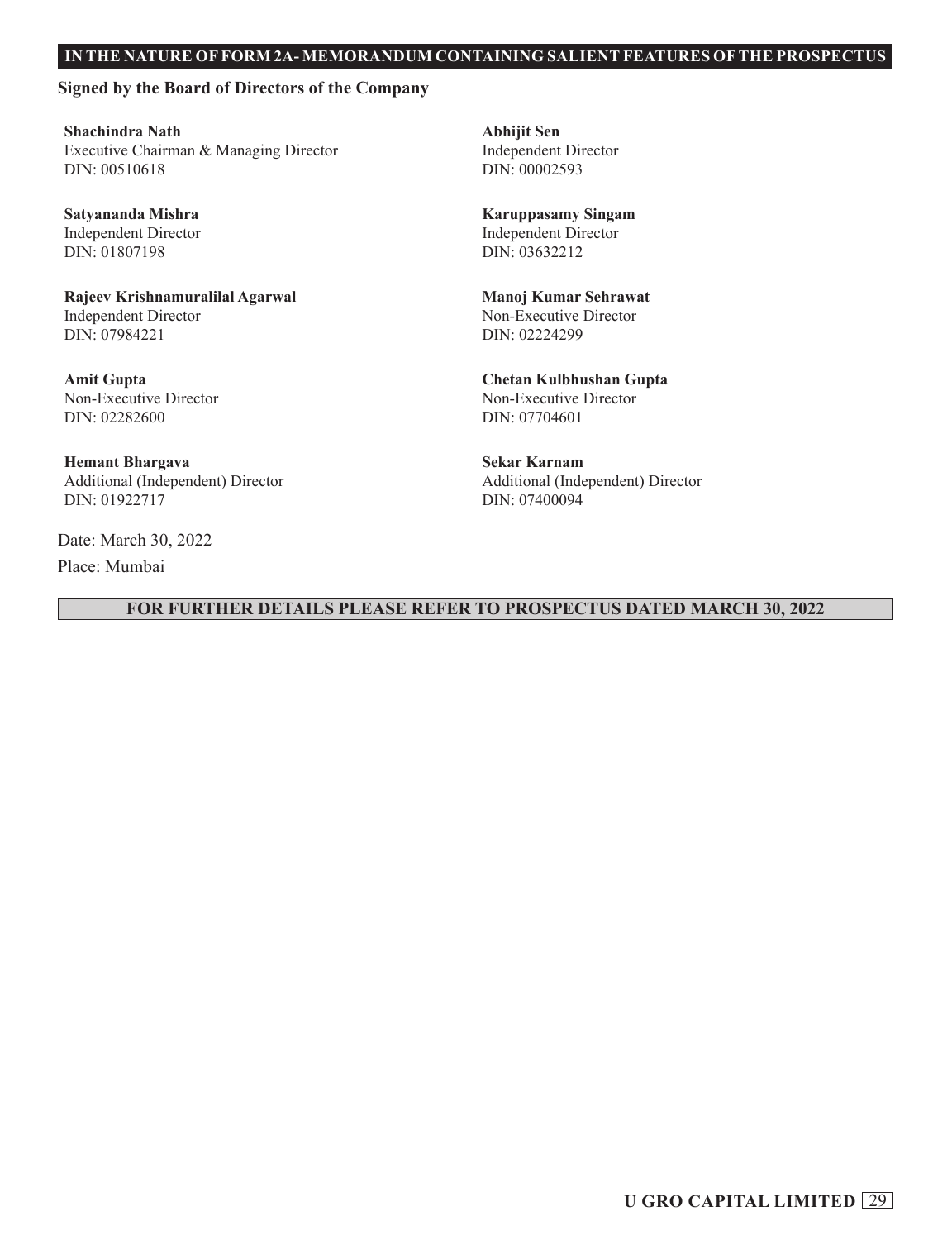### **TIMING FOR SUBMISSION OF APPLICATION FORMS**

Applications Forms for the Issue will be accepted only between 10.00 a.m. and 5.00 p.m. (Indian Standard Time) or such extended time as may be permitted by the Stock Exchanges, during the Issue Period as mentioned above on all days between Monday and Friday (both inclusive barring public holiday), (i) by the Lead Brokers or the Trading Members of the Stock Exchanges, as the case maybe, at the centres mentioned in Application Form through the ASBA mode, (a) directly by the Designated Branches of the SCSBs or (b) by the centres of the Lead Brokers or the Trading Members of the Stock Exchanges, as the case maybe, only at the selected cities. On the Issue Closing Date Application Forms will be accepted only between 10 a.m. and 3.00 p.m. (Indian Standard Time) and uploaded until 5.00 p.m. or such extended time as may be permitted by the Stock Exchanges. Further, pending mandate requests for bids placed on the last day of bidding will be validated by 5 PM on one Working Day after the Issue Closing Date For further details please refer to "Issue Procedure" on page 178 of the Prospectus.

Due to limitation of time available for uploading the Applications on the Issue Closing Date, Applicants are advised to submit their Application Forms one day prior to the Issue Closing Date and, no later than 3.00 p.m. (Indian Standard Time) on the Issue Closing Date. Applicants are cautioned that in the event a large number of Applications are received on the Issue Closing Date, there may be some Applications which are not uploaded due to lack of sufficient time to upload. Such Applications that cannot be uploaded will not be considered for allocation under the Issue. Application Forms will only be accepted on Working Days during the Issue Period. Neither our Company, nor the Lead Managers or the Lead Brokers or the Trading Members of the Stock Exchanges are liable for any failure in uploading the Applications due to failure in any software/ hardware systems or otherwise. Please note that, within each category of investors the Basis of Allotment under the Issue will be on a date priority basis except on the day of oversubscription, if any, where the Allotment will be proportionate.

## **BIDDING AND/ OR COLLECTION CENTRE DETAILS OF LEAD MANAGERS / LEAD BROKERS**

In relation to ASBA Applications submitted to the Lead Managers, Lead Brokers, sub-brokers or the Trading Members of the Stock Exchange only in the Specified Cities (Mumbai, Kolkata, Ahmedabad, Bengaluru, Jaipur, Durgapur, Erode, Ranchi, Patna and Tata), the list of branches of the SCSBs at the Specified Cities named by the respective SCSBs to receive deposits of ASBA Applications from such Lead Managers, Lead Brokers, sub-brokers or the Trading Members of the Stock Exchange is provided on www.sebi.gov.in or at such other website as may be prescribed by SEBI from time to time. In accordance with SEBI Circular No. CIR/CFD/14/2012 dated October 4, 2012 and CIR/CFD/ POLICYCELL/11/2015 dated November 10, 2015, Applicants can submit the Application Forms with the Registered Brokers at the Broker Centers, CDPs at the Designated CDP Locations or the RTAs at the Designated RTA Locations, respective lists of which, including details such as address and telephone number, are available at the website of the Stock Exchanges at www.bseindia.com and www.nseindia.com. For more information on such branches collecting ASBA Applications from Members of the Syndicate or the Trading Members of the Stock Exchange only in the Specified Cities, see the above mentioned web-link.

#### **SUNDAE CAPITAL ADVISORS PRIVATE LIMITED**

**MUMBAI** Level 9, Platina, Plot No. C – 59, 'G' Block, Bandra Kurla Complex Bandra (East), Mumbai - 400 051; Tel No.: 022 – 6700 0639; **NEW DELHI** 3rd Floor, C-11, Community Centre, Janak Puri, New Delhi - 110 058; Tel No.: 011 – 4914 9740

#### **TIPSONS STOCK BROKERS PRIVATE LIMITED**

**AHMEDABAD:** 5th Floor, Sheraton House, Polytechnic Road, Ambawadi, Ahmedabad - 380 015, Tel No.: 079 - 6682 8018; **BANGALORE:** 214-B, Mittal Towers, M.G. Road, Bangalore-560 001 Tel No.: 080 - 4112 3628, 4112 3828; **CHENNAI:** 70, Cisons Complex, 1st Floor, 150, Montieth Road, Egmore, Chennai – 600 008, Tel No.: 044 - 4269 3911, **HYDERABAD:** 501/A, Suryakiran Complex, Sarojini Devi Road, Secunderabad – 500 003, Tel No.: 040 - 4018 6055, 099 - 1275 4491, **KOLKATA:** Chatterjee International Centre, 16th Floor, Room-12, 33A, Jawahar Lal Nehru Road, Kolkata- 700 071, Tel No.: 033 - 4404 6258, **MUMBAI:** ONE BKC, G Block -'C' Wing, 704, Bandra Kurla Complex, Bandra (East), Mumbai, Maharashtra 400051, Tel No.: 022 – 6239 2603-608, **NEW-DELHI:** 1008, 10th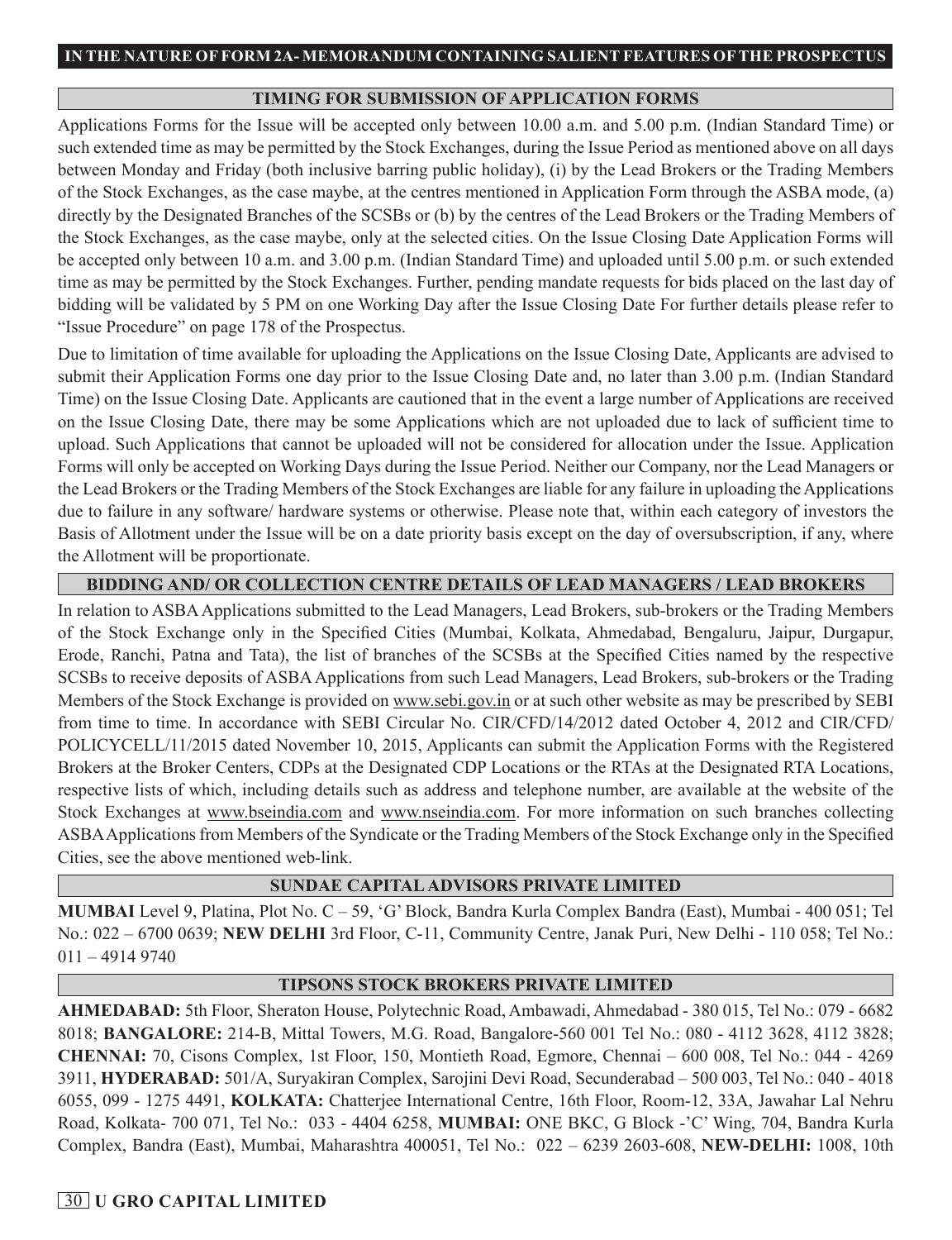Floor, Akashdeep Building, Cannought Place, 26/A, Barakhambha Lane, New-Delhi – 110 001, Tel No.: 011 - 2335 1155, **PUNE:** Shrinath Lake View Flat No 220, 2nd, floor Jambhulwadi Road, Ambegaonkhd, Nr Lipane Vitt Batti, Pune – 411046, Tel No.: 076 - 2080 3500.

#### **TRUST SECURITIES SERVICES PRIVATE LIMITED**

**AHMEDABAD:** 006, Ground Floor, Sakar - IV, Opp Town Hall, Ellis Bridge, Ashram Road, Ahmedabad – 380 009, Tel No: 079 – 3000 6151; **BENGALURU:** No.910, 9th Floor, Prestige, Meridian - I, M.G Road, Bengaluru - 560001, Tel No: 080 - 4262 2111; **CHENNAI:** The Executive Zone, Shakti Tower - 1, GF, Suite 122 & 124, 766 Anna Salai, Mount Road, Next to Spencer Plaza, Chennai – 600 002, Tel No: 044 - 43235856; **HYDERABAD:** 511, Aditya Trade Centre, Ameerpet, Hyderabad - 500038, Tel No: 040 - 65846061; **KOLKATA:** Room No.64, Chitrakoot, 230/A, Acharya Jagdish Chandra Bose Road, Kolkata – 700 020, Tel No.033 - 40845 000; **MUMBAI:** 1101, Naman Centre, Bandra Kurla Complex, Bandra (East), Mumbai – 400 051, Tel No: 022 – 4084 5000; **NEW DELHI:** 912-915, 9th Floor, Tolstoy House, Tolstoy Marg, C. P., New Delhi - 110001, Tel. No: 011 - 4355 4000; **PUNE:** Office No.307, Amar Neptune, Behind Amar Apex, Off Baner Road, Baner, Pune - 411045, Tel No: 020 - 6744 5353.

## **TRUST FINANCIAL CONSULTANCY SERVICES PRIVATE LIMITED**

**AHMEDABAD:** 006, Ground Floor, Sakar - IV, Opp Town Hall, Ellis Bridge, Ashram Road, Ahmedabad – 380 009, Tel No: 079 – 3000 6151; **BENGALURU:** No.910, 9th Floor, Prestige, Meridian - I, M.G Road, Bengaluru - 560001, Tel No: 080 - 4262 2111; **CHENNAI:** The Executive Zone, Shakti Tower - 1, GF, Suite 122 & 124, 766 Anna Salai, Mount Road, Next to Spencer Plaza, Chennai – 600 002, Tel No: 044 - 43235856; **HYDERABAD:** 511, Aditya Trade Centre, Ameerpet, Hyderabad - 500038, Tel No: 040 - 65846061; **KOLKATA:** Room No.64, Chitrakoot, 230/A, Acharya Jagdish Chandra Bose Road, Kolkata – 700 020, Tel No.033 - 40845 000; **MUMBAI:** 1101, Naman Centre, Bandra Kurla Complex, Bandra (East), Mumbai – 400 051, Tel No: 022 – 4084 5000; **NEW DELHI:** 912-915, 9th Floor, Tolstoy House, Tolstoy Marg, C. P., New Delhi - 110001, Tel. No: 011 - 4355 4000; **PUNE:** Office No.307, Amar Neptune, Behind Amar Apex, Off Baner Road, Baner, Pune - 411045, Tel No: 020 - 6744 5353.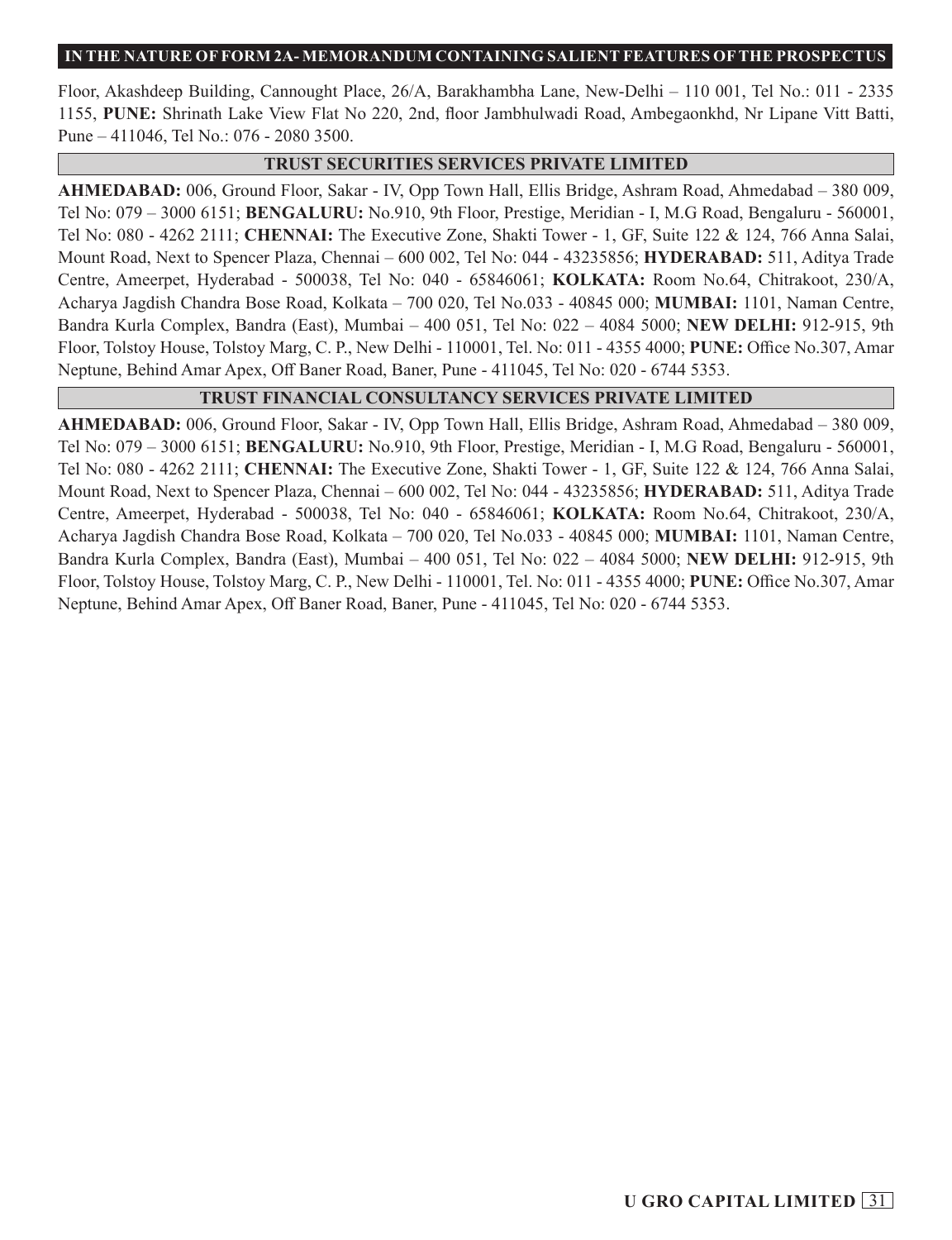# **LIST OF SELF CERTIFIED SYNDICATE BANKS (SCSBs) UNDER THE ASBA PROCESS**

| Sr.<br>No. | Name of the<br><b>Bank</b>  | <b>Controlling Branch &amp;</b><br><b>Address</b>                                                                                                                           | <b>Contact Person</b>                                                 | <b>Telephone Number</b>                                                             | <b>Fax Number</b>     | Email                                                                                 |
|------------|-----------------------------|-----------------------------------------------------------------------------------------------------------------------------------------------------------------------------|-----------------------------------------------------------------------|-------------------------------------------------------------------------------------|-----------------------|---------------------------------------------------------------------------------------|
| 1          | Axis Bank Ltd.              | Centralised Collections and<br>Payment Hub (CCPH) 5th<br>Floor, Gigaplex, Building No.<br>1, Plot No.I.T.5, MIDC, Airoli<br>Knowledge Park, Airoli, Navi<br>Mumbai - 400708 | Mr. Sunil Fadtare<br><b>Assitant Vice</b><br>President                | 022-71315906,<br>9819803730                                                         | 022-71315994          | Sunil.fadtare@axisbank.<br>com                                                        |
| 2          | <b>Bandhan Bank</b><br>Ltd  | DN 32, Salt Lake City, Sector<br>V, Kolkata, 700091                                                                                                                         | Amit Khanna                                                           | 033-66090909, Ext:<br>3078                                                          |                       | asba.business@<br>bandhanbank.com                                                     |
| 3          | <b>Bank</b> of Baroda       | Mumbai Main Office, 10/12<br>Mumbai Samachar Marg,<br>Fort, Mumbai-23                                                                                                       | Mr. Sonu A.<br>Arekar                                                 | 022-40468314,<br>40468307,                                                          | 022-22835236          | asba.fortap@bankofbaroda.<br>com                                                      |
| 4          | Bank of<br>Maharashtra      | Fort Branch, 1st Floor,<br>Janmangal, 45/47, Mumbai<br>Samachar Marg, Mumbai -<br>400023                                                                                    | SHRI. VR<br>Kshirsagar (DGM)                                          | 022-22694160<br>22652595 22663947                                                   | 022-22681296          | brmgr2@mahabank.co.in;<br>bom2@ mahabank.co.in                                        |
| 5          | <b>BNP</b> Paribas          | BNP Paribas House, 1, North<br>Avenue, Maker Maxity,<br>Bandra Kurla Complex,<br>Bandra (East), Mumbai -<br>400051                                                          | Mr. Ashish.<br>Chaturvedi,<br>Mr. Dipu SA,<br>Ms Prathima<br>Madiwala | $(022)$ 61964570<br>/61964594/<br>61964592                                          | $(022)$ 61964595      | Ashish.chaturvedi@asia.<br>bnpparibas.comdipu.sa@<br>asia.<br>bnpparibas.comprathima. |
| 6          | <b>Barclays Bank</b><br>PLC | Barclays Bank PLC 601/603<br>Ceejay House, Shivsagar<br>Estate, Dr Annie Besant<br>Road, Worli,<br>Mumbai - 400018                                                          | Parul Parmar                                                          | +91-22 6719 6400/<br>6575                                                           | $+91-226719$<br>6996  | Parul.parmar@barclays.<br>com                                                         |
| 7          | Bank of India               | Phiroze Jeejeebhoy Tower,<br>(New Stock Exchange Bldg),<br>P. J. Tower, Dalal Street, Fort,<br>Mumbai - 400 023.                                                            | Shri Navin Kumar<br>Pathak, Senior<br>Manager                         | $022 -$<br>22723631/1677/<br>9619810717                                             | 022-22721782          | Stockexchange.Mumbai,<br>south@bankofindia.co.in                                      |
| 8          | <b>CITI Bank</b>            | Citigroup Center, Plot No<br>C-61, Bandra-Kurla Complex,<br>Bandra (E), Mumbai - 400<br>051                                                                                 | S Girish                                                              | 022-26535504,<br>98199 12248                                                        | 022-26535824          | s.girish@citi.com, asba.<br>ops@<br>citi.com                                          |
| 9          | Central Bank of<br>India    | Ground floor, Central Bank of   Mr. Vineet Bansaj<br>India, Central Bank Building,<br>Fort, Mumbai 400001                                                                   |                                                                       | 022-22623148,<br>22623149                                                           | 022-22623150          | asba4082@centralbank.<br>$\overline{\text{co.in}}$                                    |
| 10         | Canara Bank                 | Canara Bank, Capital Market<br>Service Branch, 407, 4th floor,<br>Himalaya House 79, Mata<br>Ramabai Ambedkar, Marg,<br>MUMBAI-400 001                                      | Mr. Arvind<br>Namdev Pawar                                            | 022-22661618/<br>22692973/<br>9769303555                                            | 022-22664140          | cb2422@canarabank.com,<br>mbdcomcity@canarabank.<br>com,<br>hocmbd@canarabank.com     |
| 11         | City Union<br>Bank Ltd.     | 48, Mahalakshmi St., T.<br>Nagar, Chennai - 600 017.<br>Tamil Nadu.                                                                                                         | Sivaraman                                                             | 044 - 24340010,<br>24343517,<br>24346060,<br>24348586,<br>9380286558,<br>9382642081 | 044 - 24348586        | cub001@cityunionbank.<br>com                                                          |
| 12         | DBS Bank Ltd.               | DBS Bank Ltd, Fort House,<br>221, Dr. D.N. Road, Fort,<br>Mumbai, 400 001                                                                                                   | Amol Natekar                                                          | +91 22 6613 1213                                                                    | $+91$ 22 6752<br>8470 | amolnatekar@dbs.com                                                                   |
| 13         | Deutsche Bank               | Sidrah, 110, Swami<br>Vivekananda Road, Khar<br>(West), Mumbai 400052                                                                                                       | Ms. Hetal<br>Dholakia                                                 | (91)(022)6600<br>9428 (91) (022)<br>6600 9419                                       |                       | hetal.dholakia@db.com,<br>manoj-s. naik@db.com;<br>nanette. daryanani@db.com          |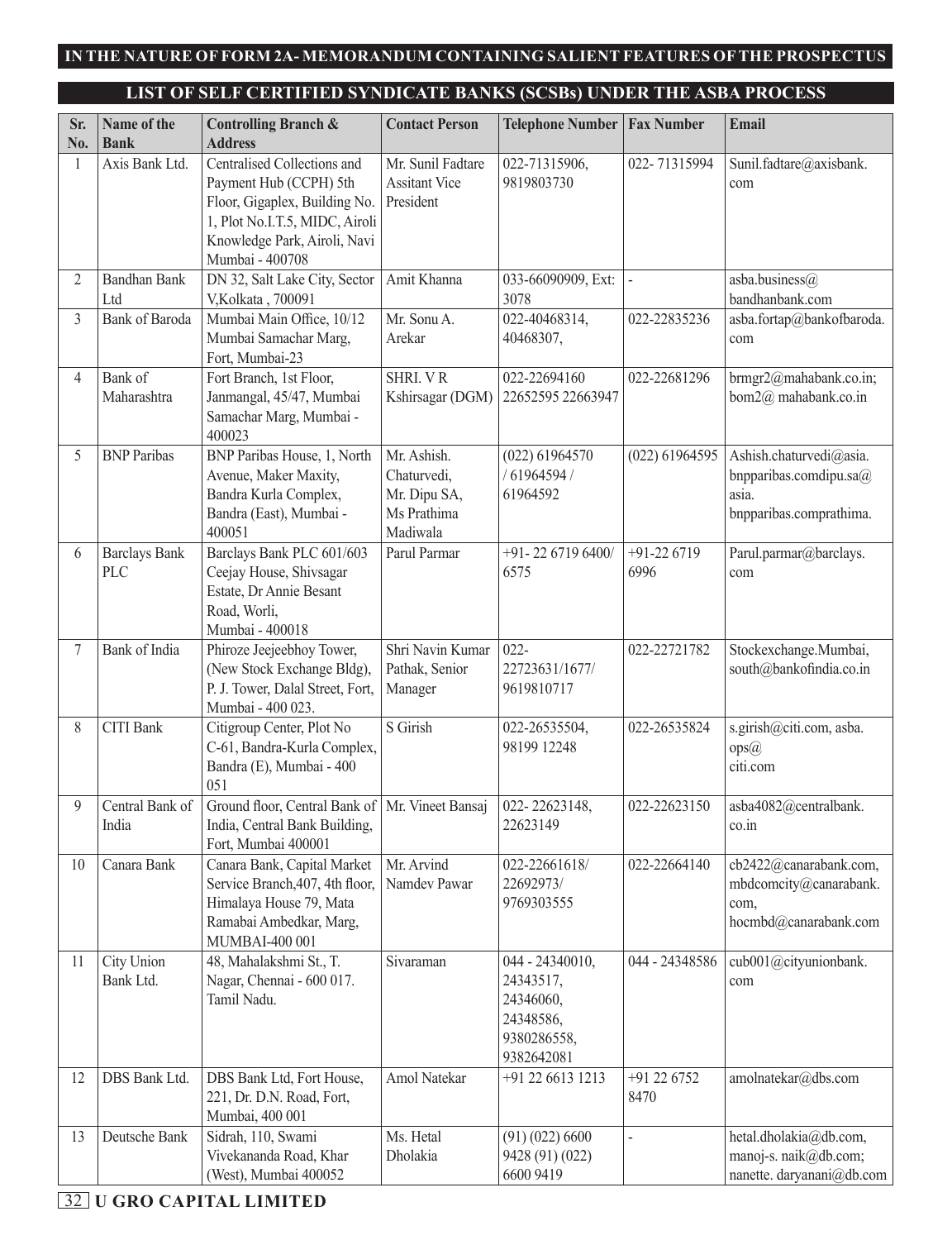| Sr. | Name of the                                             | <b>Controlling Branch &amp;</b>                                                                                                                                   | <b>Contact Person</b>                                                         | <b>Telephone Number</b>                           | <b>Fax Number</b>     | Email                                                                                                     |
|-----|---------------------------------------------------------|-------------------------------------------------------------------------------------------------------------------------------------------------------------------|-------------------------------------------------------------------------------|---------------------------------------------------|-----------------------|-----------------------------------------------------------------------------------------------------------|
| No. | <b>Bank</b>                                             | <b>Address</b>                                                                                                                                                    |                                                                               |                                                   |                       |                                                                                                           |
| 14  | Dhanlaxmi<br><b>Bank Ltd</b>                            | Department of Demat<br>Services, 3rd Floor, DLB<br>Bhavan, Punkunnam,<br>Thrissur - 680 002, Kerala.                                                              | Ms .Lakhsmi                                                                   | 04876627012 /<br>04876627074 Mob:<br>9746301024   |                       | lakshmi.v@dhanbank.co.in                                                                                  |
| 15  | <b>GP</b> Parsik<br>Sahakari Bank<br>Limited            | Sahakarmurti Gopinath<br>Shivram Patil Bhavan,<br>Parsik Nagar, Kalwa, Thane.<br>400605. Maharashtra.                                                             | Mr. Vijaykumar A.<br>Borgaonkar<br>Manager<br><b>Treasury And</b><br>Accounts | 022-25456641,<br>022-25456517,<br>022-25456529    | $\overline{a}$        | vaborgoankar163@<br>gpparsikbank.net;<br>pjsbasba@gpparsikbank.<br>net:                                   |
| 16  | HSBC Ltd.                                               | 3rd Floor, PCM Dept.<br>Umang, Plot CTS No. 1406-<br>A/28, Mindspace, Malad<br>(West) Mumbai 400 064<br>(address of IPO Operations<br>office)                     | Mr Jagrut Joshi                                                               | $(022)$ 67115485/<br>9870403732                   | $(022)$ 66536005      | jagrutjoshi@hsbc.co.in                                                                                    |
| 17  | <b>HDFC</b> Bank<br>Ltd.                                | FIG-OPS Department<br>HDFC Bank Ltd Lodha - I<br>Think Techno CampusO-3<br>Level Next to Kanjurmarg<br>Railway Station Kanjurmarg<br>(East) Mumbai - 400042       | Vincent Dsouza /<br>Siddharth Jadhav /<br>Prasanna Uchil                      | 022-30752929 /<br>2927 / 2928                     | $\overline{a}$        | vincent.dsouza@hdfcbank.<br>com,<br>siddharth.jadhav@<br>hdfcbank.com,<br>prasanna.uchil@hdfcbank.<br>com |
| 18  | <b>ICICI</b> Bank Ltd.                                  | <b>ICICI BANK LIMITED,</b><br>Capital Market Division, 1st<br>Floor, 122, Mistry Bhavan,<br>Dinshaw Vachha Road,<br>Backbay Reclamation,<br>Churchgate, Mumbai    | Roshan Tellis                                                                 | 022-22859874/803                                  | 022-22611138          | roshan.tellis@icicibank.<br>com                                                                           |
| 19  | <b>IDBI</b> Bank Ltd.                                   | <b>IDBI</b> Bank Limited Central<br>Processing Unit, Sarju House,<br>3rd Floor, Plot No 7, Street<br>No. 15, Andheri MIDC,<br>Andheri (E), Mumbai. Pin:<br>400093 | Shri. Naveen<br>Nischal HP / Shri<br>Viral Barodia                            | 022-66700525/<br>685                              |                       | hp.naveennischal@idbi.<br>$\sin$ /<br>barodia.viral@idbi.co.in                                            |
| 20  | <b>IndusInd Bank</b>                                    | IndusInd Bank Ltd. Fort<br>Branch Sonawalla Bldg,<br>Mumbai Samachar Marg,<br>Fort, Mumbai 400001                                                                 | Yogesh Adke Dy.<br>Vice President                                             | 022-66366589 / 91 /<br>929833670809               | 022-22644834          | yogesh.adke@indusind.com                                                                                  |
| 21  | Indian Overseas<br>Bank                                 | Mexxanine Floor, Cathedral<br>Branch, 762 Anna Salai,<br>Chennai 600 002                                                                                          | Mr. V. Srinivasan                                                             | 044 - 28513616                                    |                       | deposit@iobnet.co.in                                                                                      |
| 22  | Janata Sahakari<br>Bank Ltd.                            | N S D L Department Bharat<br>Bhavan, 1360, Shukrawar<br>Peth, Pune -411002                                                                                        | Shri. Ajit<br>Manohar Sane+91<br>9960239391                                   | +91 (20) 24431011 /<br>24431016<br>+91 9503058993 | $+91(20)$<br>24431014 | jsbnsdl@dataone.in                                                                                        |
| 23  | The Kalupur<br>Commercial Co-<br>operative Bank<br>Ltd. | Ashram Road Branch<br>Kalupur Bank Bhavan,<br>Nr. Income Tax Char<br>Rasta, Ashram Road,<br>Ahmedabad-380 014                                                     | <b>Branch Manager</b>                                                         | 079-27582020 -<br>2026                            | 079-27582030          | asba@kalupurbank.com                                                                                      |
| 24  | Karur Vysya<br>Bank Ltd.                                | Demat Cell, Second Floor No<br>29, Rangan Street, T Nagar,<br>Chennai - 600 017                                                                                   | Maruthi Kumar<br>Yenamandra                                                   | 044-24340374                                      | 044-24340374          | maruthikumar@kvbmail.<br>com,<br>kvbdp@kvbmail.com                                                        |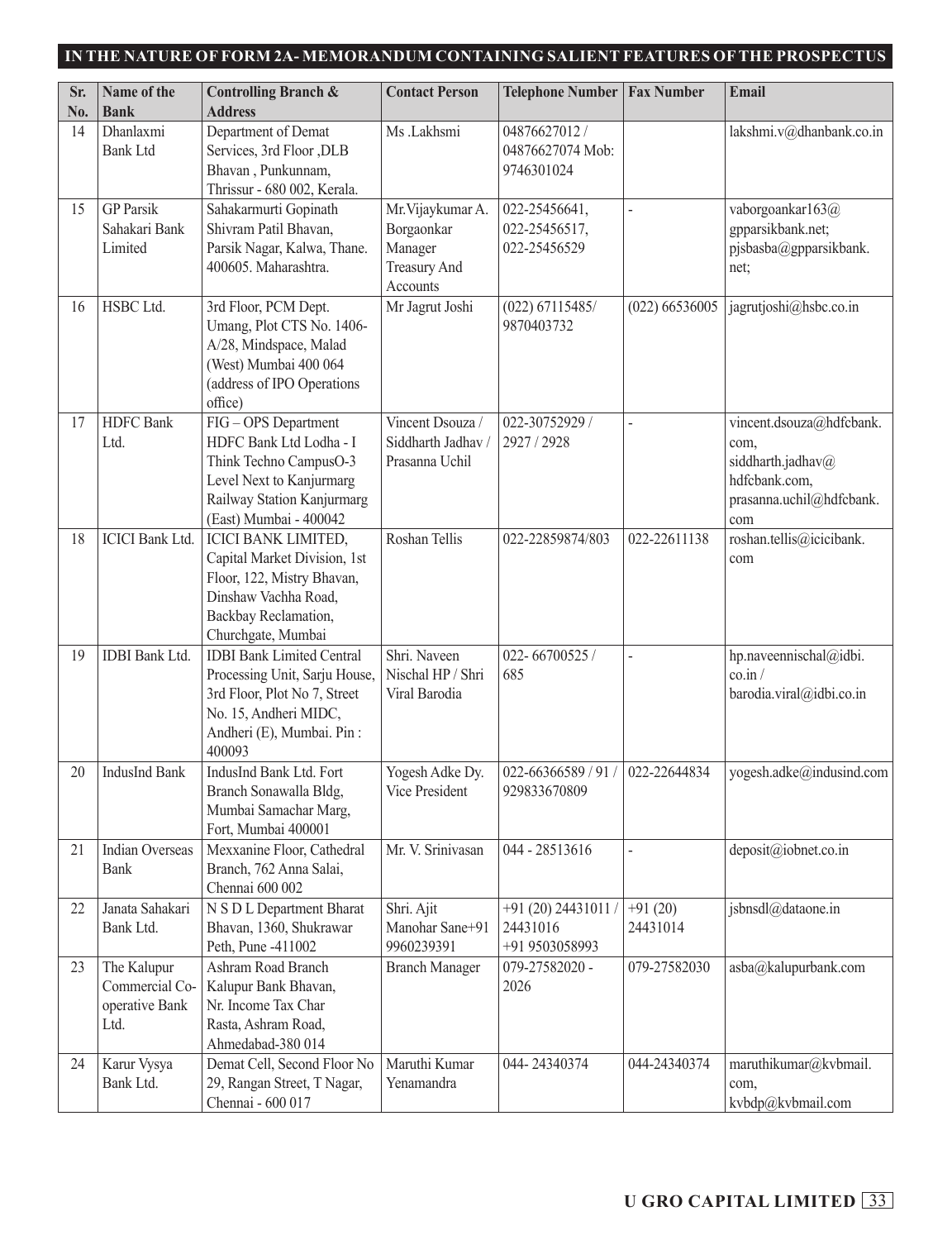| Sr.<br>No. | Name of the<br><b>Bank</b>              | <b>Controlling Branch &amp;</b><br><b>Address</b>                                                                                                             | <b>Contact Person</b>                    | <b>Telephone Number</b>                           | <b>Fax Number</b>       | <b>Email</b>                                                                               |
|------------|-----------------------------------------|---------------------------------------------------------------------------------------------------------------------------------------------------------------|------------------------------------------|---------------------------------------------------|-------------------------|--------------------------------------------------------------------------------------------|
| 25         | Karnataka Bank<br>Ltd                   | The Karnataka Bank Ltd<br>Mangalore-H O Complex<br>Branch Mahaveera Circle<br>Kankanady<br>Mangalore - 575002                                                 | Ravindranath<br>Baglodi<br>[Sr. Manager] | Ph: 0824-2228139<br>/140/141                      | Fax: 0824-<br>2228138   | mlr.hocomplex@ktkbank.<br>com                                                              |
| 26         | Kotak Mahindra<br>Bank Ltd.             | Kotak Infiniti, 6th Floor,<br>Building No. 21, Infinity<br>Park, Off Western Express<br>Highway, General AK Vaidya<br>Marg, Malad(E)                          | Prashant Sawant                          | D-+91 22 6605<br>6959<br>M-+91 9967636316         | +91 66056642            | prashant.sawant@kotak.<br>com                                                              |
| 27         | Mehsana Urban<br>Co-Op. Bank<br>Ltd.    | Head Office, Urban Bank<br>Road, Highway, Mehsana-<br>384002                                                                                                  | <b>Branch Manager</b>                    | +91-2762-251908                                   | $+91-2762-$<br>240762   | asba@mucbank.com                                                                           |
| 28         | Nutan Nagrik<br>Sahakari Bank<br>Ltd.   | Opp Samratheshwar<br>Mahadev, Nr, Law<br>Garden, Ellisbbridge,<br>Ahmedabad-380006                                                                            | Miti Shah                                | 9879506795                                        | 7926564715              | smiti@1977@yahoo.com                                                                       |
| 29         | Punjab National<br>Bank                 | Capital Market Services<br>Branch, PNB House, Fort, Sir<br>P.M.Road Mumbai                                                                                    | Sh. K Kumar Raja                         | $Tel - 022 -$<br>22621122,<br>22621123,           | $022 - 22621124$        | $\mathbf{p}$ nbcapsmumbai $\mathbf{q}$ pnb.co.in                                           |
| 30         | <b>RBL Bank</b><br>Limited              | Techniplex $-$ I, 9th Floor,<br>Off Veer Savarkar Flyover,<br>Goregaon (West), Mumbai -<br>400062.                                                            | Shashikant Sanil                         | 022-40288193,<br>022-40288196, 022-<br>40288197   | 022-40288195            | asba ops@rblbank.com                                                                       |
| 31         | Rajkot Nagarik<br>Sahakari Bank<br>Ltd. | Nagrik Bhavan No 1<br>Parabazar Dhebarbhai Road<br>Rajkot                                                                                                     | Shri Yogesh<br>Raveshiya                 | 9427495222                                        | (0281)<br>2233916/17/18 | khumesh@rnsbindia.com;<br>asba@ rnsbindia.com                                              |
| 32         | State Bank of<br>India                  | State Bank of India,<br>Capital Market Branch<br>$(11777)$ , Videocon<br>Heritage Building (Killick<br>House), Charanjit Rai Marg,<br>Fort, Mumbai - 400 001. | Ms. Raviti                               | Telephone: 022-<br>22094932 Mobile:<br>9870498689 | 022-22094921            | nib.11777@sbi.co.in                                                                        |
| 33         | Standard<br>Chartered Bank              | Crescenzo, 3rd Floor, C/38-<br>39, G-Block, Opposite MCA<br>Club, Bandra-Kurla Complex,<br>Bandra [East], Mumbai<br>400-051                                   | Rohan Ganpule                            | $022 - 61157250/$<br>022-61157234                 | 022-26757358            | Ipo.scb@sc.com                                                                             |
| 34         | SVC Co-<br>Operative Bank<br>Ltd.       | Thane Regional Office<br>Address, 6th Floor, Dosti<br>Pinnacle, Road no 22, Wagle<br>Estate, Thane 400606                                                     | Mr.Mukesh Singh                          | 9820851482                                        |                         | singhmt@svcbank.com                                                                        |
| 35         | South Indian<br>Bank                    | ASBA Cell (NODAL<br>OFFICE)1st Floor, SIB<br>Building, Market Road,<br>Ernakulam - 682035, Kerala,<br>India.                                                  | John K Mechery                           | 9645817905                                        | 0484-2351923            | asba@sib.co.in                                                                             |
| 36         | The Federal<br><b>Bank Limited</b>      | <b>ASBA CELL, Retail Business</b><br>Dept., Federal Bank, Marine<br>Drive, Ernakulam 682031                                                                   | Dhanya Dominic                           | 0484-2201847                                      | 4842385605              | rbd@federalbank.co.in<br>dhanyad@ federalbank.<br>co.in<br>riyajacob@federalbank.<br>co.in |